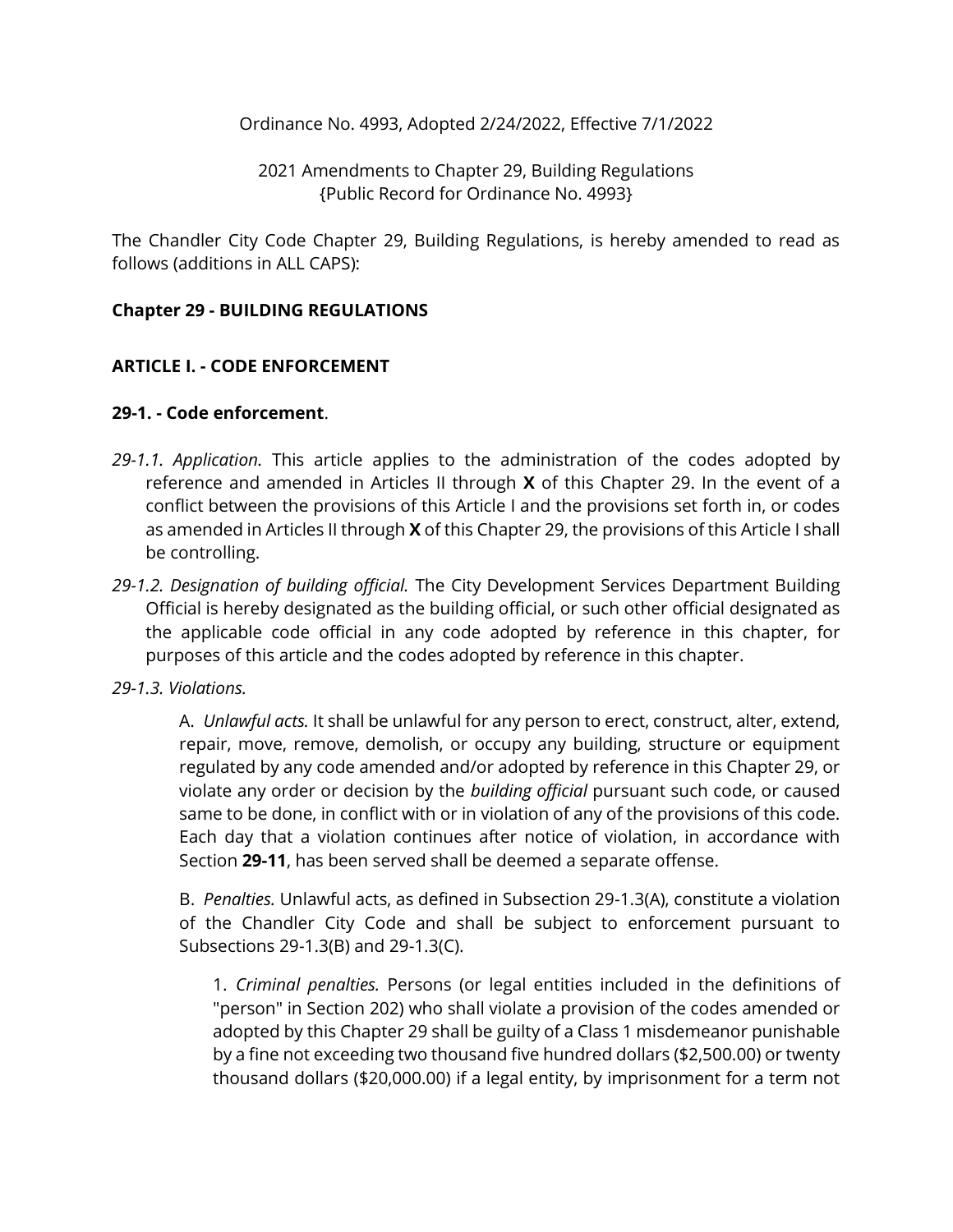exceeding six (6) months, or by probation for a term not exceeding three (3) years, or by any combination thereof.

a. The imposition of a criminal penalty does not prevent suspension or revocation of a license, permit or franchise or other administrative sanctions.

b. The imposition of criminal penalties does not prevent enforcement and any relief available under Subsections 29-1.3(B)(2) and (B)(3) or Subsection 29-1.3(C).

2. *Abatement.* In addition to the imposition of the penalties described in Subsection 29-1.3(B), the *building official* is authorized to institute appropriate action by injunctive or other equitable remedies as set forth in Chapter 26 of the Chandler Code or state law, to prevent unlawful construction or to restrain, correct or abate a violation; or to prevent illegal occupancy of a structure or premises; or to stop an illegal act, conduct of business or occupancy of a structure on or about any premises. Imposition of any of the remedies outlined in this Subsection 29-1.3(C) does not prevent criminal enforcement.

a. The imposition of any remedy detailed in Subsections 29-1.3(B)(2). 29- 1.3(B)(3). or 29-1.3(C) does not prevent suspension or revocation of a license, permit or franchise or other administrative sanctions.

b. The imposition of any remedy detailed in Subsections 29-1.3(B)(2). 29- 1.3(B)(3). or 29-1.3(C) does not prevent criminal enforcement options.

3. *Abatement expenses.* To the extent that the responsible person does not comply with the terms of any abatement order received, the City may seek recovery of its expenses in abating the violation cited, including, without limitation, those expenses associated with orders issued pursuant to this code or the procedures set forth in state law or Chapter 26 of the Chandler City Code.

C. *Stop work order.* Whenever the building official finds any work regulated by a code adopted by reference in this chapter being performed in a manner contrary to the provisions of a code adopted by reference in this chapter or in a dangerous or unsafe manner, the building official is authorized to issue a stop work order. Absent an emergency, a stop work order shall be in writing and shall be given to the owner of the property, or to the owner's agent, or to the person doing the work. Upon issuance of a stop work order, the cited work shall immediately cease. The stop work order shall state the reason for the order, and the conditions under which the cited work is authorized to resume. Where an emergency exists, the building official shall not be required to give a written notice prior to stopping the work.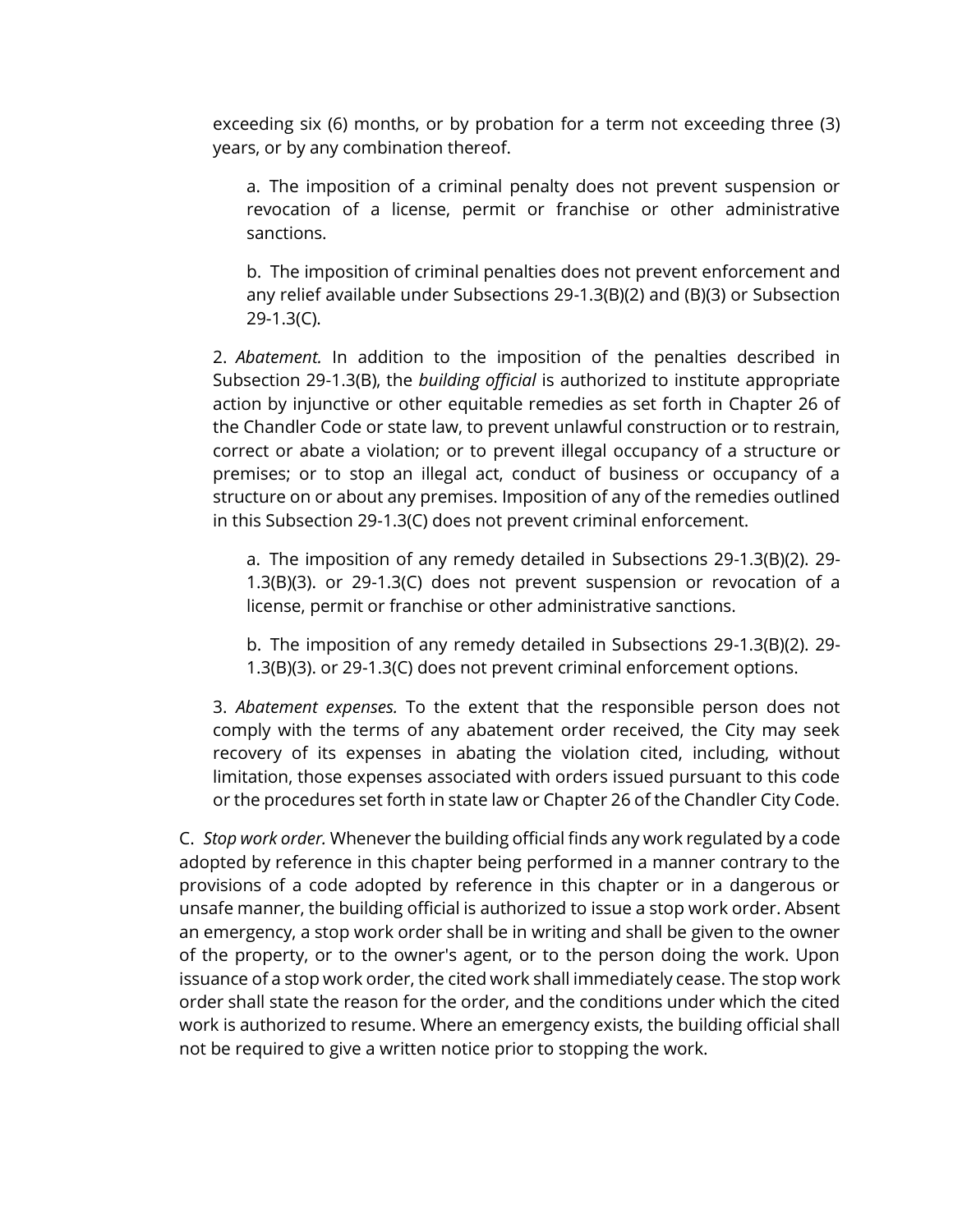D. *Notice of violation.* Upon finding a building, premises, vehicle, storage facility or outdoor area that is in violation of a code adopted by reference in this chapter, the *building official* may prepare, at his or her sole discretion, a written notice of violation prior to initiation of any penalties or enforcement set forth in this Article I of Chapter 29 of the Chandler City Code describing the violations and, when compliance is not immediate, specifying a time for such compliance and re-inspection. A notice of violation issued pursuant to this Subsection 29-1.3(B) shall be served upon the owner, operator, occupant, or other person responsible for the condition or violation, either by personal service, mail, or by delivering the same to, and leaving it with, some person of responsibility upon the premises. For unattended or abandoned locations, a copy of such notice of violation shall be posted on the premises in a conspicuous place at or near the entrance to such premises and the notice of violation shall be mailed with return receipt requested or a certificate of mailing, to the last known address of the owner, occupant, or both. A notice of violation issued or served as provided by this Subsection 29-1.3(D) shall be complied with by the owner, operator, occupant, or other person responsible for the condition or violation to which the notice of violation pertains.

*29-1.4. Board of appeals established; procedural rules.* A board of appeals is hereby established to provide a means by which persons may (a) appeal interpretations of Chapter 28 and this Chapter 29 made by the *fire code official* or *building official*, or (b) seek a determination of the suitability of alternate materials and methods of construction or (c) appeal a designation of slum property or (d) appeal abatement orders issued pursuant to Chapter 26 of the Chandler City Code. The board of appeals may also evaluate model codes, or any amendments associated with any such codes, for recommendations of adoption by the City. The following rules and regulations governing the establishment and procedures of the board of appeals are hereby adopted. The procedures set forth herein shall supersede any previous rules and procedures. Whenever this Article 1 of Chapter 29 of the Chandler City Code makes use of the term "*building official,"* it shall mean the "*fire code official"* if the action of the Board or official pertains to the International Fire Code as adopted in Chapter 28 of the Chandler City Code.

A. *Creation and appointment.* The board of appeals shall consist of five (5) members who are qualified by experience and training to pass upon matters pertaining to building construction and who are not employees of the City. Members of such board shall be appointed as set forth in section 6.01 of the City Charter. Only one (1) member may be appointed from any single company, corporation, business, or organization concurrently. The secretary of the board shall be an ex officio member and shall be the building official or his authorized representative. Members shall serve without compensation.

B. *Term of office.* The term of the members shall be as set forth in Section 6.01 of the City Charter, except that the expiration dates of members' terms shall be so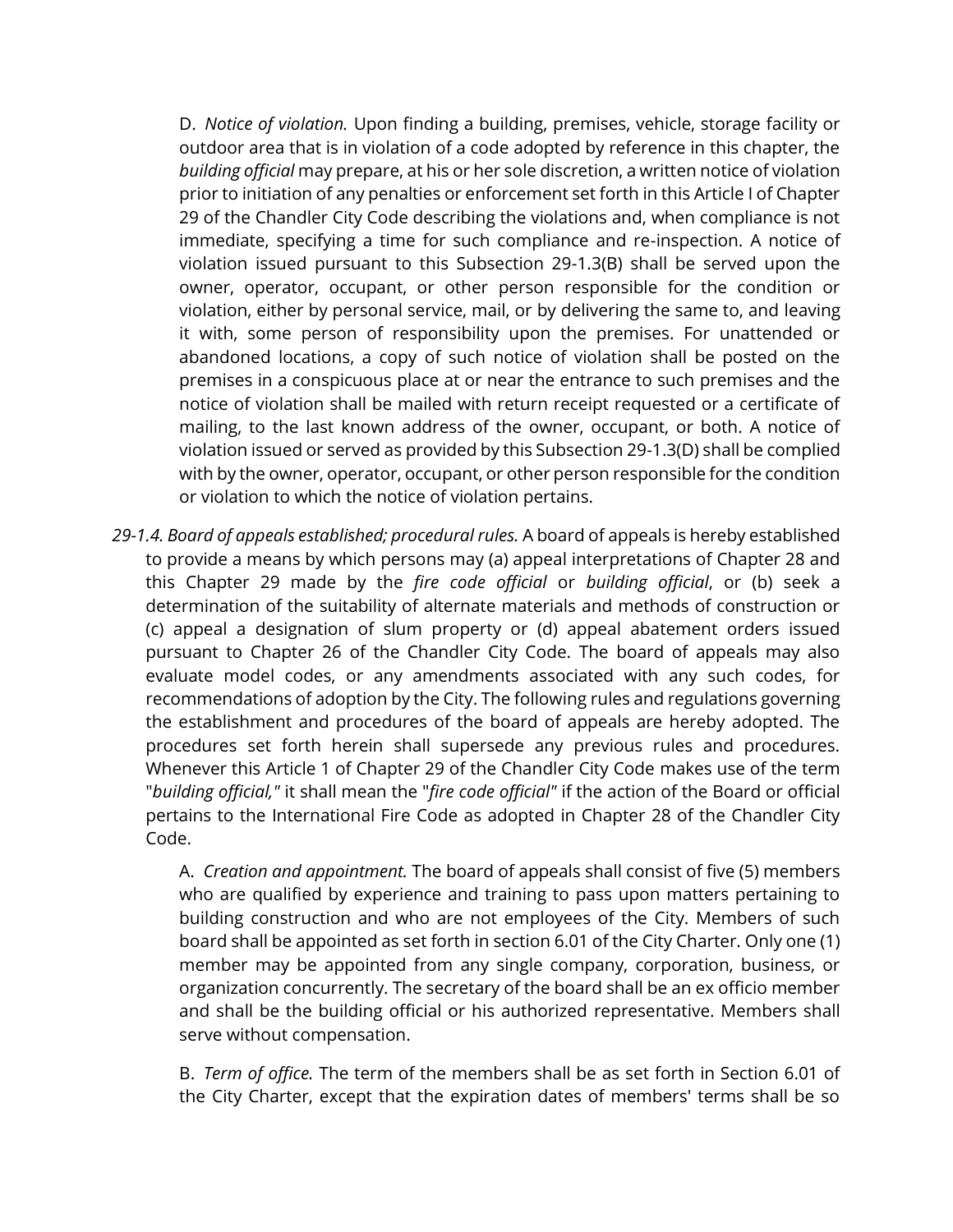scheduled to provide the continuity of at least two (2) members with a minimum of one (1) year of previous board experience.

## C. *Meetings.*

1. The board shall meet monthly, unless otherwise rescheduled by a majority vote of the members when no appeals are pending. Meeting locations and times may be set at the discretion of the board. All such meetings shall be open to the public.

2. Notice of the time and place of any regular or special meeting, including an agenda of the matter(s) to be discussed, shall be given at least ten (10) days prior to the meeting.

3. The board shall elect a chairman in May of each year who shall have the power to administer oaths and take evidence and appoint any such officers deemed desirable. The chairman will serve for a term of one (1) year, and may serve as chairman for a successive year if elected by a majority of the other board members. The secretary of the board shall keep a record of its actions and render a report to the mayor and council of each meeting. Any finding, ruling or decision of said board shall be fully reported in the minutes of City Council. Written minutes of board proceedings showing the vote of each member and all actions taken shall be kept.

#### D. *Powers.*

1. The board shall reasonably interpret this Chapter, and the codes adopted by reference in this Chapter, when the meaning of any word or phrase of a section is in doubt; when there is a dispute as to such meaning between the appellant and the enforcing officer; or when it is alleged that there is error in any order, requirement, decision, or determination made by the building official in the enforcement of this Chapter.

2. The board may approve alternate materials, design, or methods of construction, provided it finds that the proposed alternate is suitable for the intended application, and complies with the intent of this Chapter, and is, for the purposes intended, at least the equivalent of that prescribed in the International Building Code adopted by reference in this Chapter in quality, strength, effectiveness, fire resistance, durability, and safety.

3. The board shall hear and determine appeals regarding the designation of slum property and code enforcement and nuisance abatement orders pursuant to Chapter 26 of the Code.

E. *Quorum and voting.* Three (3) members of the board shall constitute a quorum. In recommending the approval of an appeal or alternate materials or methods of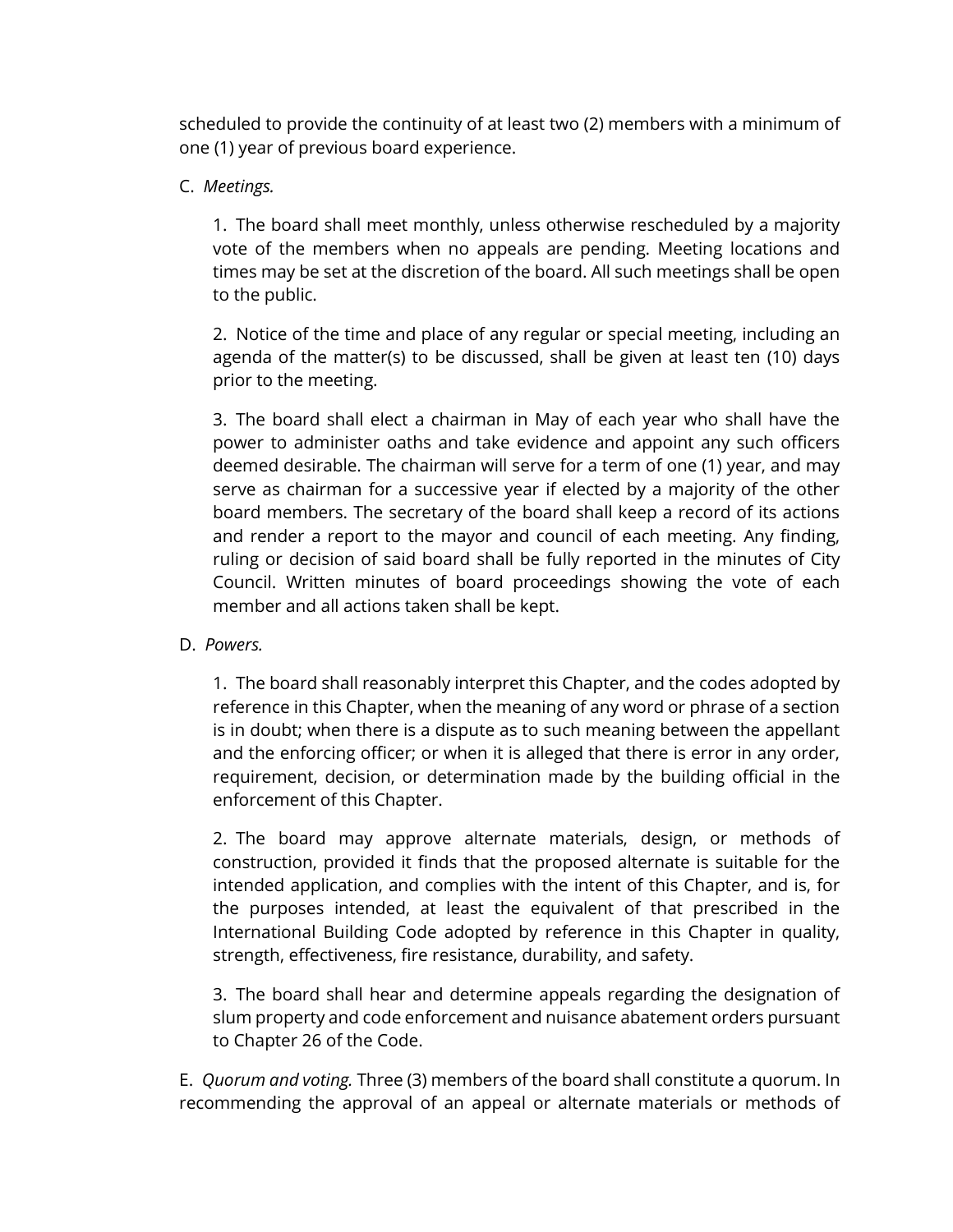construction, the affirmative vote of three (3) members shall be required. If recommending amendments to this Chapter or new legislation, the affirmative vote of four (4) members is required.

#### F. *Appeals.*

1. An appeal to the board may be initiated by any property owner, or an authorized representative of such property owner, who disputes a decision of the building official relating to that person's property. A written notice of appeal must be filed with the City Clerk within thirty (30) days after the property owner, or the authorized representative of such property owner, receives notice of such decision. Self-imposed hardships shall not be grounds for an appeal. The City Clerk shall cause to be transmitted to the board all records pertaining to the appealed action.

2. An appeal to the board of slum property designations and code enforcement or nuisance abatement orders may be filed by the owner or other responsible party in accordance with the provisions of Chapter 30 and/or Chapter 26 of the Code.

3. Upon receipt of the notice of appeal in proper form, and upon proper public notice, the board shall proceed to hold a public hearing of the appeal at their next regular meeting. The board, however, may refuse to grant a hearing of any case in which the notice of appeal requests a waiver of any provisions of this chapter.

4. A timely filed notice of appeal stays all proceedings against the appellant in the matter appealed, unless the building official certifies to the board that, in his opinion and by the facts stated, a stay would cause imminent peril to life or property. Upon such certification, proceedings shall not be stayed, except by restraining order to the building official by a court having jurisdiction or as may be determined by the board in a special meeting which may be held after twenty-four (24) hours' posting for public notification.

G. *Board decision; time limit.* The board shall decide on any matter within fifteen (15) days after the date of said hearing unless a specified extension of time for deliberation is agreed upon by the appellant. The failure to issue a decision within fifteen (15) days after the date of the hearing shall be deemed to constitute a decision adverse to the appellant. A decision in favor of the appellant shall be implemented by the building official in accordance with the terms and conditions set forth in that decision.

H. *Court review.* Appeal from the decision of the board of appeals shall be to a court having jurisdiction in the matter under consideration and shall proceed in the manner prescribed by law.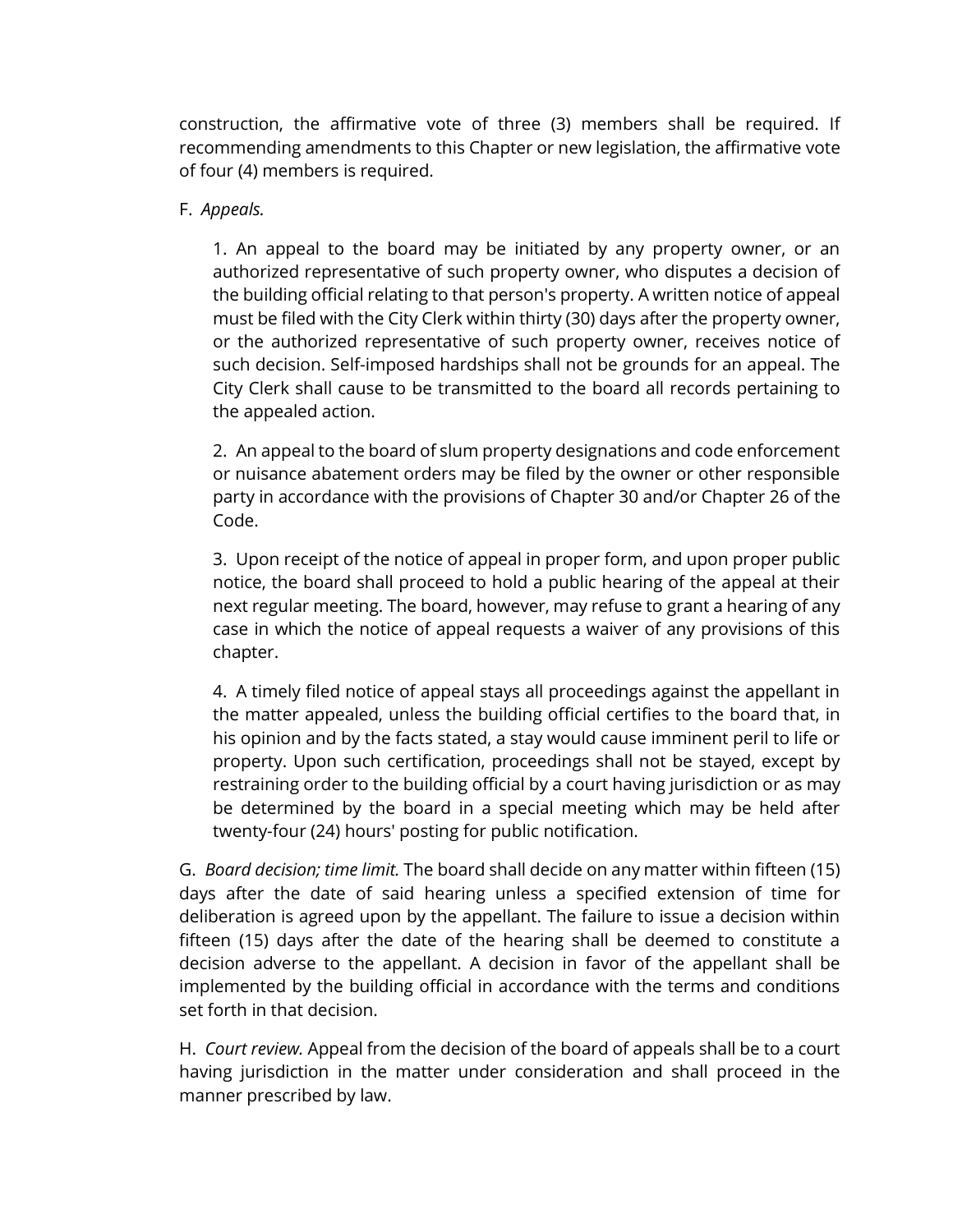I. *Reapplication.* **IF** an appeal is denied (or technically denied) by the board, the board shall reserve the right to refuse to consider another appeal on the same subject matter under like circumstances within one (1) year from the date of hearing on the previous appeal.

J. *Executive sessions.* Executive sessions of the board of appeals may be held for only those reasons and pursuant to those conditions authorized by state law or the City Charter. Executive sessions may be held upon twenty-four (24) hours' posting and notification of the board.

K. *Financial.* The board of appeals shall not incur debts, nor make any purchases or enter any contracts binding upon the City.

L. *Conflict of interest.* Any member of the board who has a conflict of interest in any matter brought before this board of appeals shall make known such interest in the minutes of the board and shall refrain from voting upon or otherwise participating in any manner in such matter. The existence of a conflict of interest shall be determined by reference to state law.

M. *Amendments of procedural rules.* Any proposed amendments of these procedural rules shall be considered at a public meeting of the board for which notice has been given.

*29-1.5. Provisions deemed continuation of existing ordinances.* The provisions of this code, insofar as they are substantially the same as legislation previously adopted by the City relating to the same subject matter, shall be construed as restatements and continuations thereof and not as new enactments.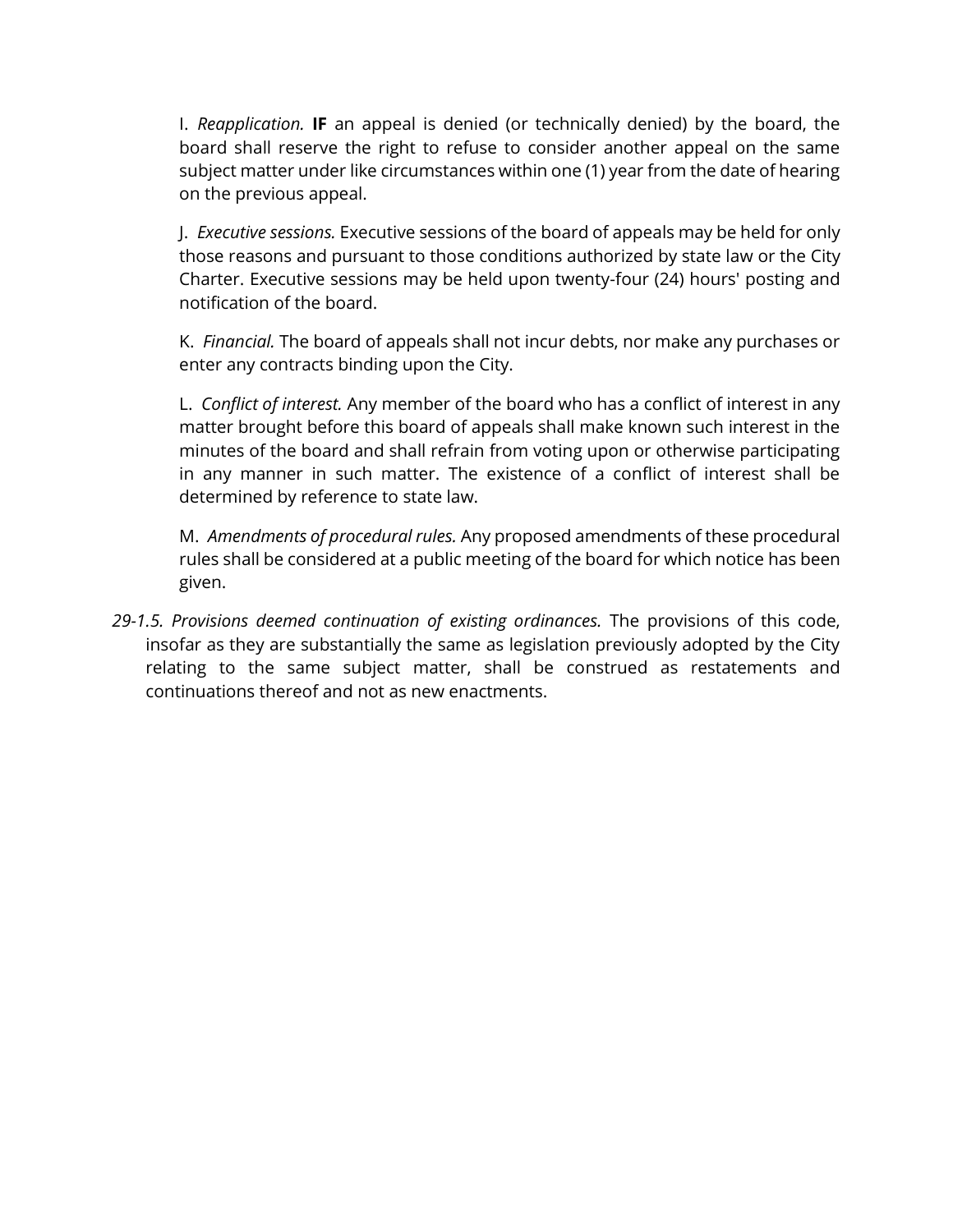## **ARTICLE II. - INTERNATIONAL BUILDING CODE**

#### **29-2. - International Building Code adopted.**

The City Council of Chandler adopts by reference the International Building Code, **2021**  edition, ("IBC") and incorporates it herein as if fully set out in this Article II of Chapter 29 with the additions, insertions, deletions, and changes set forth herein. The term "code" or "IBC" without further description when used in the portions of the IBC which are not amended and in this Article II of Chapter 29 shall mean the IBC as amended herein by the additions, insertions, deletions, and changes set forth and adopted herein. Whenever the code refers to other publications of the International Code Council, which have been adopted by the City, such references shall be to the version of the publications as amended by the City.

*29-2.1.* Subsection 101.1 "Title" is hereby amended by inserting The City of Chandler, Arizona as Name of Jurisdiction.

*29-2.2.* Subsection 101.4.4 "Property Maintenance" is deleted in its entirety.

*29-2.3.* Subsection 102.2 "Other laws" is hereby amended by adding the following provisions to the end thereof:

Additionally, the building official will enforce the provisions of such other laws when mandated by state or federal law.

*29-2.4.* Subsection 102.6 "Existing Structures" is hereby amended by deleting reference to the International Property Maintenance Code.

*29-2.5.* Subsection 102.6.2 "Buildings previously occupied" is hereby amended by deleting reference to the International Property Maintenance Code.

### *29-2.6.* **SUBSECTION 103.1 "CREATION OF ENFORCEMENT AGENCY" IS HEREBY AMENDED BY INSERTING DEVELOPMENT SERVICES DEPARTMENT AS NAME OF DEPARTMENT.**

*29-2.7.* Subsection 105.1.1 "Annual permit" is hereby deleted in its entirety and replaced with a new subsection 105.1.1 as follows:

*105.1.1 Annual permit.* The building official is authorized to establish a policy outlining the scope of work and other restrictions for issuing an annual permit for alterations to a previously approved premise in lieu of requiring individual permits for each alteration.

*29-2.8.* Subsection 105.2 "Work exempt from permit" "Building" is hereby amended by deleting item 1 in its entirety and replacing it with a new item 1 as follows:

1. One-story detached accessory structures, provided that the floor area does not exceed 120 square feet (11.15 m<sup>2</sup>) and the height measured at the highest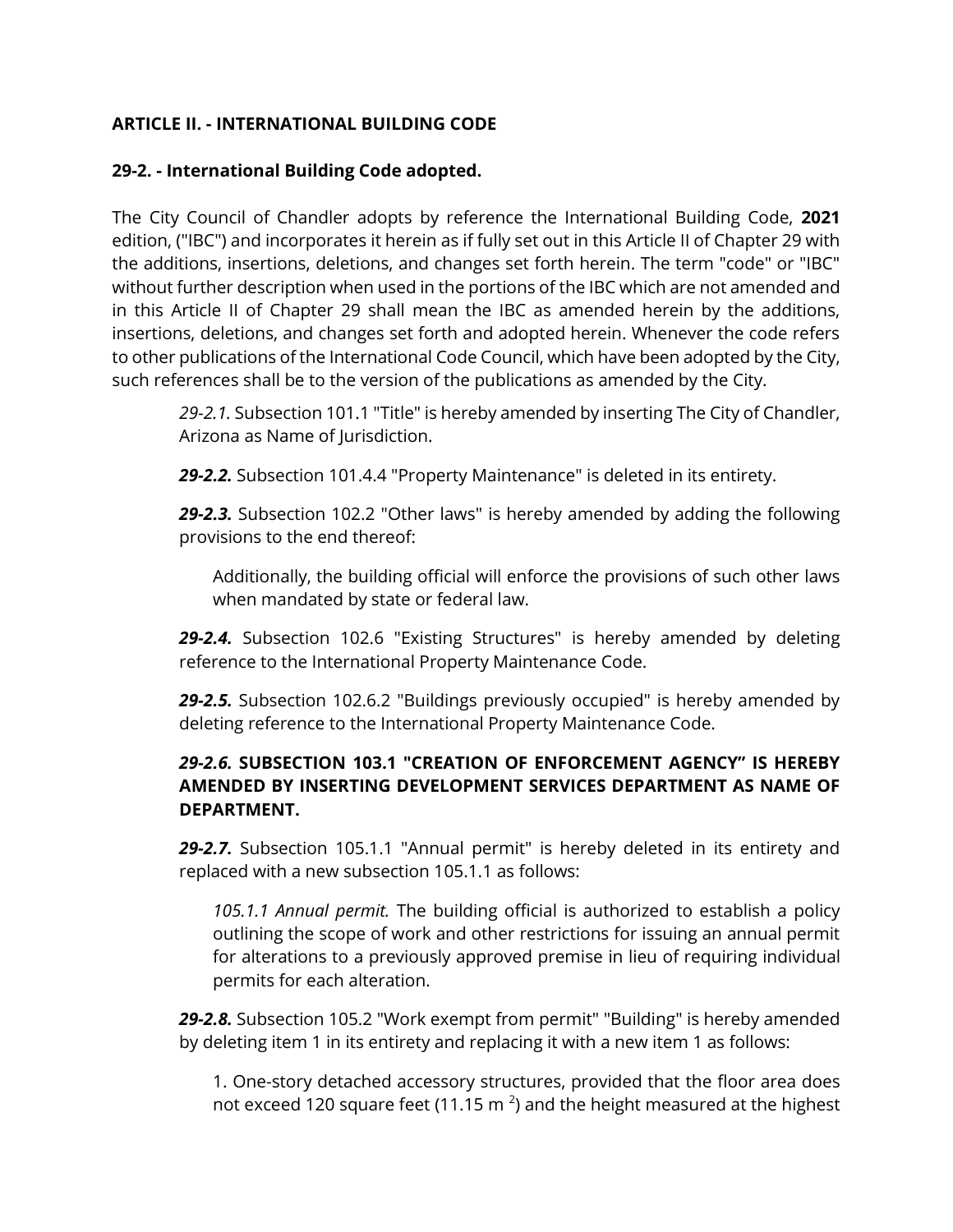### point does not exceed 7 feet (2134 mm) **WITH OPTION UP TO A MAXIMUM OF 9 FEET (2743 MM) WITH SETBACKS AT A RATIO OF 2 ADDITIONAL FEET OF SETBACK FOR EACH ADDITIONAL 1 FOOT OF BUILDING HEIGHT.**

*29-2.9.* Subsection 105.2 "Work exempt from permit" "Building" item 9 is hereby amended by replacing "24 inches (610mm)" with "18 inches (457mm)".

*29-2.10.* Subsection 105.2 "Work exempt from permit" is hereby amended by adding items to each work category as follows:

#### *Building:*

14. Replacement of a roof cover on Group R-3 or U occupancies where the replacement roof covering classification is equal to or greater than the existing roof covering classification and does not increase the loads upon the structural frame.

15. Special cases **AS** allowed by the Building Official for work of a similar nature and complexity as those items listed above.

#### *Electrical:*

**4. REPAIR** or replacement of motors, transformers, overcurrent devices or equipment affixed to a Group R-3 occupancy where the replaced or repaired equipment is of the same rating as the existing equipment, is placed in the same location as the existing equipment and is labeled as defined in this code.

**5. SPECIAL** cases **AS** allowed by the Building Official for work of a similar nature and complexity as those items listed above.

*Gas:*

3. Replacement of gas water heating equipment affixed to a Group R-3 occupancy where the replacement equipment is of equal or lesser BTU capacity and is placed in the same location as the existing equipment.

4. Replacement of gas pool or spa heating equipment serving a Group R-3 occupancy where the replacement equipment is of equal or lesser BTU capacity and is placed in the same location as the existing equipment.

5. Replacement of gas air-conditioning equipment, direct vent equipment, furnaces and log lighters affixed to a Group R-3 occupancy where the replacement equipment is of equal or lesser BTU capacity and is placed in the same location as existing equipment.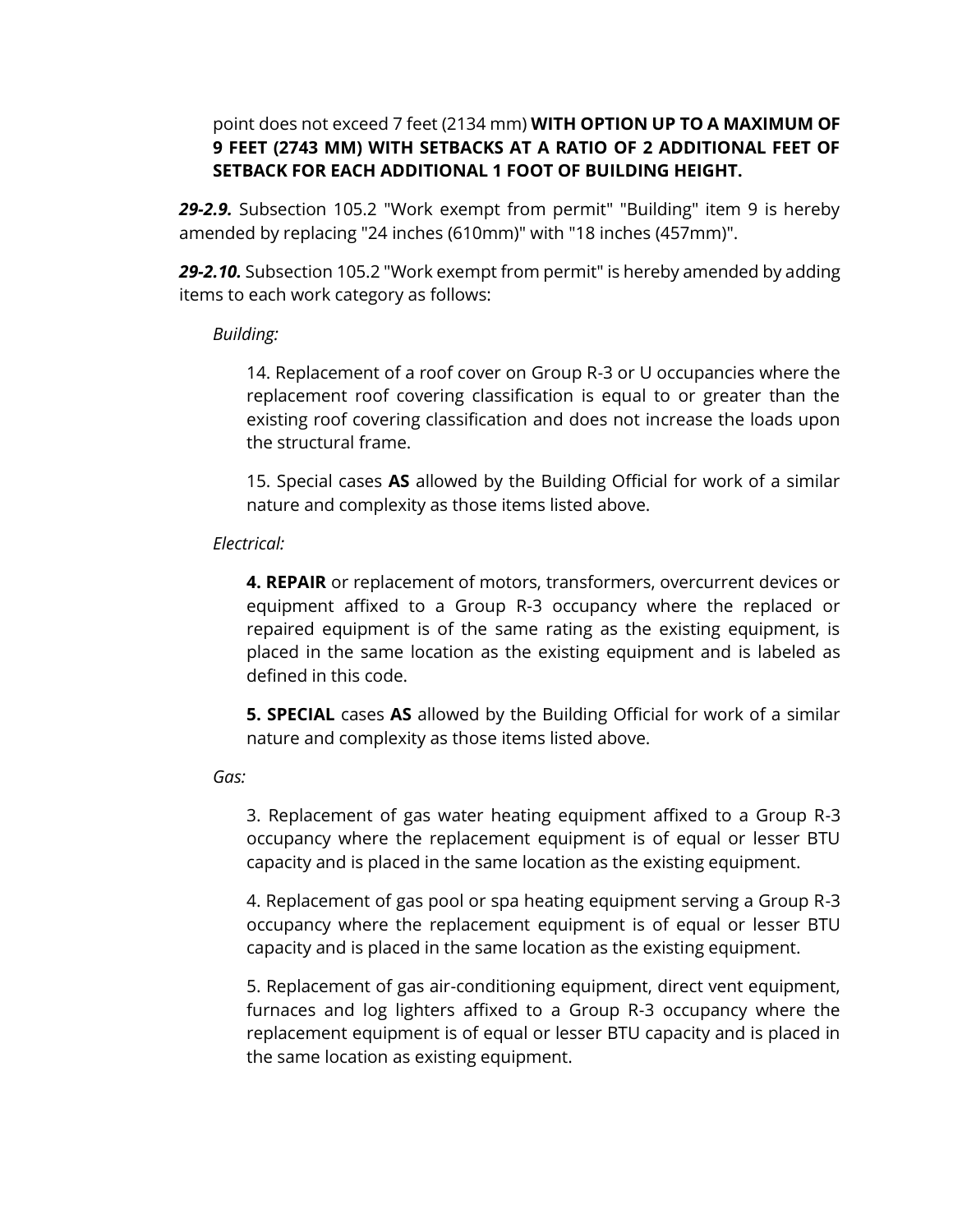6. Special cases as allowed by the Building Official for work of a similar nature and complexity as those items listed above.

#### *Mechanical:*

8. Replacement of evaporative coolers affixed to a Group R-3 occupancy where the replacement equipment is of equal or lesser airflow (cfm) and is placed in the same location as the existing evaporative cooler.

9. Special cases as allowed by the Building Official, for work of a similar nature and complexity as those items listed above.

#### *Plumbing:*

3. Replacement of water conditioning or treating equipment affixed to Group R-3 occupancy where the replacement equipment is of equal or lesser treatment capacity and is placed in the same location as the existing equipment.

4. Replacement of solar pool and spa heating equipment serving a Group R-3 occupancy where the replacement equipment is of equal or lesser heating capacity and is placed in the same location as the existing equipment.

5. Replacement of electric water heating equipment affixed to a Group R-3 occupancy where the replacement equipment is of equal or lesser amperage rating and is placed in the same location as the existing equipment.

6. Special cases as allowed by the Building Official for work of a similar nature and complexity as those items listed above.

## *29-2.11.* **SUBSECTION 105.3.1 "ACTION ON APPLICATION" IS HEREBY AMENDED BY ADDING THE FOLLOWING PROVISIONS TO THE END THEREOF:**

### **A PERMIT MAY BE ISSUED SOLELY AFTER APPLICANT HAS SATISFIED ALL APPLICABLE CITY OF CHANDLER ORDINANCES AND REQUIREMENTS.**

*29-2.12.* Subsection 105.5 "Expiration" is hereby amended by adding a new Subsection 105.5.1 to read as follows:

*105.5.1 Reinstatement.* The Building Official is authorized to reinstate a permit that has expired upon payment of a reinstatement fee provided:

- 1. The permit has not been expired for more than one year and,
- 2. Code requirements that would affect the project have not changed.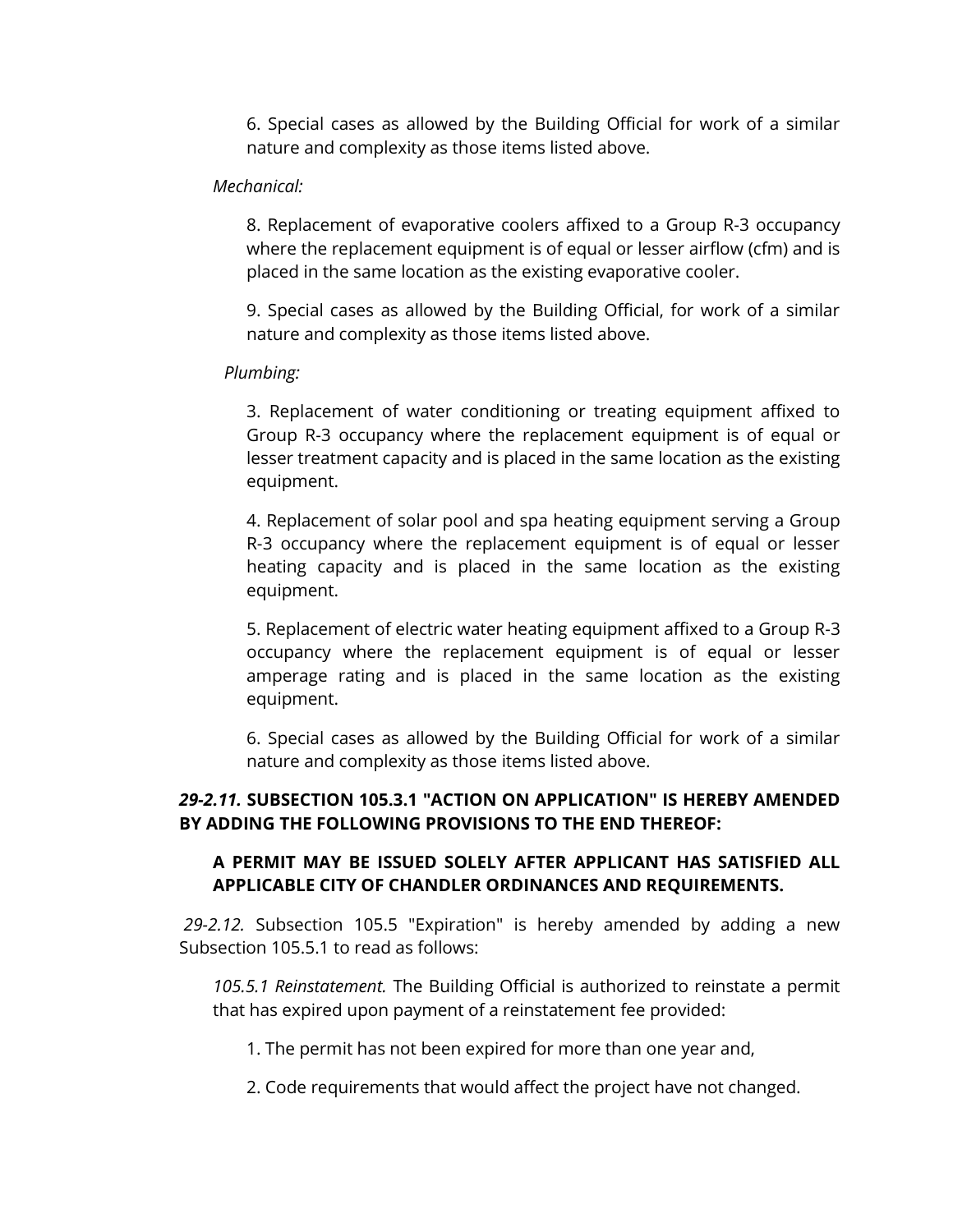*29-2.13.* Subsection 109.2 "Schedule of Permit Fees" is hereby deleted in its entirety and replaced with a new Subsection 109.2 to read as follows:

*109.2. SCHEDULE OF Permit Fees.* Permit fees, if any, shall be adopted by the City by resolution.

**29-2.14. SUBSECTION 111.1 "CHANGE OF OCCUPANCY", SUBSECTION 111.2 "CERTIFICATE ISSUED" AND SUBSECTION 111.3 "TEMPORARY OCCUPANCY" ARE HEREBY AMENDED BY REPLACING "BUILDING OFFICIAL" WITH "CITY OF CHANDLER DEVELOPMENT SERVICES DEPARTMENT DIRECTOR OR DIRECTOR'S DESIGNEE".**

*29-2.15.* Section 111 "Certificate of Occupancy" is hereby amended by adding a new Subsection 111.5 to read as follows:

*111.5 Certificate of Completion.* A Certificate of Completion may be issued at completion of permitted work when:

a. The work authorized does not change the scope of an existing certificate of occupancy or;

b. the work authorized does not result in a building ready for occupancy.

A Certificate of Completion alone shall not authorize occupancy of a building.

*29-2.16.* Section 116 "Unsafe Structures and Equipment", is hereby amended by deleting Subsection 116.5 "Restoration" in its entirety and adding new subsections 116.5 through 116.11 to read as follows:

*116.5. Recordation of Notice.* If compliance with the notice is not satisfied within the time specified therein, and no appeal has been properly and timely filed, the building official shall file in the office of the county recorder a certificate describing the property and certifying (i) that the building is a dangerous building and (ii) that the owner has been so notified. Whenever the corrections ordered shall thereafter have been completed, or the building demolished so that it no longer exists as an unsafe building on the property described in the certificate, the building official shall file a new certificate with the county recorder certifying that the building has been demolished or all required corrections have been made so that the building is no longer unsafe, whichever is appropriate.

*116.6 Repair, Vacation and Demolition.* The following standards shall be followed by the building official (and by the board of appeals if an appeal is taken) in ordering the repair, vacation or demolition of any unsafe building or structure: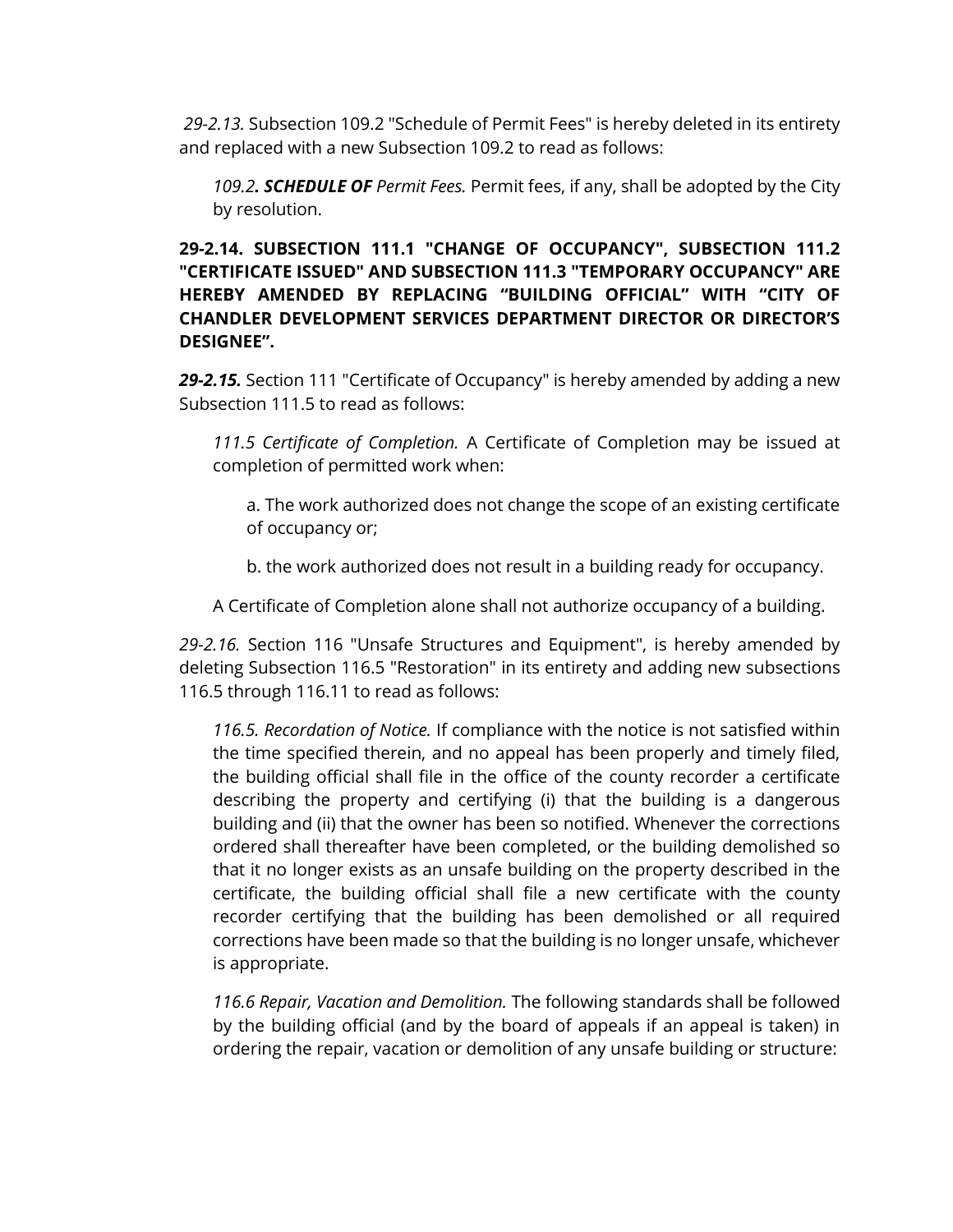1. Any building declared as an unsafe building under this code shall be made to comply with one (1) of the following:

(a) The building shall be repaired in accordance with this code; or

(b) The building shall be demolished at the option of the building owner; or

(c) If the building does not constitute an immediate danger to the life, limb, property or safety of the public it may be vacated, secured and maintained against entry.

2. The structure or equipment determined to be unsafe by the building official is permitted to be restored to a safe condition. To the extent that repairs, alterations, or additions are made, or a change of occupancy occurs during the restoration of the structure, such repairs, alterations, additions or change of occupancy shall comply with the requirements of Section 105.2.2 **IN THE EXISTING INTERNATIONAL BUILDING CODE** and Chapter 34.

3. If the building or structure is in such condition as to make it immediately dangerous to the life, limb, property, or safety of the public or its occupants, it shall be ordered to be vacated.

*116.7. Notice to Vacate.* Every notice to vacate shall, in addition to being served as provided in subsection 116.3, be posted at or upon each exit of the building and shall be in substantially the following form:

## DO NOT ENTER UNSAFE TO OCCUPY

It is a misdemeanor to occupy this building, or to remove or deface this notice.

Building Official

## . . . . . . of . . . . . .

Whenever such notice is posted, the building official shall include a notification thereof in the notice issued under subsection 116.3, reciting the emergency and specifying the conditions which necessitate the posting. No person shall remain in or enter any building which has been posted, except that entry may be made to repair, demolish or remove such building under permit. No person shall remove or deface any such notice after it is posted until the required repairs, demolition or removal have been completed and a certificate of occupancy issued pursuant to the provisions of this code.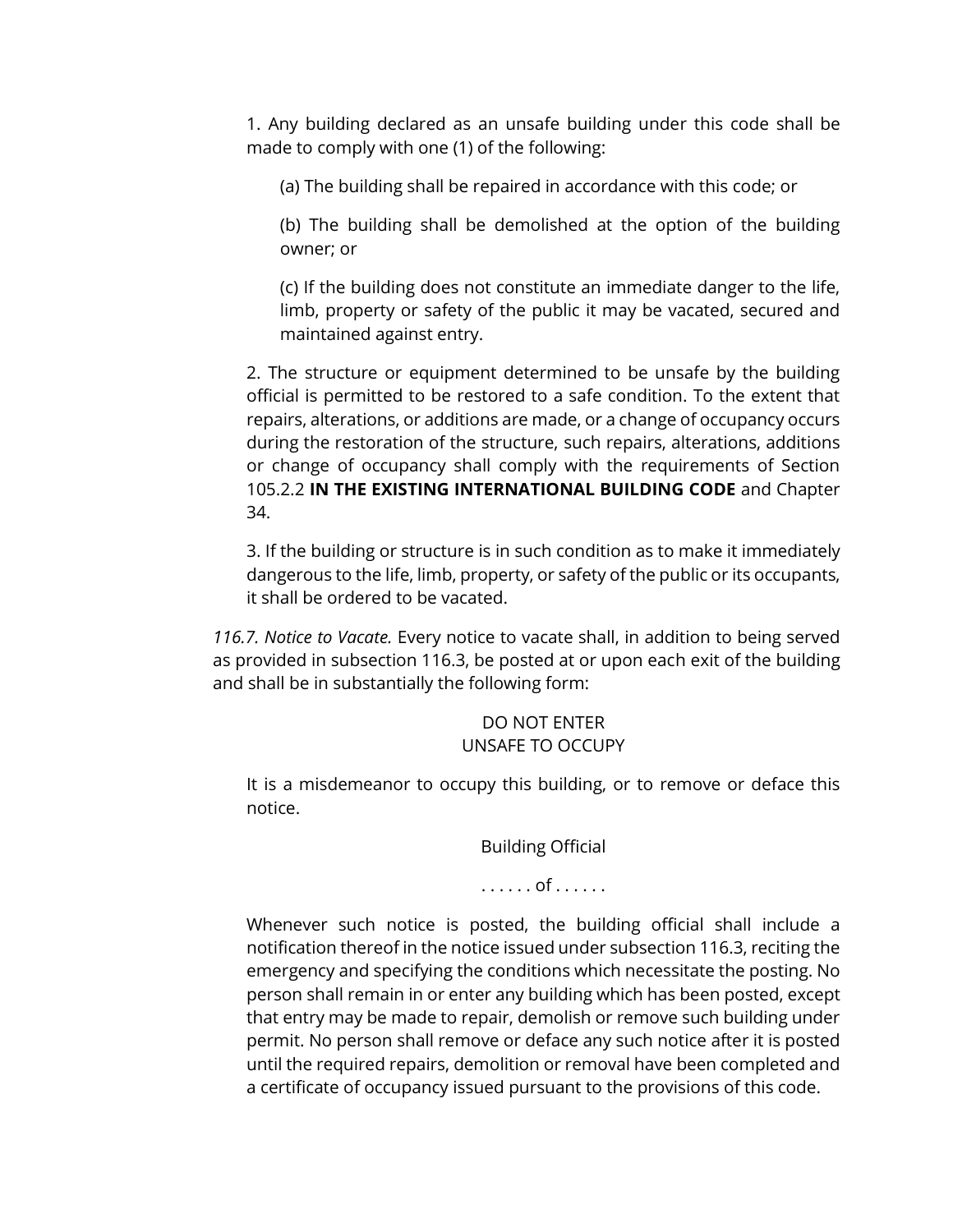*116.8. Failure to Commence Work.* Whenever the repair or demolition is not commenced within thirty (30) days after any final notice or order issued under this code becomes effective:

1. The building official shall cause the building described in such notice and order to be vacated by posting at each entrance thereto a notice reading:

#### DANGEROUS BUILDING DO NOT OCCUPY

It is a misdemeanor to occupy this building, or to remove or deface this notice.

Building Official

. . . . . . of . . . . . .

2. No person shall occupy any building which has been posted as specified in this section. No person shall remove or deface any such notice so posted until the repairs, demolition or removal ordered by the building official have been completed and a Certificate of Occupancy issued pursuant to the provisions of this code.

3. The building official may, in addition to any other remedy herein provided, cause the building to be repaired to the extent necessary to correct the conditions which render the building unsafe as set forth in the notice; or, if the notice required demolition, to cause the building to be sold and demolished or demolished and the materials, rubble and debris therefrom removed, and the lot cleaned. Any such repair or demolition work shall be accomplished, and the cost thereof paid and recovered in the manner hereinafter provided in this code. Any surplus realized from the sale of any such building, or from the demolition thereof, over and above the cost of demolition and of cleaning the lot, shall be paid over to the person or persons lawfully entitled thereto.

*116.9. Extension of Time to Perform Work.* Upon receipt of an application from the person required to conform to the notice and by agreement of such person to comply with the notice if allowed additional time, the building official may grant an extension of time, not to exceed an additional one hundred twenty (120) days, within which to complete said repair, rehabilitation or demolition, if the building official determines that such an extension of time will not create or perpetuate a situation imminently dangerous to life or property. The building official's authority to extend time is limited to the physical repair, rehabilitation or demolition of the premises and will not in any way affect the time to appeal the notice.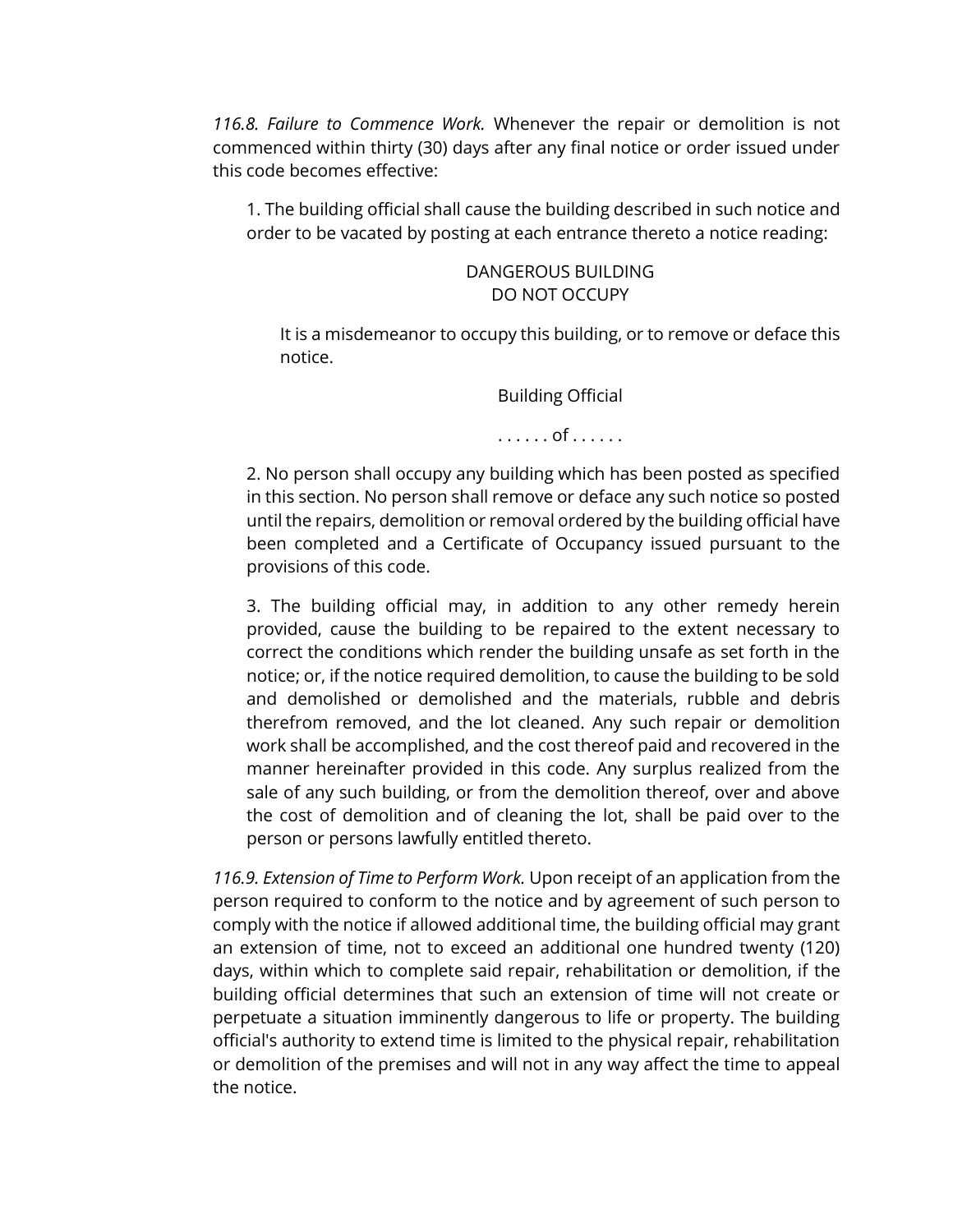*116.10 Interference with Repair or Demolition Work Prohibited.* No person shall obstruct, impede or interfere with any officer, employee, contractor or authorized representative of this jurisdiction or with any person who owns or hold any estate or interest in any building which has been ordered repaired, vacated or demolished under the provisions of this code; or with any person to whom such building has been lawfully sold pursuant to the provisions of this code, whenever such officer, employee, contractor or authorized representative of this jurisdiction, person having an interest or estate in such building or structure, or purchaser is engaged in the work of repairing, vacating and repairing, or demolishing any such building, pursuant to the provisions of this code, or in performing any necessary act preliminary to or incidental to such work or authorized or directed pursuant to this code.

*116.11. Abatement and Cost Recovery.* Unless timely appealed to the board of appeals, a notice issued pursuant to subsection 116.3 shall constitute a final abatement order. The failure to comply with the terms of such notice, in addition to constituting a violation of the Code of the City of Chandler, shall permit the City to institute the abatement and cost recovery provisions set forth in Section 26-11, Code of the City of Chandler.

## *29-2.17.* **SUBSECTION 308.2 "INSTITUTIONAL GROUP I-1" AND SUBSECTION 308.2.3 "SIX TO 16 PERSONS RECEIVING CUSTODIAL CARE" ARE HEREBY AMENDED BY REPLACING "16 PERSONS" WITH "10 PERSONS".**

### *29-2.18.* **SUBSECTION 310.5 "RESIDENTIAL GROUP R-4" IS HEREBY AMENDED BY REPLACING "16 PERSONS" WITH "10 PERSONS" IN THE FIRST SENTENCE.**

*29-2.19* Section 903 "Automatic Sprinkler Systems" is hereby amended by deleting Sections 903.2 through 903.2.10 in their entirety, reserving Section Number 903.2.10 and adding new Sections 903.2 through 903.2.9 to read as follows:

*903.2. Where required.* Subject to the exceptions set forth herein, approved automatic sprinkler systems shall be provided in the locations within the City described in this Section. Installation of fire sprinkler systems shall be performed by an Arizona licensed fire protection contractor.

#### *Exceptions:*

1) An automatic sprinkler system is not required for spaces or areas in telecommunications buildings used exclusively for telecommunications equipment, associated electrical power distribution equipment, batteries and standby engines, provided those spaces or areas are equipped throughout with an automatic smoke detection system in accordance with Section 907.2 and are separated from the remainder of the building by not less than 1-hour fire barriers constructed in accordance with Section 707 of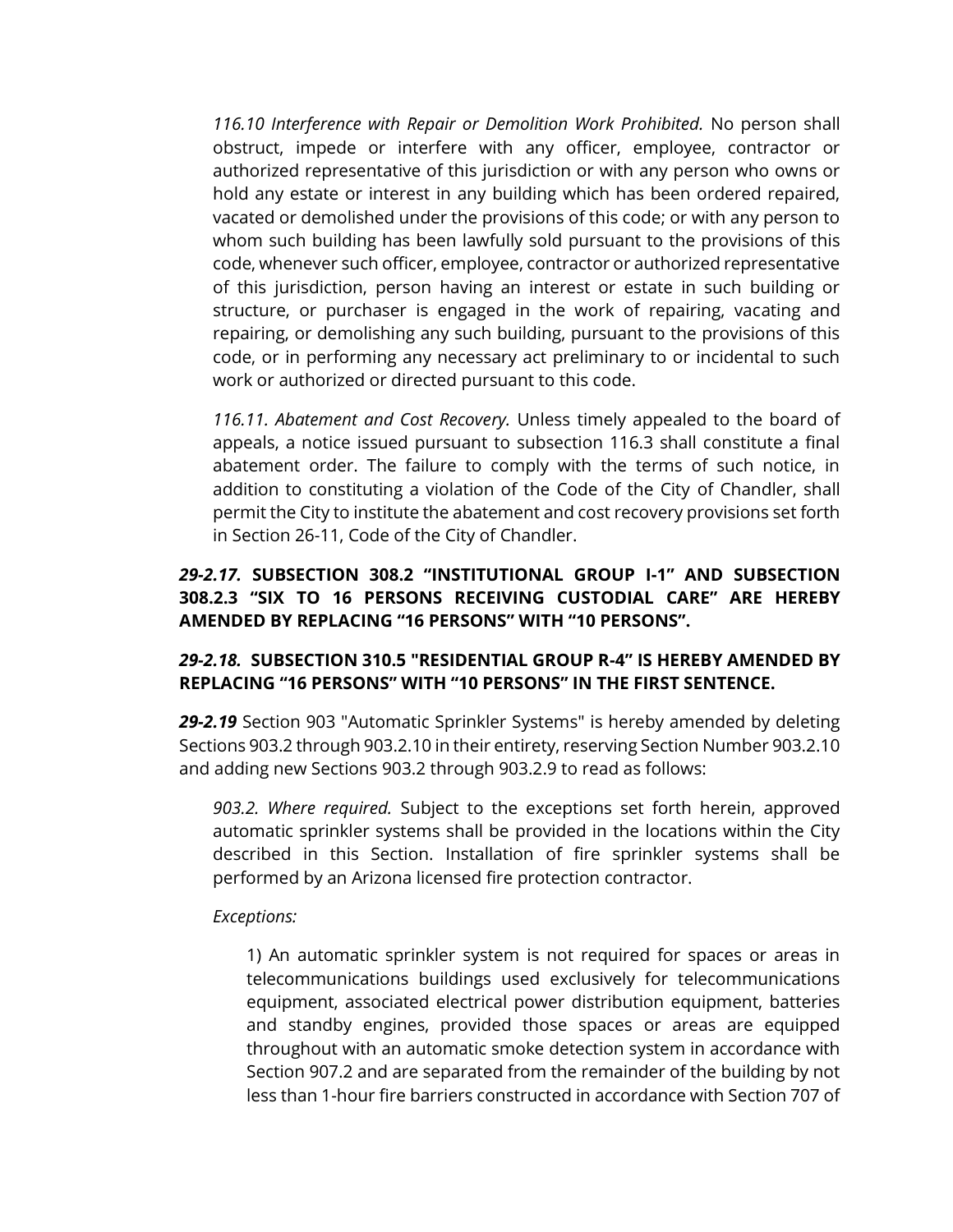the International Building Code or not less than 2-hour horizontal assemblies constructed in accordance with Section 711 of the International Building Code, or both.

2) An automatic sprinkler system is not required for buildings or structures which were constructed and in use prior to September 11, 1996 and for which a change in use or occupancy of any structure has not occurred as set forth in Section 102.6. Any change in use or occupancy of these buildings shall refer to the International Existing Building Code to determine if fire sprinklers will be required with the change.

3) In addition to the general authority granted to the fire code official pursuant to Sections **104.9** and **104.10** of the International Fire Code, the fire code official shall have discretion to exempt other facilities from automatic sprinkler system requirements where the size, intended use, and extent of use of the facility does not warrant the installation of fire sprinklers and alternate methods to secure public safety are provided. Such other facilities may include, but are not limited to:

(1) Enclosed structures which are less than three thousand (3,000) square feet in size, at least fifty (50) percent open on the sides and used to protect humans, animals, or property from the sun or elements.

(2) Structures which are less than three hundred (300) square feet in size used to monitor access to a larger facility, site, or area.

(3) Structures temporarily used for a period not to exceed two (2) years for onsite storage or maintenance purposes provided that the structure is not used for Group A, E, F, H or I occupancies.

*903.2.1 Group A.* An automatic sprinkler system shall be provided throughout all buildings and all portions of all Group A occupancies.

*903.2.2 Group B.* An automatic sprinkler system shall be provided throughout all buildings and all portions of all Group B occupancies.

*903.2.3 Group E.* An automatic sprinkler system shall be provided throughout all buildings and all portions of all Group E occupancies.

*903.2.4 Group F.* An automatic sprinkler system shall be provided throughout all buildings and all portions of all Group F occupancies.

*903.2.5 Group H.* An automatic sprinkler system shall be provided throughout all buildings and all portions of all Group H occupancies.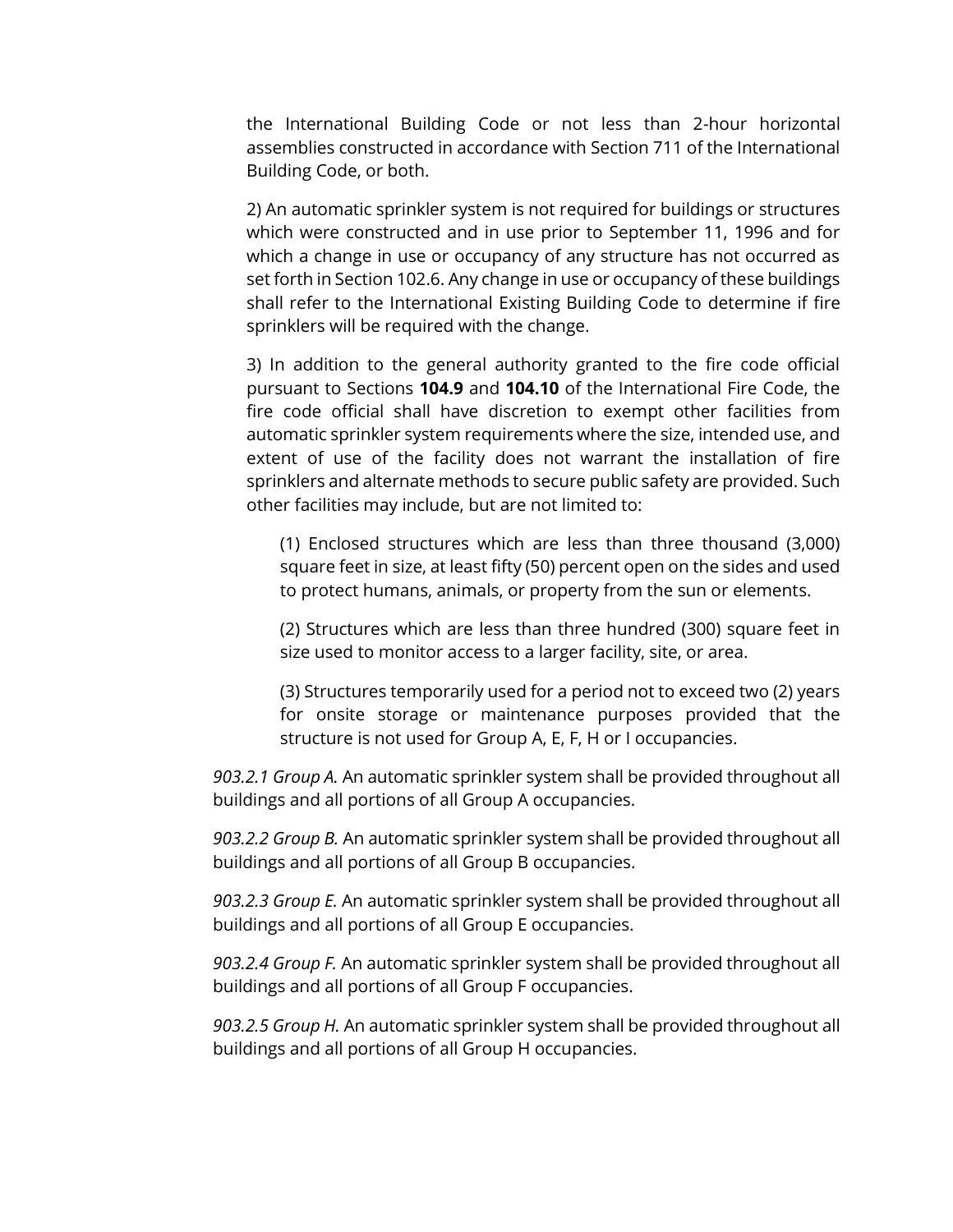*903.2.6 Group I.* An automatic sprinkler system shall be provided throughout all buildings and all portions of all Group I occupancies.

*903.2.7 Group M.* An automatic sprinkler system shall be provided throughout all buildings and all portions of all Group M occupancies.

*903.2.8 Group R.* Subject to the exceptions set forth herein, an automatic sprinkler system shall be provided throughout all buildings and all portions of all Group R occupancies.

*Exceptions:*

1. An automatic sprinkler system is not required for Group R-3 **DETACHED ONE- OR TWO-FAMILY DWELLINGS**.

*903.2.9. Group S.* An automatic sprinkler system shall be provided throughout all buildings and all portions of all Group S occupancies.

*Exception:* S-2, one story, grade level, open parking structures that are entirely open, except for structural columns, on all four sides.

*29-2.20* Subsection 903.2.11 "Specific building areas and hazards" is hereby amended to read as follows:

In all occupancies, including all Group U occupancies larger than three thousand (3,000) square feet, an automatic sprinkler system shall be installed for building design or hazards in the locations set forth in sections 903.2.11.1 through 903.2.11.6.

*29-2.21* Subsection 912.2 "Location" is hereby amended to read as follows:

*912.2 Location.* With respect to hydrants, driveways, buildings and landscaping, fire department connections shall be so located that fire apparatus and hose connected to supply the system will not obstruct access to the buildings for other apparatus. The location of fire department connections shall be located on private property six (6) to ten (10) feet behind curb (of street) at a permanent entrance to site or as otherwise approved by the fire code official.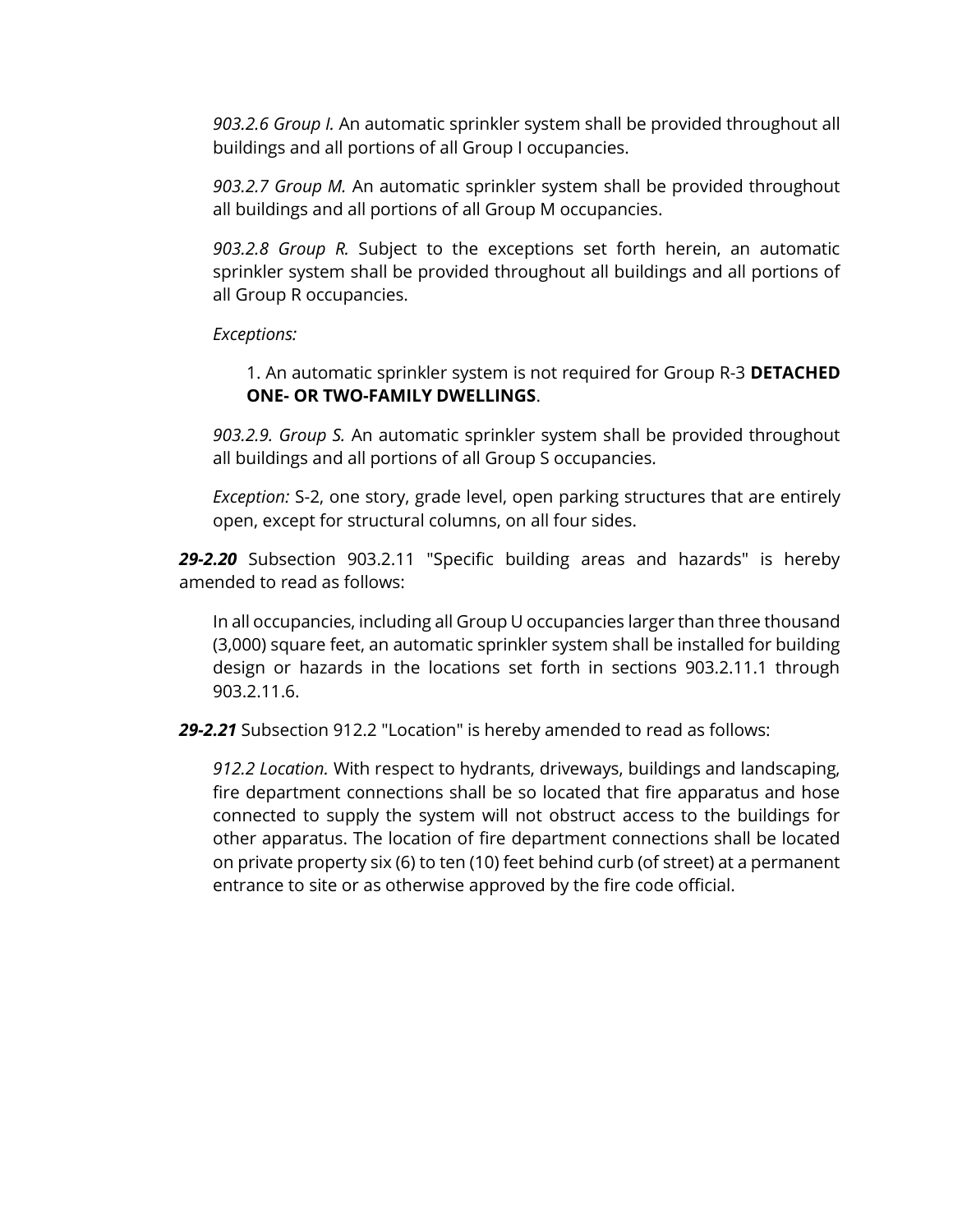## **ARTICLE III. - NATIONAL ELECTRICAL CODE**

#### **29-3. - National Electrical Code adopted**.

The City Council of Chandler adopts by reference the National Electrical Code, **2020** edition, ("NEC") and incorporates it herein as if fully set out in this Article III of Chapter 29 with the additions, insertions, deletions, and changes set forth herein. The term "code" or "NEC" without further description when used in the portions of the NEC which are not amended and in this Article III of Chapter 29 shall mean the NEC as amended herein by the additions, insertions, deletions, and changes set forth and adopted herein. Whenever the code refers to publications of the International Code Council, which have been adopted by the City, such references shall be to the version of the publications as amended by the City.

*29-3.1.* Subsection 110.3 (C) "Listing" **IS DELETED IN** its entirety.

*29-3.2.* **SUBSECTION 210.8 (A) (2) "DWELLING UNITS" IS HEREBY AMENDED BY ADDING AN EXCEPTION AS FOLLOWS:** 

*EXCEPTION:* **RECEPTACLES THAT ARE NOT READILY ACCESSIBLE.** 

*29-3.3.* **SUBSECTION 210.8 (F) "OUTDOOR OUTLETS" IS DELETED IN ITS ENTIRETY.**

*29-3.4.* **SUBSECTION 230.67 "SURGE PROTECTION" IS DELETED IN ITS ENTIRETY.**

*29-3.5.* **SUBSECTION 406.12 "TAMPER-RESISTANT RECEPTACLES" IS AMENDED BY DELETING ITEMS (1) AND (8) IN THEIR ENTIRETY AND ITEM NUMBERS (1) AND (8) ARE HEREBY RESERVED.**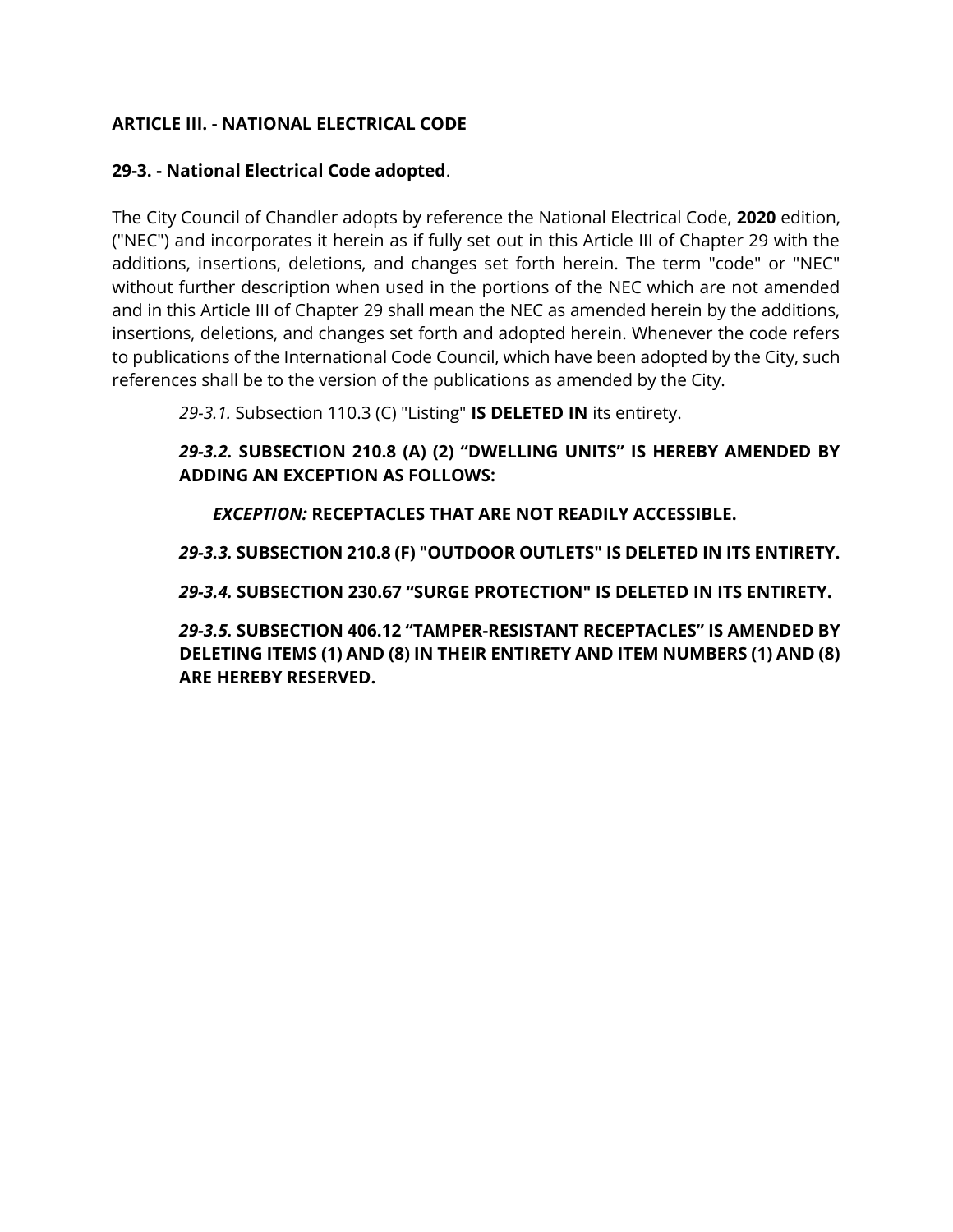### **ARTICLE IV. - INTERNATIONAL PLUMBING CODE**

#### **29-4. - International Plumbing Code adopted.**

The City Council of Chandler adopts by reference the International Plumbing Code, **2021**  edition, ("IPC") and incorporates it herein as if fully set out in this Article IV of Chapter 29 with the additions, insertions, deletions, and changes set forth herein. The term "code" or "IPC" without further description when used in the portions of the IPC which are not amended and in this Article IV of Chapter 29 shall mean the IPC as amended herein by the additions, insertions, deletions, and changes set forth and adopted herein. Whenever the code refers to publications of the International Code Council, which have been adopted by the City, such references shall be to the version of the publications as amended by the City.

*29-4.1.* Subsection 101.1 "Title" is hereby amended by inserting The City of Chandler, Arizona as Name of Jurisdiction.

*29-4.2.* **SUBSECTION 103.1 "CREATION OF AGENCY" IS HEREBY AMENDED BY INSERTING "DEVELOPMENT SERVICES DEPARTMENT" AS NAME OF DEPARTMENT.**

*29-4.3.* **SUBSECTION 106.1.1 "ANNUAL PERMIT" AND SUBSECTION 106.1.2 "ANNUAL PERMIT RECORDS" ARE HEREBY DELETED IN THEIR ENTIRETY.**

*29-4.4.* **SUBSECTION 106.2 "EXEMPT WORK" IS HEREBY AMENDED BY ADDING THE ADDITIONAL EXEMPT WORK SECTIONS AS FOLLOWS:**

**3. REPLACEMENT OF WATER CONDITIONING OR TREATING EQUIPMENT AFFIXED TO GROUP R-3 OCCUPANCY WHERE THE REPLACEMENT EQUIPMENT IS OF EQUAL OR LESSER TREATMENT CAPACITY AND IS PLACED IN THE SAME LOCATION AS THE EXISTING EQUIPMENT.**

**4. REPLACEMENT OF SOLAR POOL AND SPA HEATING EQUIPMENT SERVING A GROUP R-3 OCCUPANCY WHERE THE REPLACEMENT EQUIPMENT IS OF EQUAL OR LESSER HEATING CAPACITY AND IS PLACED IN THE SAME LOCATION AS THE EXISTING EQUIPMENT**

**5. REPLACEMENT OF ELECTRIC WATER HEATING EQUIPMENT AFFIXED TO A GROUP R-3 OCCUPANCY WHERE THE REPLACEMENT EQUIPMENT IS OF EQUAL OR LESSER AMPERAGE RATING AND IS PLACED IN THE SAME LOCATION AS THE EXISTING EQUIPMENT.**

**6. SPECIAL CASES AS ALLOWED BY THE BUILDING OFFICIAL FOR WORK OF A SIMILAR NATURE AND COMPLEXITY AS THOSE ITEMS LISTED ABOVE.**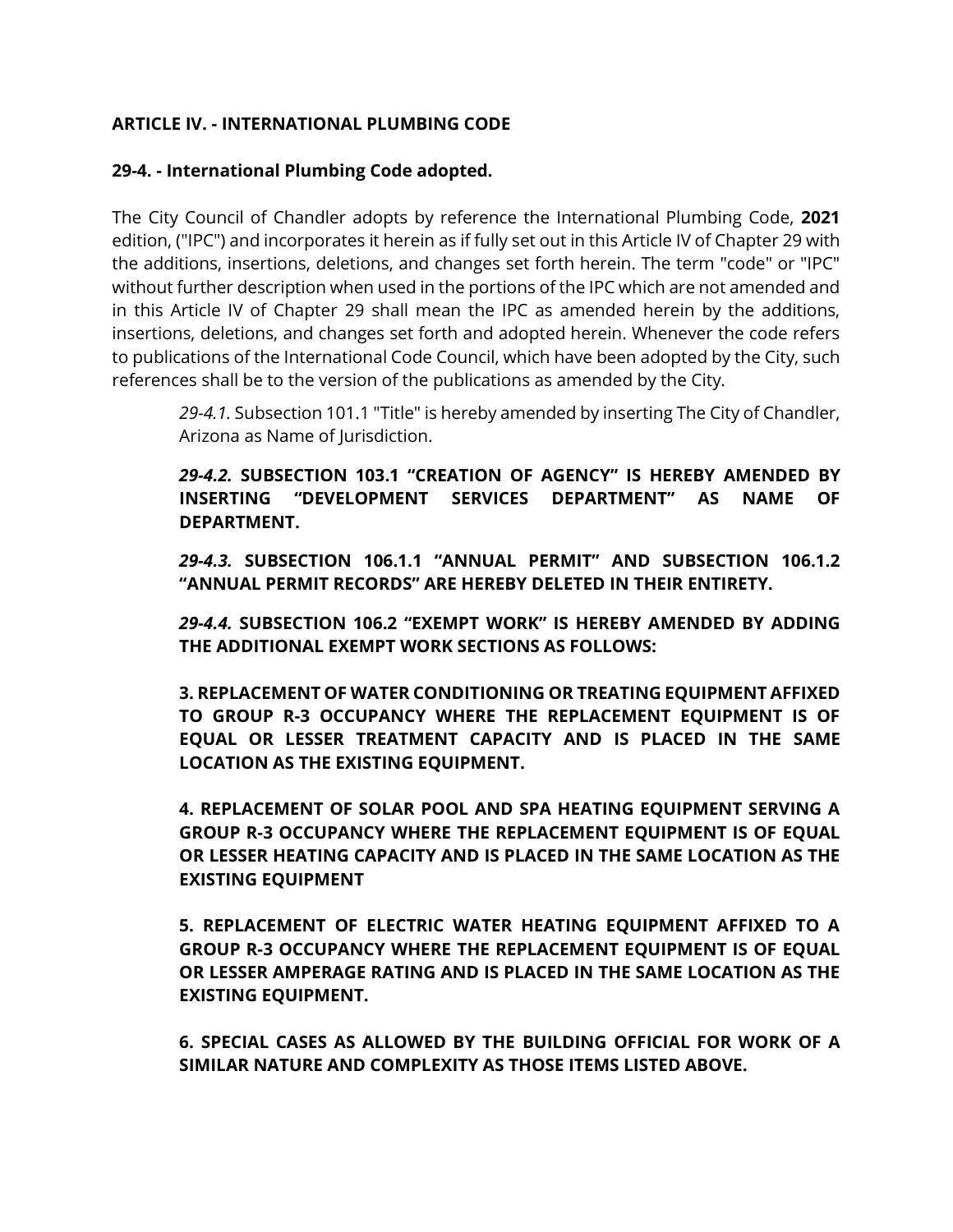*29-4.5***.** Subsections **109.2** and **109.5** entitled "**SCHEDULE OF PERMIT FEES**" and "**REFUNDS**", respectively, are hereby deleted in their entirety and replaced with new Subsections **109.2** and **109.5** to read as follows:

*109.2 SCHEDULE OF PERMIT FEES.* Permit fees, if any, shall be adopted by the City by resolution.

*109.5 REFUNDS.* The building official is authorized to establish a refund policy.

*29-4.6***.** Section **115** "Violations" and Section 109 "Means of Appeal" **IS** hereby deleted in **ITS** entirety and Section number **115 IS** hereby reserved.

*29-4.7 SUBs*ection 410.4 "Substitutions" is amended by deleting the second sentence and replacing it with the following:

In all other occupancies where drinking fountains are required, water dispensers connected to the potable water system shall be permitted to be substituted for the first required fountain and any water dispenser shall be permitted to be substituted for not more than 50 percent of the required number of drinking fountains.

*29-4.8 SUBs*ection 1003.3.7 "Gravity grease interceptors and gravity grease interceptors with fats, oils, and greases disposal systems" is amended by deleting the first sentence and replacing it with the following:

All gravity grease interceptors shall be designed and installed in accordance with the City of Chandler Gravity Grease Interceptor Sizing Worksheet.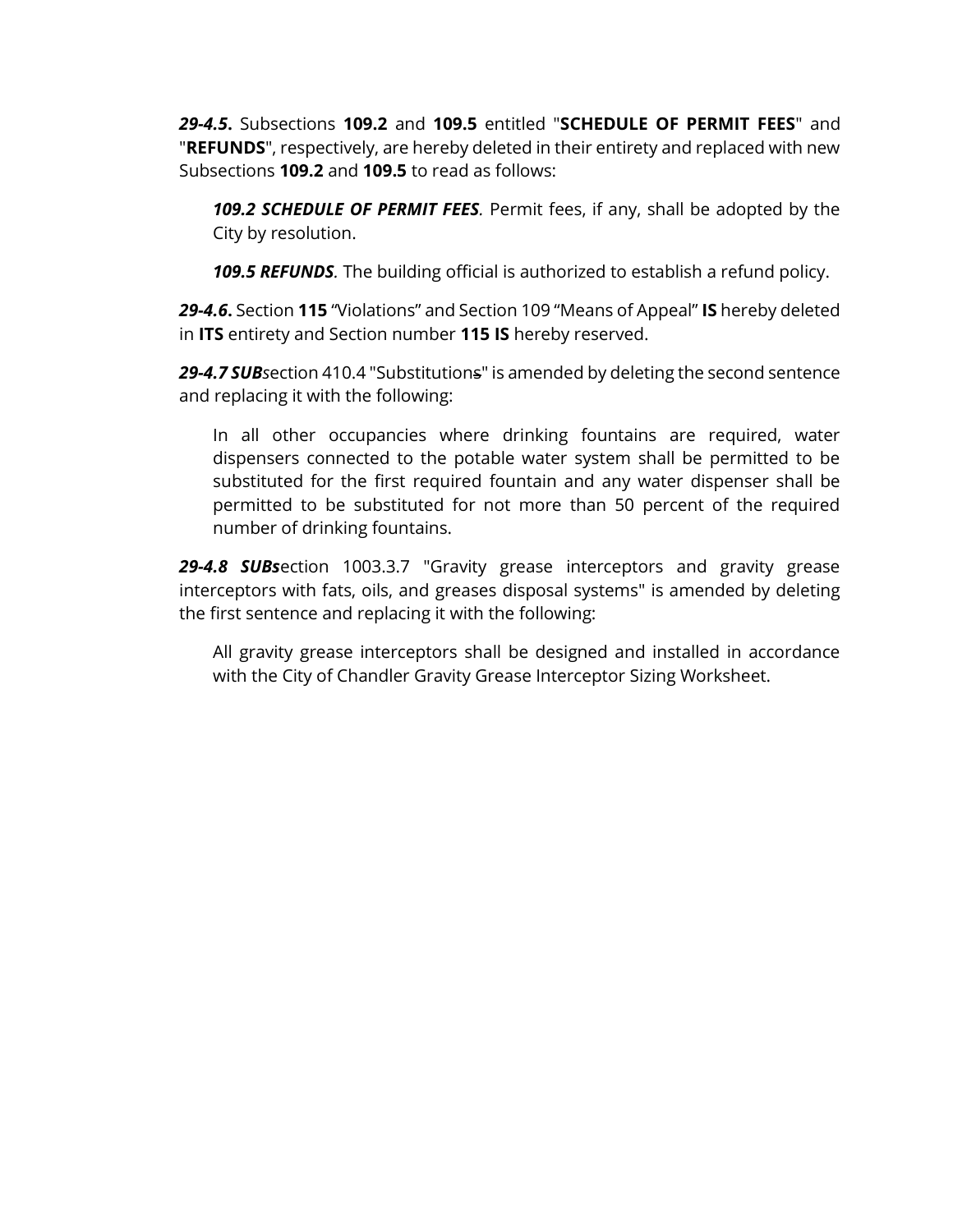## **ARTICLE V. - INTERNATIONAL MECHANICAL CODE**

### **29-5. - International Mechanical Code adopted**.

The City Council of Chandler adopts by reference the International Mechanical Code, **2021** edition, ("IMC") and incorporates it herein as if fully set out in this Article V of Chapter 29 with the additions, insertions, deletions, and changes set forth herein. The term "code" or "IMC" without further description when used in the portions of the IMC which are not amended and in this Article V of Chapter 29 shall mean the IMC as amended herein by the additions, insertions, deletions, and changes set forth and adopted herein. Whenever the code refers to publications of the International Code Council, which have been adopted by the City, such references shall be to the version of the publications as amended by the City.

*29-5.1.* Subsection 101.1 "Title" is hereby amended by inserting The City of Chandler, Arizona as Name of Jurisdiction.

## *29-5.2.* **SUBSECTION 103.1 "CREATION OF AGENCY" IS HEREBY AMENDED BY INSERTING DEVELOPMENT SERVICES DEPARTMENT AS NAME OF DEPARTMENT.**

*29-5.3.* **SUBSECTION 106.1.1 "ANNUAL PERMIT" AND SUBSECTION 106.1.2 "ANNUAL PERMIT RECORDS" ARE HEREBY DELETED IN THEIR ENTIRETY.**

*29-5.4.* **SUBSECTION 106.2 "PERMITS NOT REQUIRED" IS HEREBY AMENDED BY ADDING THE ADDITIONAL EXEMPT WORK SECTIONS AS FOLLOWS:**

**9. REPLACEMENT OF EVAPORATIVE COOLERS WHERE THE REPLACEMENT EQUIPMENT IS OF EQUAL OR LESSER AIRFLOW (CFM) AND IS PLACED IN THE SAME LOCATION AS THE EXISTING EVAPORATIVE COOLER.** 

### **10. SPECIAL CASES AS ALLOWED BY THE BUILDING OFFICIAL FOR WORK OF A SIMILAR NATURE AND COMPLEXITY AS THOSE ITEMS LISTED ABOVE.**

*29-5.5.* Subsections **109.2 "SCHEDULE OF PERMIT FEES**" and **109.6 "REFUNDS**" respectively are hereby deleted in their entirety and replaced with new Subsections **109.2 and 109.6** to read as follows:

*109.2. SCHEDULE OF PERMIT FEES.* Permit fees, if any, shall be adopted by the City by resolution.

*109.6. REFUNDS.* The Building Official is authorized to establish a refund policy.

*29-5.6.* Section **115 "VIOLATIONS" IS** hereby deleted in **ITS** entirety and Section number **115 IS** hereby reserved.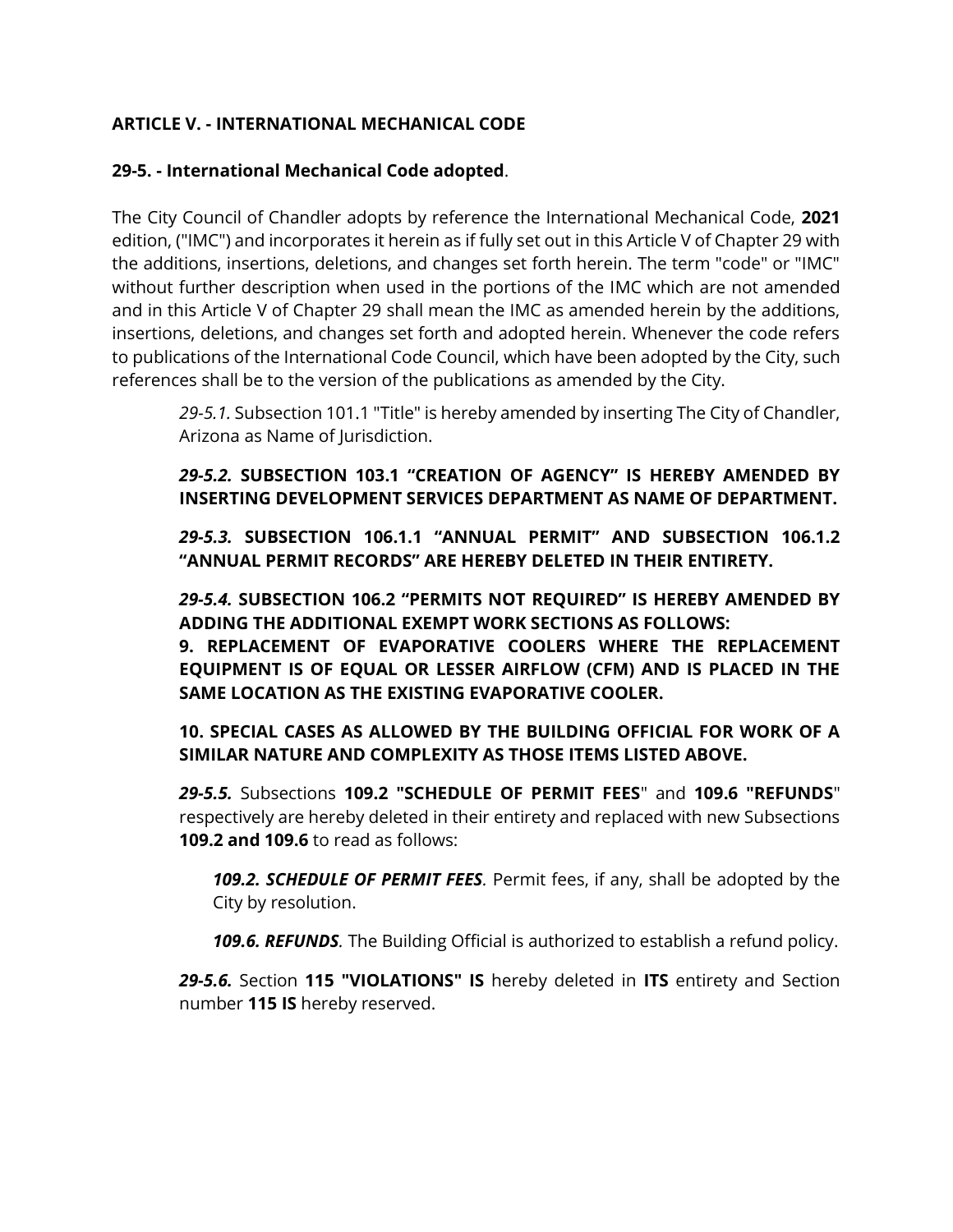## **ARTICLE VI. - INTERNATIONAL RESIDENTIAL CODE**

### **29-6. - International Residential Code adopted.**

The City Council of Chandler adopts by reference the International Residential Code, **2021** edition, ("IRC") and incorporates it herein as if fully set out in this Article VI of Chapter 29 with the additions, insertions, deletions, and changes set forth herein. The term "code" or "IRC" without further description when used in the portions of the IRC which are not amended and in this Article VI of Chapter 29 shall mean the IRC as amended herein by the additions, insertions, deletions, and changes set forth and adopted herein. Whenever the code refers to other publications of the International Code Council, which have been adopted by the City, such references shall be to the version of the publications as amended by the City.

*29-6.1.* Subsection R101.1 "Title" is hereby amended by inserting The City of Chandler, Arizona as Name of Jurisdiction

*29-6.2.* Subsection R102.7 "Existing structures" is hereby amended by deleting reference to the International Property Maintenance Code.

*29-6.3.* Subsection **R**105.2 "Work exempt from permit" "Building" is hereby amended by deleting item 1 in its entirety and replacing it with a new item 1 as follows:

1. One-story detached accessory structures, provided that the floor area does not exceed 120 square feet (11.15 m<sup>2</sup>) and the height measured at the highest point does not exceed 7 feet (2134 mm) **WITH OPTION UP TO A MAXIMUM OF 9 FEET (2743 MM) WITH SETBACKS AT A RATIO OF 2 ADDITIONAL FEET OF SETBACK FOR EACH ADDITIONAL 1 FOOT OF BUILDING HEIGHT**.

*29-6.4.* Subsection **R**105.2 "Work exempt from permit" "Building" is hereby amended by deleting item 7 in its entirety and replacing it with a new item 7 as follows:

7. Prefabricated swimming pools that are less than 18 inches (457 mm) deep.

*29-6.5.* Subsection **R**105.2 "Work exempt from permit" is hereby amended by adding items to each work category as follows:

*Building:*

11. Replacement of a roof cover where the replacement roof covering classification is equal to or greater than the existing roof covering classification and does not increase the loads upon the structural frame.

12. Special cases allowed by the Building Official for work of a similar nature and complexity as those items listed above.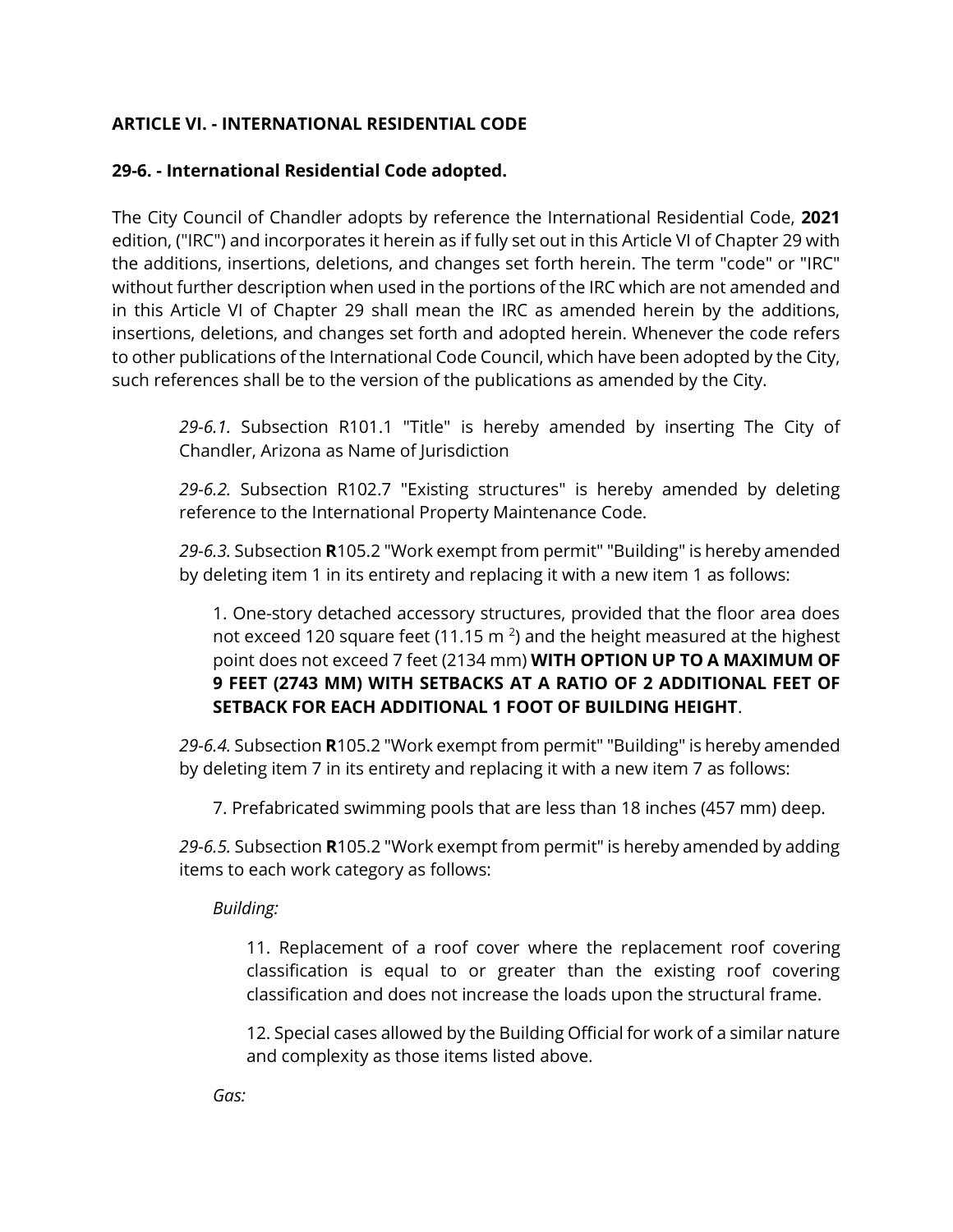4. Replacement of gas water heating equipment where the replacement equipment is of equal or lesser BTU capacity and is placed in the same location as the existing equipment.

5. Replacement of gas pool or spa heating equipment where the replacement equipment is of equal or lesser BTU capacity and is placed in the same location as the existing equipment.

6. Replacement of gas air-conditioning equipment, direct vent equipment, furnaces, and log lighters where the replacement equipment is of equal or lesser BTU capacity and is placed in the same location as existing equipment.

7. Special cases as allowed by the Building Official for work of a similar nature and complexity as those items listed above.

#### *Mechanical:*

9. Replacement of evaporative coolers where the replacement equipment is of equal or lesser airflow (cfm) and is placed in the same location as the existing evaporative cooler.

10. Special cases as allowed by the Building Official, for work of a similar nature and complexity as those items listed above.

#### *Plumbing:*

3. Replacement of water conditioning or treating equipment where the replacement equipment is of equal or lesser treatment capacity and is placed in the same location as the existing equipment.

4. Replacement of solar pool and spa heating equipment where the replacement equipment is of equal or lesser heating capacity and is placed in the same location as the existing equipment.

5. Replacement of electric water heating equipment where the replacement equipment is of equal or lesser amperage rating and is placed in the same location as the existing equipment.

6. Special cases as allowed by the Building Official for work of a similar nature and complexity as those items listed above.

### *29-6.6.* **SUBSECTION R105.3.1 "ACTION ON APPLICATION" IS HEREBY AMENDED BY ADDING THE FOLLOWING PROVISIONS TO THE END OF THE FIRST PARAGRAPH THEREOF:**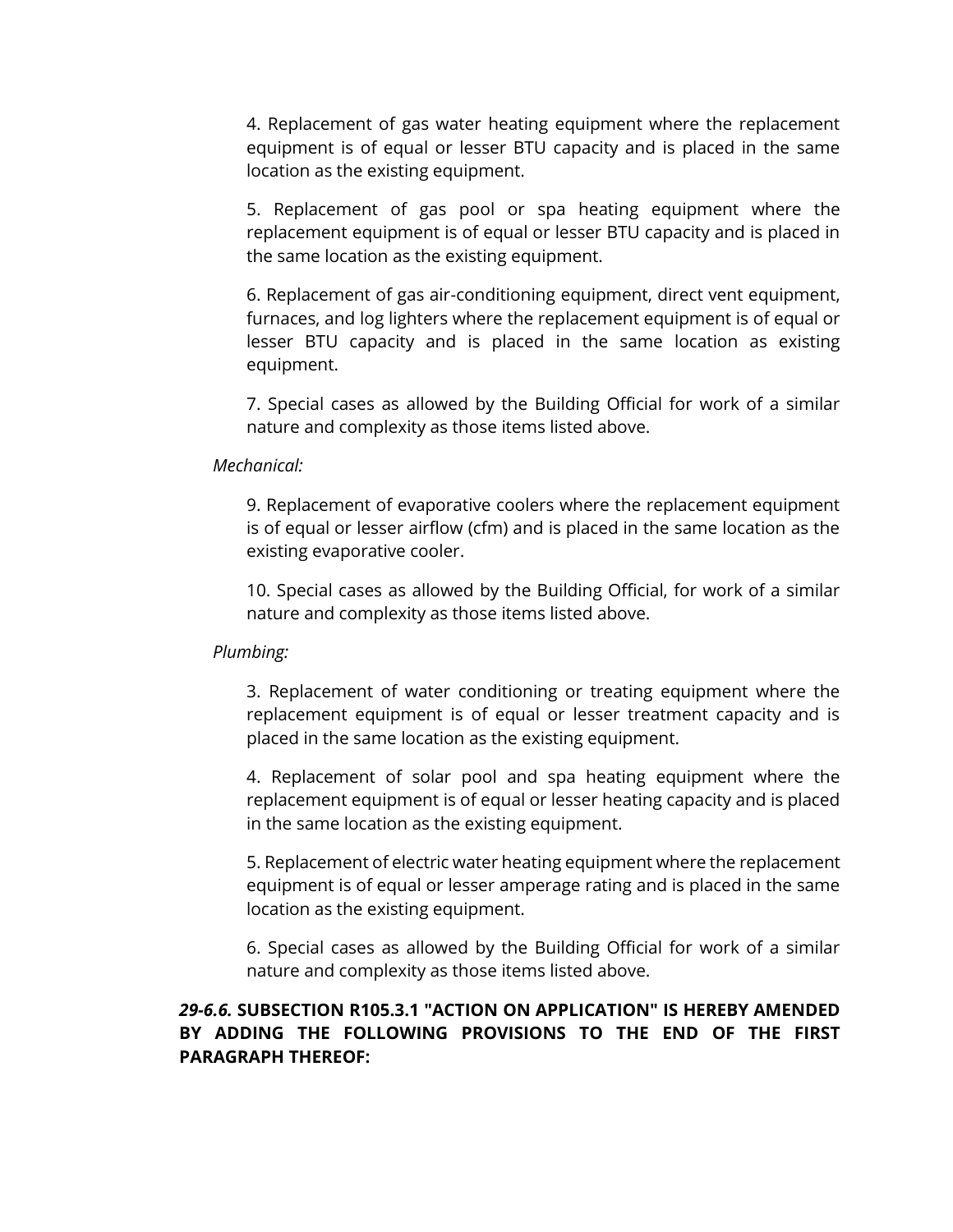### **A PERMIT MAY BE ISSUED SOLELY AFTER APPLICANT HAS SATISFIED ALL APPLICABLE CITY OF CHANDLER ORDINANCES AND REQUIREMENTS.**

*29-6.7.* Subsection R105.5 "Expiration" is hereby amended by adding a new Subsection R105.5.1 to read as follows:

*R105.5.1 Reinstatement.* The Building Official is authorized to reinstate a permit that has expired upon payment of a reinstatement fee provided:

1. The permit has not been expired for more than one year and,

2. Code requirements that would affect the project have not changed.

*29-6.8.* Subsection R108.2 "Schedule of Permit Fees" is hereby deleted in its entirety and replaced with a new Subsection R108.2 to read as follows:

*R108.2. SCHEDULE OF Permit Fees.* Permit fees, if any, shall be adopted by the City by resolution.

## **29-6.9. SUBSECTION R110.1 "USE AND CHANGE OF OCCUPANCY", SUBSECTION R110.3 "CERTIFICATE ISSUED" AND SUBSECTION R110.4 "TEMPORARY OCCUPANCY" ARE HEREBY AMENDED BY REPLACING "BUILDING OFFICIAL" WITH "CITY OF CHANDLER DEVELOPMENT SERVICES DEPARTMENT DIRECTOR OR DIRECTOR'S DESIGNEE".**

*29-6.10.* Subsection R313.2 "One- and two-family dwellings automatic fire systems" is hereby deleted in its entirety.

*29-6.11.* Subsection N1101.4. (R102.1.1) "Above code programs" is hereby amended by adding a new Subsection N1101.4.1 as follows:

*N1101.4.1 RESNET testing & inspection protocol.* The Residential Energy Services Network (RESNET) Mortgage Industry National Home Energy Rating System Standards Protocol for third party testing and inspections, shall be deemed to meet the requirements of sections N1102.4.1.1, N1102.4.1.2 and **N1103.3.4** and shall meet the following conditions:

1. Third party testing and inspections shall be completed by RESNET certified raters or rating field inspectors and shall be subject to RESNET quality assurance field review procedures.

2. Sampling in accordance with chapter 6 of the RESNET standards shall be performed by raters or rating field inspectors working under a RESNET accredited sampling provider.

3. Third party testing is required for the following items: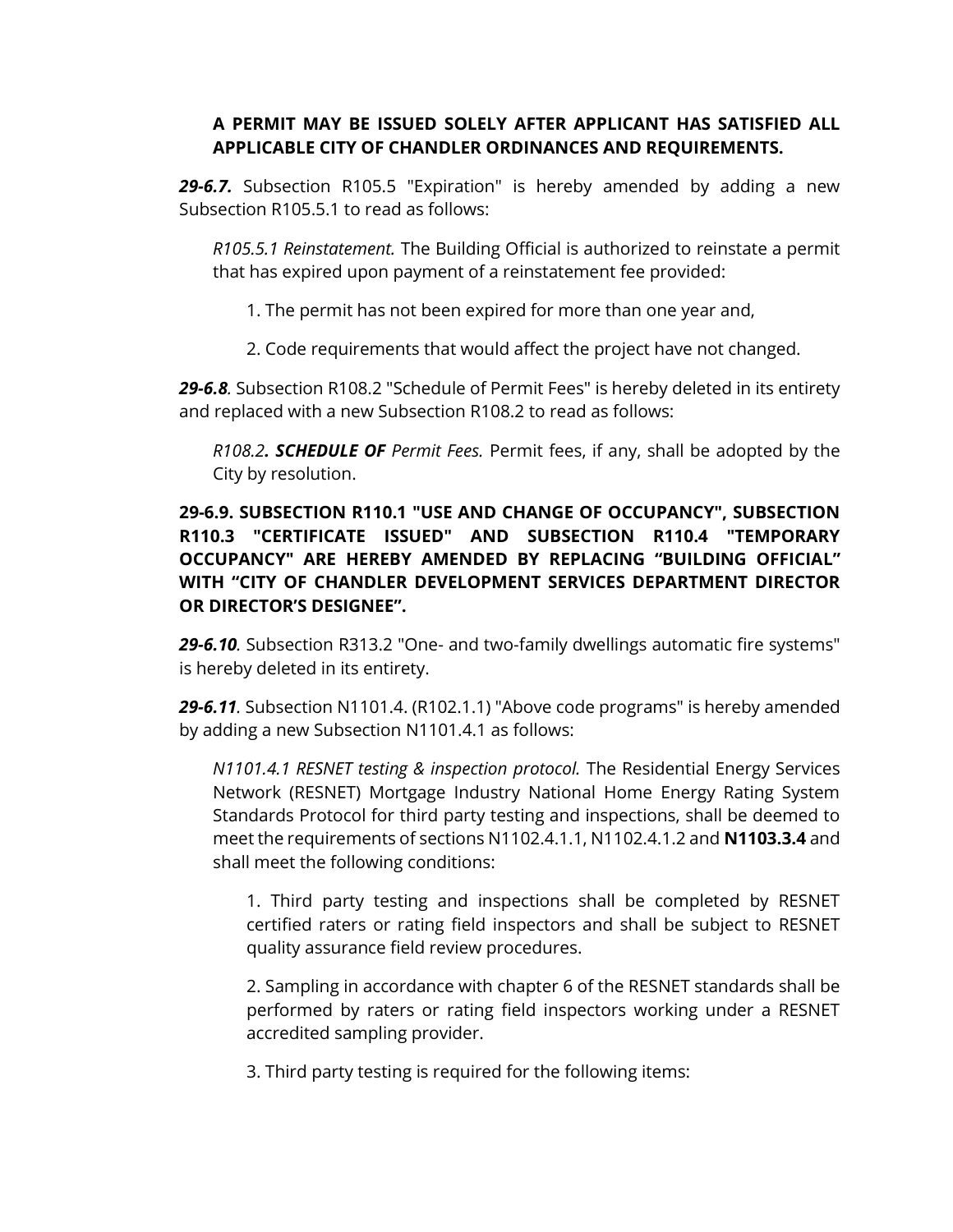a. N1102.4.1.1 — Building Envelope - Thermal and air barrier checklist

b. N1102.4.1.2 — Testing - Air leakage rate

c. **N1103.3.4** — Sealing - Duct tightness

4. The other requirements identified as "mandatory" in Chapter 11 shall be met.

5. Alternate testing and inspection programs and protocols shall be allowed when approved by the Building official.

#### *29-6.12.* **SUBSECTION N1101.13 (R401.2) "APPLICATION" IS HEREBY AMENDED BY DELETING "SECTION N1101.13.5 AND" IN THE FIRST PARAGRAPH.**

*29-6.13.* **SUBSECTION N1101.13.5 (R401.2.5) "ADDITIONAL ENERGY EFFICIENCY" IS HEREBY DELETED IN ITS ENTIRETY.** 

*29-6.14.* **TABLE N1102.1.3 (R402.1.3) "INSULATION MINIMUM** *R***-VALUES AND FENESTRATION REQUIREMENTS BY COMPONENT" IS HEREBY AMENDED BY REPLACING CEILING R-VALUE OF "49" WITH "38" IN CLIMATE ZONE 2.**

*29-6.15.* **SUBSECTION N1105.3.2 (R405.3.2) "COMPLIANCE REPORT" IS HEREBY AMENDED BY REPLACING "CODE OFFICIAL BEFORE A CERTIFICATE OF OCCUPANCY IS ISSUED" IN THE END OF THE FIRST PARAGRAPH WITH "BUILDING OWNER".**

*29-6.16. TABLE N1106.5 (R406.5) "***MAXIMUM ENERGY RATING INDEX***" IS HEREBY AMENDED BY REPLACING* **ENERGY RATING INDEX OF "52" WITH "57" IN THE CLIMATE ZONE 2.**

*29-6.17.* **SECTION N1108 (R408) "ADDITIONAL EFFICIENCY PACKAGE OPTIONS" IS HEREBY DELETED IN ITS ENTIRETY AND SECTION NUMBER N1108 (R408) IS HEREBY RESERVED.**

*29-6.18.* Subsection E3902.2 "Garage and Accessory Building Receptacles" is hereby amended by adding an exception as follows:

*Exception:* Receptacles that are not readily accessible.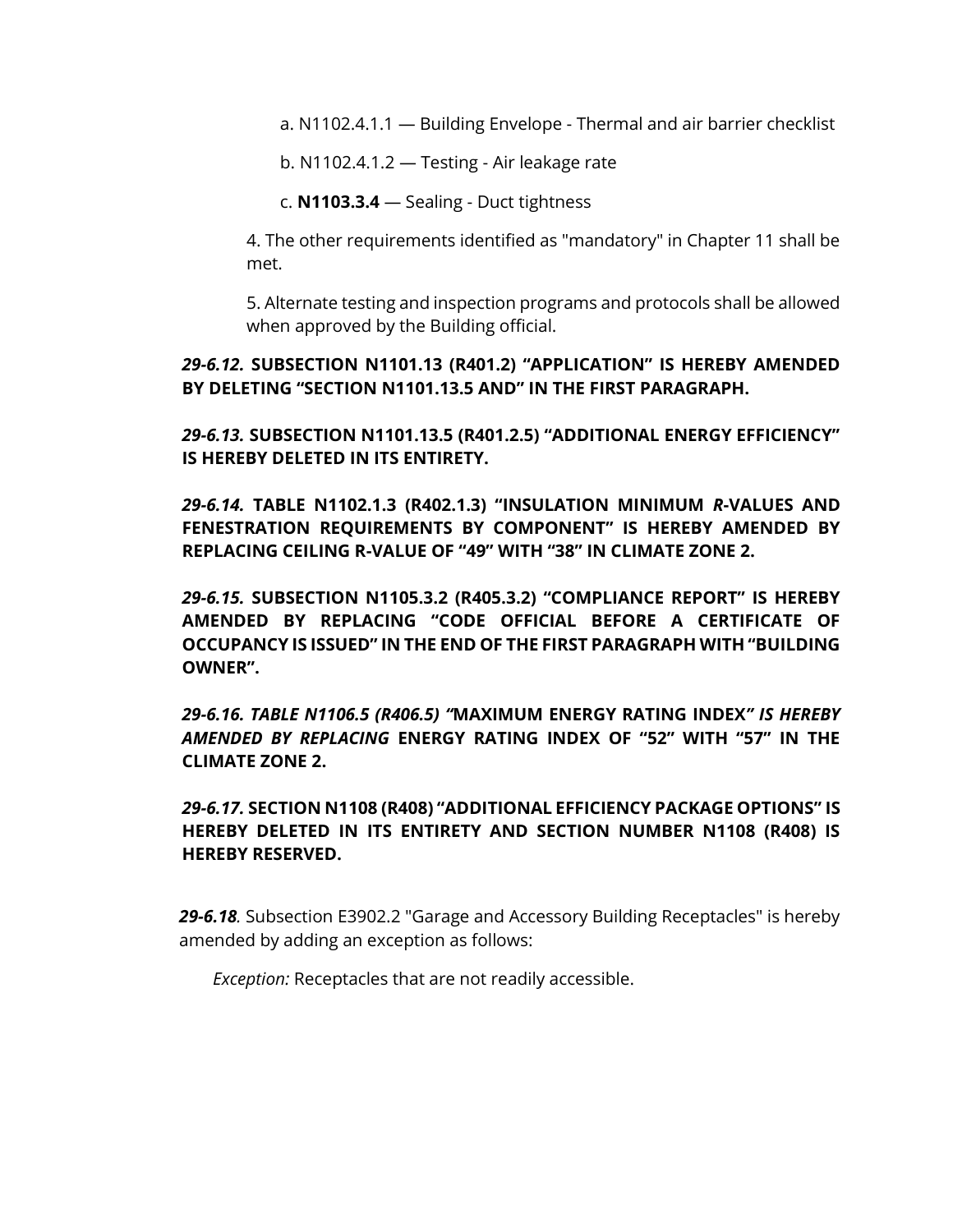### **ARTICLE VII. - INTERNATIONAL FUEL GAS CODE**

#### **29-7. - International Fuel Gas Code adopted.**

The City Council of Chandler adopts by reference the International Fuel Gas Code, **2021** edition, ("IFGC") and incorporates it herein as if fully set out in this Article VII of Chapter 29 with the additions, insertions, deletions, and changes set forth herein. The term "code" or "IFGC" without further description when used in the portions of the IFGC which are not amended and in this Article VII of Chapter 29 shall mean the IFGC as amended herein by the additions, insertions, deletions, and changes set forth and adopted herein. Whenever the code refers to other publications of the International Code Council, which have been adopted by the City, such references shall be to the version of the publications as amended by the City.

*29-7.1.* Subsection 101.1 "Title" is hereby amended by inserting The City of Chandler, Arizona as Name of Jurisdiction.

*29-7.2.* **SUBSECTION 103.1 "CREATION OF AGENCY" IS HEREBY AMENDED BY INSERTING DEVELOPMENT SERVICES DEPARTMENT AS NAME OF DEPARTMENT.**

*29-7.3.* **SUBSECTION 106.1.1 "ANNUAL PERMIT" AND SUBSECTION 106.1.2 "ANNUAL PERMIT RECORDS" ARE HEREBY DELETED IN THEIR ENTIRETY.**

*29-7.4.* **SUBSECTION 106.2 "PERMITS NOT REQUIRED" IS HEREBY AMENDED BY ADDING THE ADDITIONAL EXEMPT WORK SECTIONS AS FOLLOWS:**

**3. REPLACEMENT OF GAS WATER HEATING EQUIPMENT WHERE THE REPLACEMENT EQUIPMENT IS OF EQUAL OR LESSER BTU CAPACITY AND IS PLACED IN THE SAME LOCATION AS THE EXISTING EQUIPMENT.**

**4. REPLACEMENT OF GAS POOL OR SPA HEATING EQUIPMENT WHERE THE REPLACEMENT EQUIPMENT IS OF EQUAL OR LESSER BTU CAPACITY AND IS PLACED IN THE SAME LOCATION AS THE EXISTING EQUIPMENT.**

**5. REPLACEMENT OF GAS AIR-CONDITIONING EQUIPMENT, DIRECT VENT EQUIPMENT, FURNACES AND LOG LIGHTERS WHERE THE REPLACEMENT EQUIPMENT IS OF EQUAL OR LESSER BTU CAPACITY AND IS PLACED IN THE SAME LOCATION AS EXISTING EQUIPMENT.**

**6. SPECIAL CASES AS ALLOWED BY THE BUILDING OFFICIAL FOR WORK OF A SIMILAR NATURE AND COMPLEXITY AS THOSE ITEMS LISTED ABOVE.**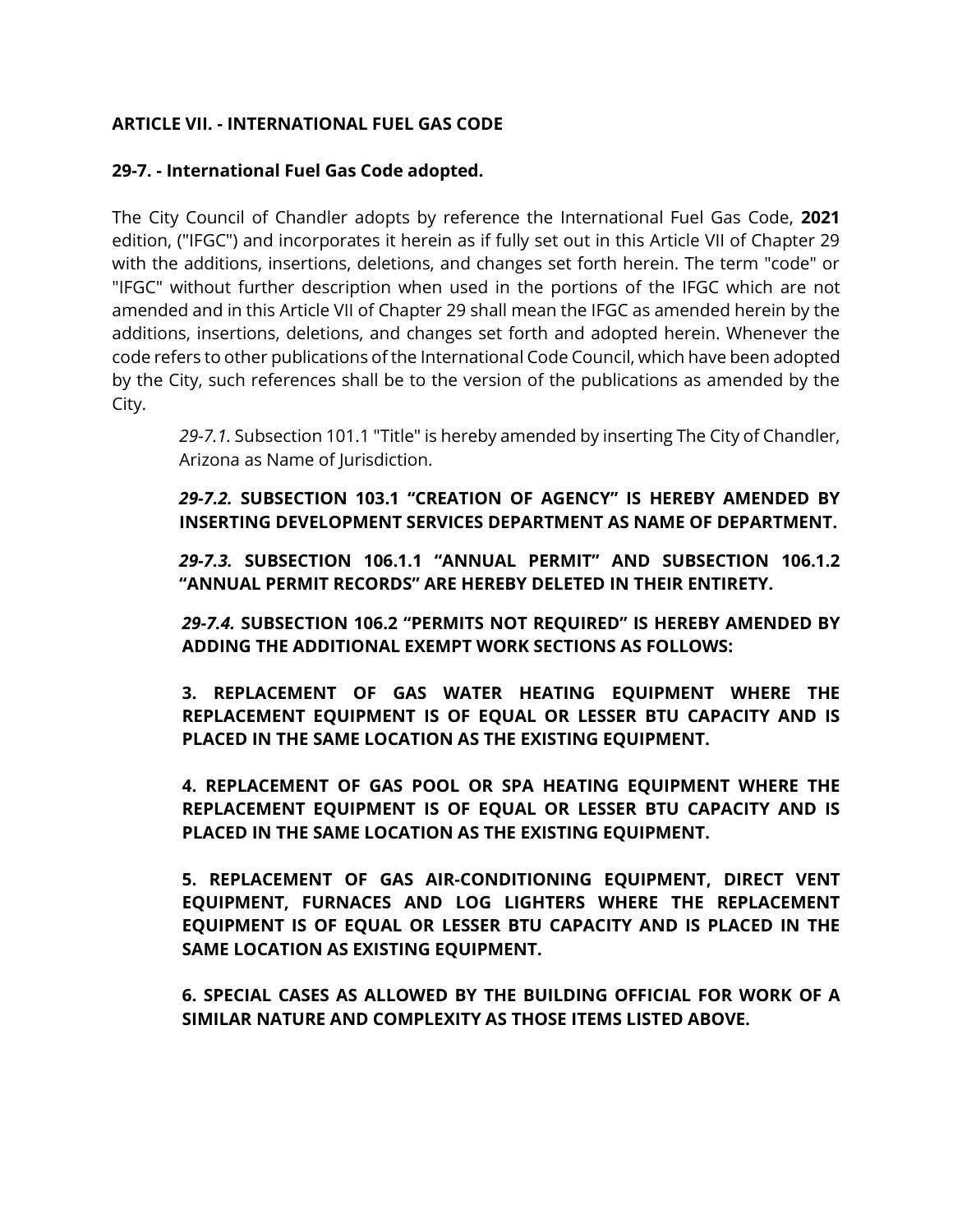**29-7.5***.* Subsections **109.2** and **109.6** entitled "**SCHEDULE OF PERMIT FEES**" and "**REFUNDS**", respectively, are hereby deleted in their entirety and replaced with new Subsections **109.2** and **109.6** to read as follows:

*109.2 SCHEDULE* OF *PERMIT FEES.* Permit fees, if any, shall be adopted by the City by resolution.

*109.6 REFUNDS.* The Building Official is authorized to establish a refund policy.

*29-7.6.* Section **114** "**BOARD** of Appeal**S**" and **SECTION 115 "VIOLATIONS"** are hereby deleted in their entirety and Section numbers **114 AND 115** are hereby reserved.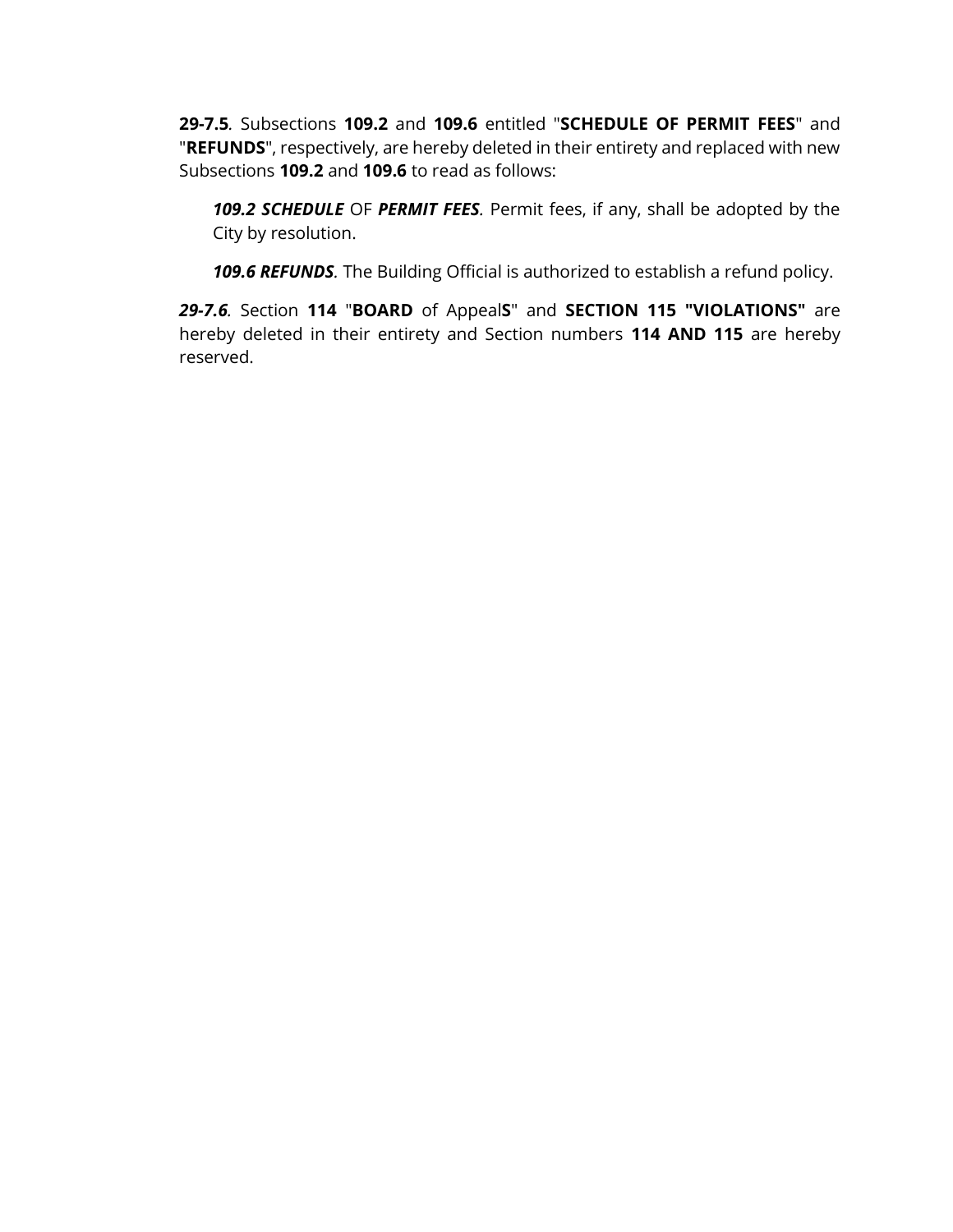## **ARTICLE VIII. - INTERNATIONAL ENERGY CONSERVATION CODE**

#### **29-8. - International Energy Conservation Code adopted**.

The City Council of Chandler adopts by reference the International Energy Conservation Code, **2021** edition, ("IECC") and incorporates it herein as if fully set out in this Article VIII of Chapter 29 with the additions, insertions, deletions, and changes set forth herein. The term "code" or "IECC" without further description when used in the portions of the IECC which are not amended and in this Article VIII of Chapter 29 shall mean the IECC as amended herein by the additions, insertions, deletions, and changes set forth and adopted herein. Whenever the code refers to other publications of the International Code Council, which have been adopted by the City, such references shall be to the version of the publications as amended by the City.

*29-8.1.* Subsection C101.1 "Title" is hereby amended by inserting The City of Chandler, Arizona as Name of Jurisdiction

*29-8.2.* Subsection **C101.5 "COMPLIANCE**" is hereby amended by adding the following sentence:

Group R-2, when defined as a Commercial Building by section C202, shall have the option of complying under the Residential Provisions of this code, regardless of height. Once defined as such on the submittal documents, all components of the Residential Provisions shall be followed.

*29-8.3.* Subsection **C104.2** "Schedule of permit fees" is hereby deleted in its entirety and replaced with a new Section **C104.2** to read as follows:

*C104.2. Schedule of permit fees.* Permit fees, if any, shall be adopted by the City by resolution.

## *29-8.4.* **SUBSECTION C405.11 "AUTOMATIC RECEPTACLE CONTROL" AND SUBSECTION C405.11.1 "AUTOMATIC RECEPTACLE CONTROL FUNCTION" ARE DELETED IN THEIR ENTIRETY.**

*29-8.5.* Subsection **C501.2** "Compliance" is hereby amended by deleting reference to the International Property Maintenance and International Private Sewage Disposal Codes.

*29-8.6.* Subsection R101.1 "Title" is hereby amended by inserting The City of Chandler, Arizona as Name of Jurisdiction

*29-8.7.* Subsection R101.2 "Scope" is hereby amended by adding the following sentence: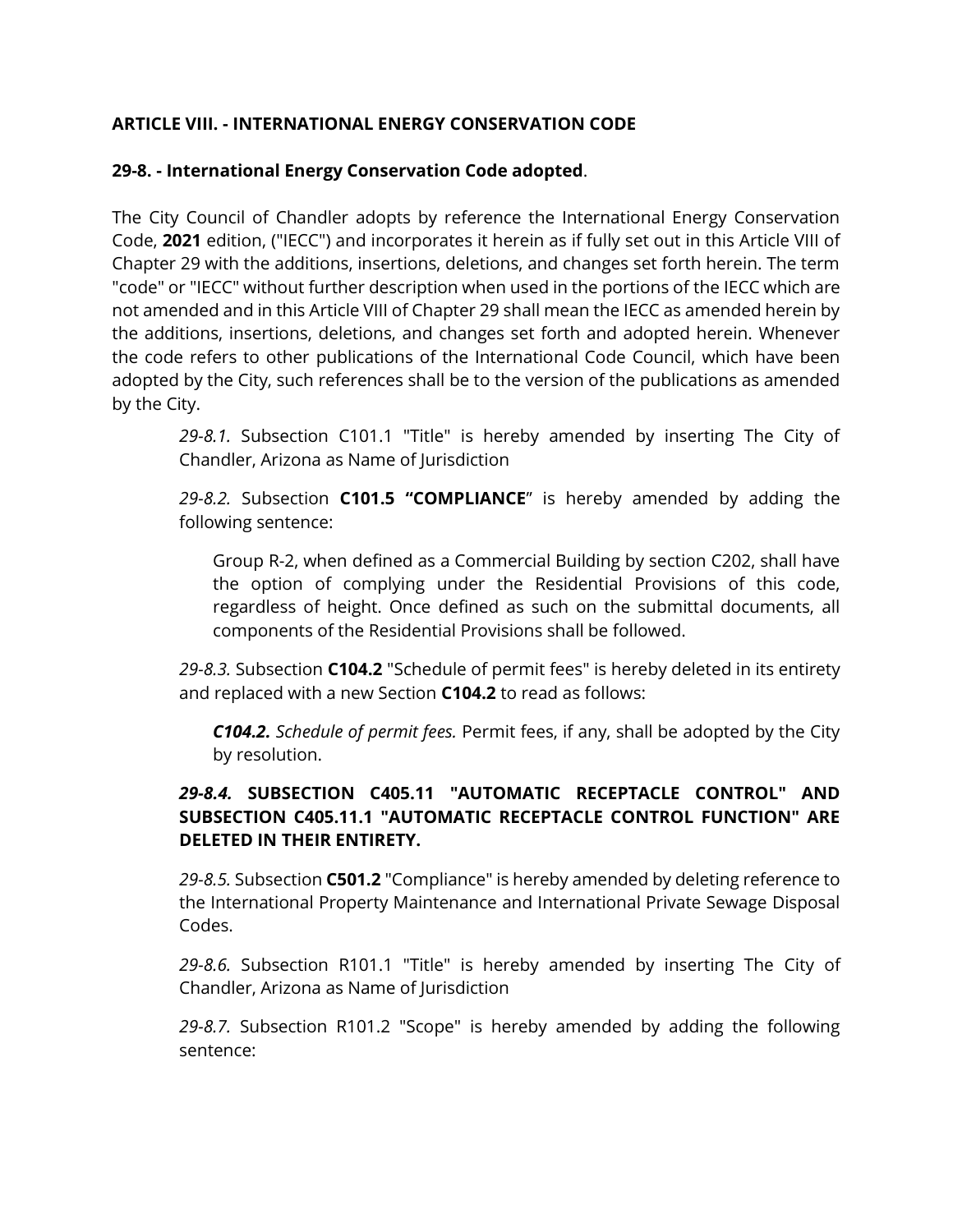Group R-2, when defined as a Commercial Building by section C202, shall have the option of complying under the Residential Provisions of this code, regardless of height. Once defined as such on the submittal documents, all components of the Residential Provisions shall be followed.

*29-8.8.* Subsection R102.1.1 "Above code programs" is hereby amended by adding a new Subsection R102.1.2. as follows:

*R102.1.2 RESNET testing & inspection protocol.* The Residential Energy Services Network (RESNET) Mortgage Industry National Home Energy Rating System Standards Protocol for third party testing and inspections shall be deemed to meet the requirements of sections R402.4.1, R402.4.1.2 and **R403.3.4** and shall meet the following conditions:

1. Third party testing and inspections shall be completed by RESNET certified raters or rating field inspectors and shall be subject to RESNET quality assurance field review procedures.

2. Sampling in accordance with Chapter 6 of the RESNET standards shall be performed by raters or rating field inspectors working under a RESNET accredited sampling provider.

3. Third party testing is required for the following items:

a. R402.4.1.1 — Building Envelope - Thermal and air barrier checklist.

b. R402.4.1.2 — Testing - Air leakage rate

c. **R403.3.4** — Sealing - Duct tightness

4. The other requirements identified as "mandatory" in Chapter 4 shall be met.

5. Alternate testing and inspection programs and protocols shall be allowed when approved by the Building Official.

*29-8.9.* Subsection **R104.2** "Schedule of permit fees" is hereby deleted in its entirety and replaced with a new Section **R104.2** to read as follows:

*R104.2. Schedule of permit fees.* Permit fees, if any, shall be adopted by the City by resolution.

### *29-8.10.* **SUBSECTION R401.2 "APPLICATION" IS HEREBY AMENDED BY DELETING "SECTION R401.2.5 AND" IN THE FIRST PARAGRAPH.**

*29-8.11.* **SUBSECTION R401.2.5 "ADDITIONAL ENERGY EFFICIENCY" IS HEREBY DELETED IN ITS ENTIRETY.**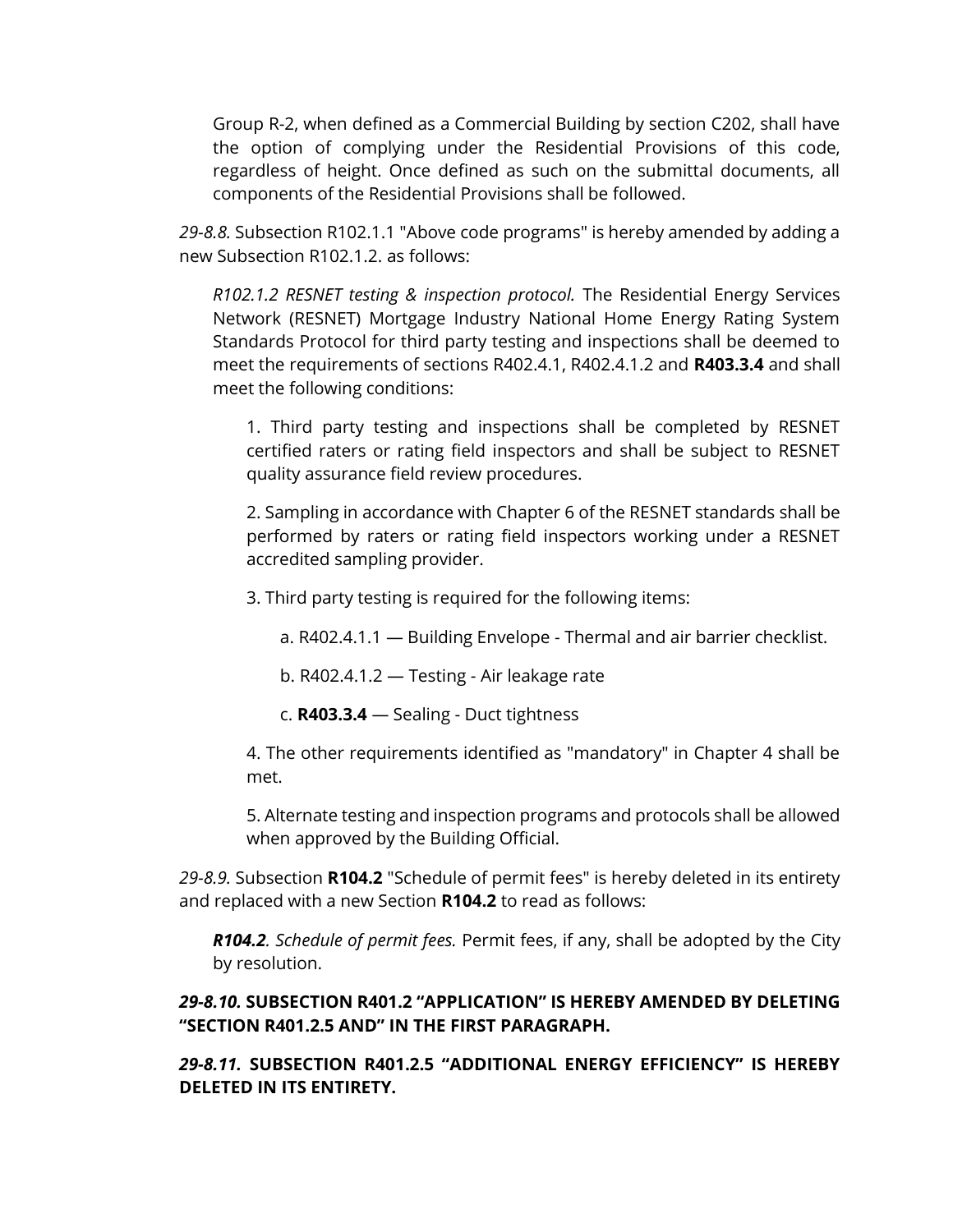*29-8.12.* **TABLE R402.1.3 "INSULATION MINIMUM** *R***-VALUES AND FENESTRATION REQUIREMENTS BY COMPONENT" IS HEREBY AMENDED BY REPLACING CEILING R-VALUE OF "49" WITH "38" IN CLIMATE ZONE 2.**

*29-8.13.* **SUBSECTION R403.3.5 "DUCT TESTING" IS HEREBY AMENDED BY ADDING ONE NEW EXCEPTION TO READ AS FOLLOWS:**

#### **EXCEPTIONS:**

- **1. A DUCT AIR-LEAKAGE TEST SHALL NOT BE REQUIRED WHERE THE DUCTS AND AIR HANDLERS ARE LOCATED ENTIRELY WITHIN THE BUILDING THERMAL ENVELOPE.**
- **2. A DUCT AIR-LEAKAGE TEST SHALL NOT BE REQUIRED FOR DUCTS SERVING HEATING, COOLING OR VENTILATION SYSTEMS THAT ARE NOT INTEGRATED WITH DUCTS SERVING HEATING OR COOLING SYSTEMS.**

*29-8.14.* **SUBSECTION R405.3.2 "COMPLIANCE REPORT" IS HEREBY AMENDED BY REPLACING "CODE OFFICIAL BEFORE A CERTIFICATE OF OCCUPANCY IS ISSUED" IN THE END OF THE FIRST PARAGRAPH WITH "BUILDING OWNER".**

*29-8.15.* **TABLE R406.5 "MAXIMUM ENERGY RATING INDEX" IS HEREBY AMENDED BY REPLACING ENERGY RATING INDEX OF "52" WITH "57" IN THE CLIMATE ZONE 2.**

*29-8.16.* **SECTION R408 "ADDITIONAL EFFICIENCY PACKAGE OPTIONS" IS HEREBY DELETED IN ITS ENTIRETY.**

**29-8.17.** Subsection R501.4 "Compliance" is hereby amended by deleting reference to the International Property Maintenance and International Private Sewage Disposal Codes.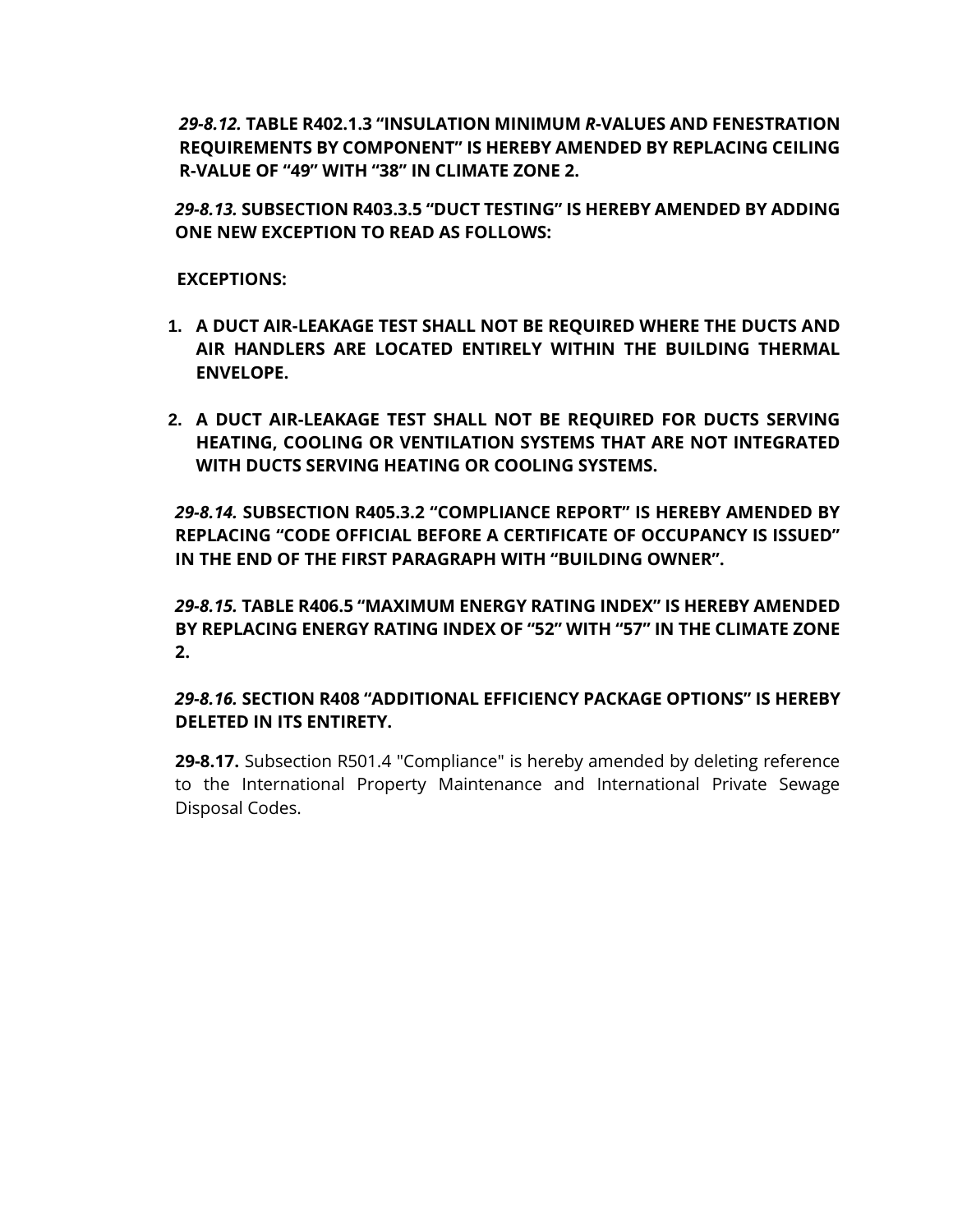## **ARTICLE IX. - INTERNATIONAL EXISTING BUILDING CODE**

## **29-9. - International Existing Building Code adopted.**

The City Council of Chandler adopts by reference the International Existing Building Code, **2021** edition, ("IEBC") and incorporates it herein as if fully set out in this Article IX of Chapter 29 with the additions, insertions, deletions, and changes set forth herein. The term "code" or "IEBC" without further description when used in the portions of the IEBC which are not amended and in this Article IX of Chapter 29 shall mean the IEBC as amended herein by the additions, insertions, deletions, and changes set forth and adopted herein. Whenever the code refers to other publications of the International Code Council, which have been adopted by the City, such references shall be to the version of the publications as amended by the City.

*29-9.1.* Subsection 101.1 "Title" is hereby amended by inserting The City of Chandler**,**  Arizona as Name of Jurisdiction

*29-9.2.* Subsection 101.4.2 "Buildings previously occupied" is hereby amended by deleting reference to the International Property Maintenance Code.

## *29-9.3.* **SUBSECTION 103.1 "CREATION OF AGENCY" IS HEREBY AMENDED BY INSERTING DEVELOPMENT SERVICES DEPARTMENT AS NAME OF DEPARTMENT.**

# *29-9.4.* **SUBSECTION 105.1.1 "ANNUAL PERMIT" AND SUBSECTION 105.1.2 "ANNUAL PERMIT RECORDS" ARE HEREBY DELETED IN THEIR ENTIRETY.**

*29-9.5.* Subsection 105.2 "Work exempt from permit" is hereby amended by adding items to each work category as follows:

## *Building:*

7. Replacement of a roof cover of a R-3 occupancy where the replacement roof covering classification is equal to or greater than the existing roof covering classification and does not increase the loads upon the structural frame.

8. Special cases allowed by the Building Official for work of a similar nature and complexity as those items listed above.

## *Electrical:*

**4. REPAIR** or replacement of motors, transformers, overcurrent devices or equipment affixed to a Group R-3 occupancy where the replaced or repaired equipment is of the same rating as the existing equipment, is placed in the same location as the existing equipment and is labeled as defined in this code.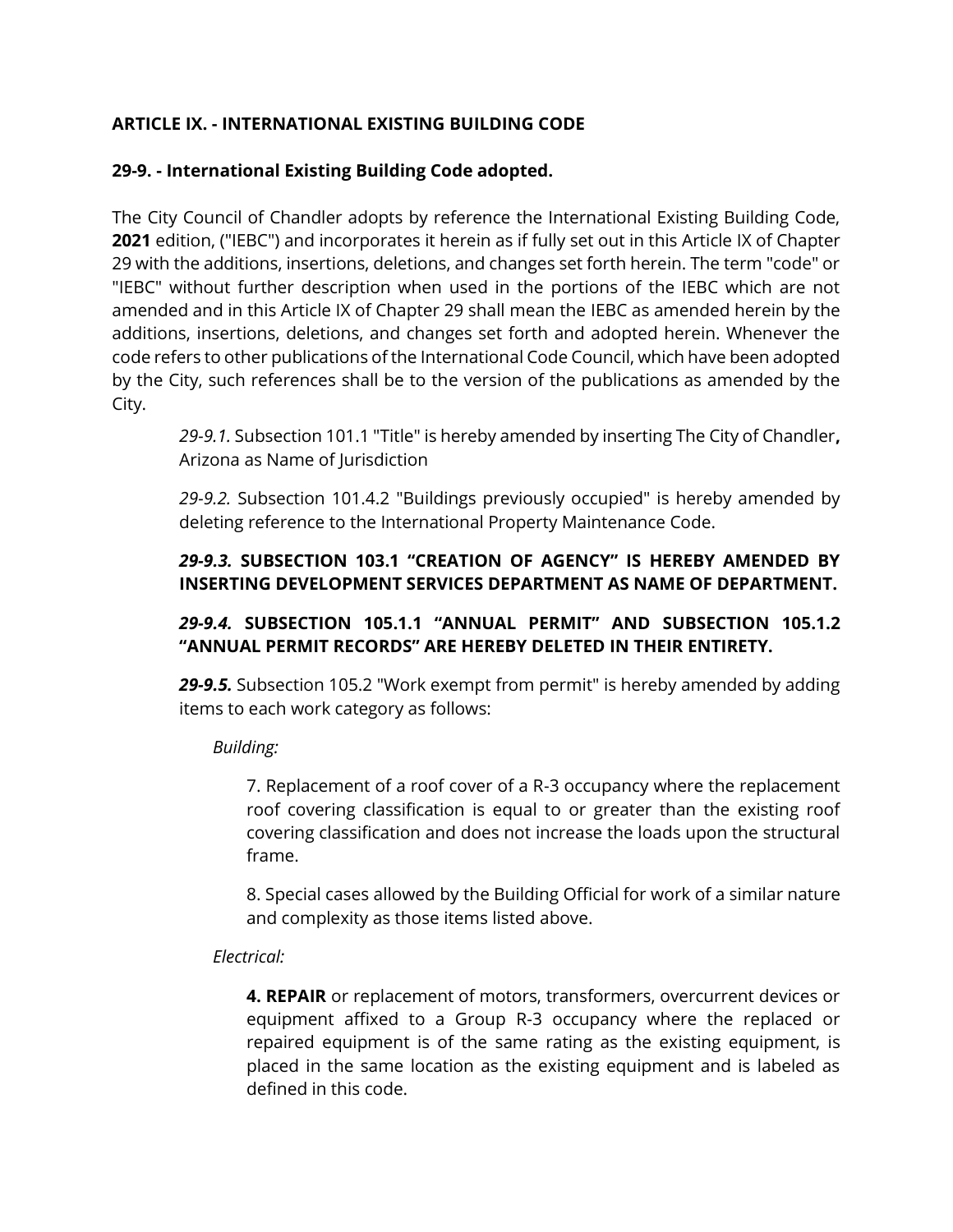**5. SPECIAL** cases **AS** allowed by the Building Official for work of a similar nature and complexity as those items listed above.

*Gas:*

3. Replacement of gas water heating equipment affixed to a Group R-3 or IRC occupancy where the replacement equipment is of equal or lesser BTU capacity and is placed in the same location as the existing equipment.

4. Replacement of gas pool or spa heating equipment serving a Group R-3 or IRC occupancy where the replacement equipment is of equal or lesser BTU capacity and is placed in the same location as the existing equipment.

5. Replacement of gas air-conditioning equipment, direct vent equipment, furnaces and log lighters affixed to a Group R-3 or IRC occupancy where the replacement equipment is of equal or lesser BTU capacity and is placed in the same location as existing equipment.

6. Special cases as allowed by the Building Official for work of a similar nature and complexity as those items listed above.

#### *Mechanical:*

8. Replacement of evaporative coolers affixed to a Group R-3 or IRC occupancy where the replacement equipment is of equal or lesser airflow (cfm) and is placed in the same location as the existing evaporative cooler.

9. Special cases as allowed by the Building Official, for work of a similar nature and complexity as those items listed above.

#### *Plumbing:*

3. Replacement of water conditioning or treating equipment affixed to Group R-3 or IRC occupancy where the replacement equipment is of equal or lesser treatment capacity and is placed in the same location as the existing equipment.

4. Replacement of solar pool and spa heating equipment serving a Group R-3 or IRC occupancy where the replacement equipment is of equal or lesser heating capacity and is placed in the same location as the existing equipment.

5. Replacement of electric water heating equipment affixed to a Group R-3 or IRC occupancy where the replacement equipment is of equal or lesser amperage rating and is placed in the same location as the existing equipment.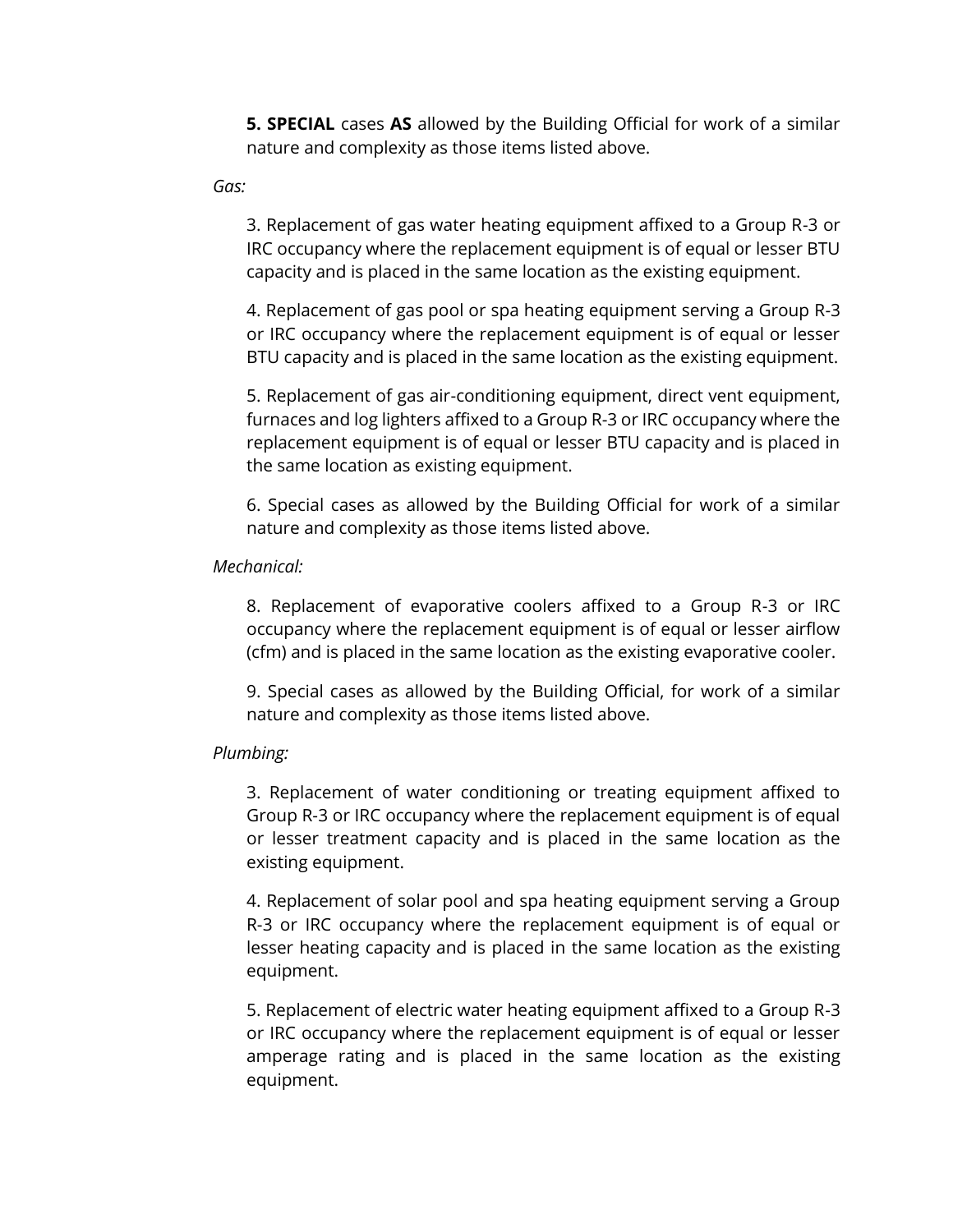6. Special cases as allowed by the Building Official for work of a similar nature and complexity as those items listed above.

*29-9.6* Subsection 108.2 "Schedule of Permit Fees" is hereby deleted in its entirety and replaced with a new Subsection 108.2 to read as follows:

*108.2. SCHEDULE OF Permit Fees.* Permit fees, if any, shall be adopted by the City by resolution.

*29-9.7* Section 113 "Violations", Section 116 "Emergency Measures" and Section 117 "Demolition" are hereby deleted in their entirety and Section numbers 113, 116, and 117 are hereby reserved.

*29-9.8* Section 115 "Unsafe **STRUCTURES** and Equipment", is hereby amended by deleting subsection 115.5 entitled "Restoration" in its entirety and adding new subsections 115.5 through 115.11 to read as follows:

*115.5. Recordation of Notice.* If compliance with the notice is not satisfied within the time specified therein, and no appeal has been properly and timely filed, the building official shall file in the office of the county recorder a certificate describing the property and certifying (i) that the building is a dangerous building and (ii) that the owner has been so notified. Whenever the corrections ordered shall thereafter have been completed, or the building demolished so that it no longer exists as an unsafe building on the property described in the certificate, the building official shall file a new certificate with the county recorder certifying that the building has been demolished or all required corrections have been made so that the building is no longer unsafe, whichever is appropriate.

*115.6 Repair, Vacation and Demolition.* The following standards shall be followed by the building official (and by the board of appeals if an appeal is taken) in ordering the repair, vacation or demolition of any unsafe building or structure:

1. Any building declared as an unsafe building under this code shall be made to comply with one (1) of the following:

(a) The building shall be repaired in accordance with this code; or

(b) The building shall be demolished at the option of the building owner; or

(c) If the building does not constitute an immediate danger to the life, limb, property or safety of the public it may be vacated, secured and maintained against entry.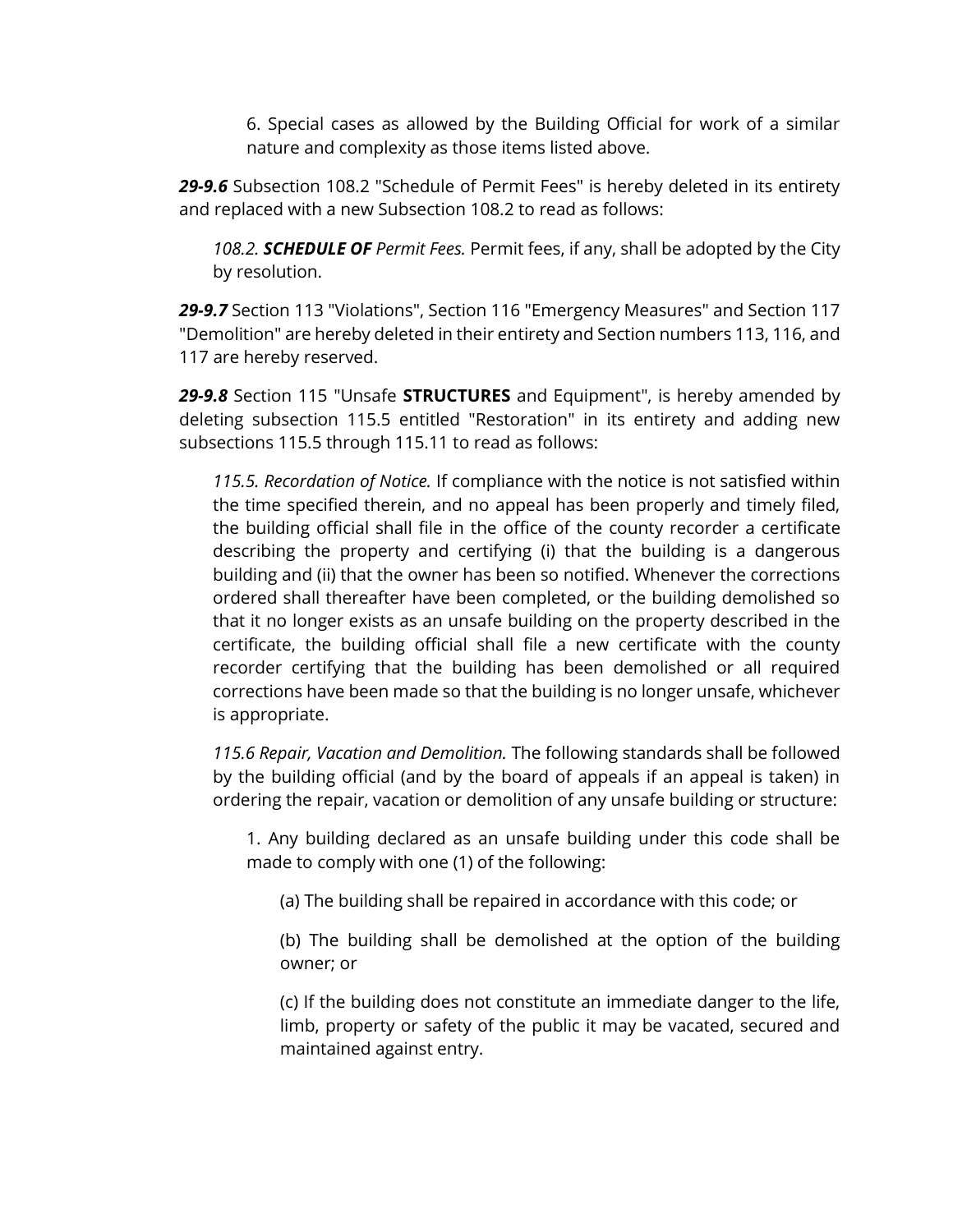2. The structure or equipment determined to be unsafe by the building official is permitted to be restored to a safe condition. To the extent that repairs, alterations or additions are made, or a change of occupancy occurs during the restoration of the structure, such repairs, alterations, additions or change of occupancy shall comply with the requirements of subsection 105.2.2.

3. If the building or structure is in such condition as to make it immediately dangerous to the life, limb, property, or safety of the public or its occupants, it shall be ordered to be vacated.

*115.7. Notice to Vacate.* Every notice to vacate shall, in addition to being served as provided in subsection 115.3 be posted at or upon each exit of the building and shall be in substantially the following form:

#### DO NOT ENTER UNSAFE TO OCCUPY

It is a misdemeanor to occupy this building, or to remove or deface this notice.

Building Official

. . . . . . of . . . . . .

Whenever such notice is posted, the building official shall include a notification thereof in the notice issued under subsection 115.3, reciting the emergency and specifying the conditions which necessitate the posting. No person shall remain in or enter any building which has been posted, except that entry may be made to repair, demolish or remove such building under permit. No person shall remove or deface any such notice after it is posted until the required repairs, demolition or removal have been completed and a certificate of occupancy issued pursuant to the provisions of this code.

*115.8. Failure to Commence Work.* Whenever the repair or demolition is not commenced within thirty (30) days after any final notice or order issued under this code becomes effective:

1. The building official shall cause the building described in such notice and order to be vacated by posting at each entrance thereto a notice reading:

> DANGEROUS BUILDING DO NOT OCCUPY

It is a misdemeanor to occupy this building, or to remove or deface this notice.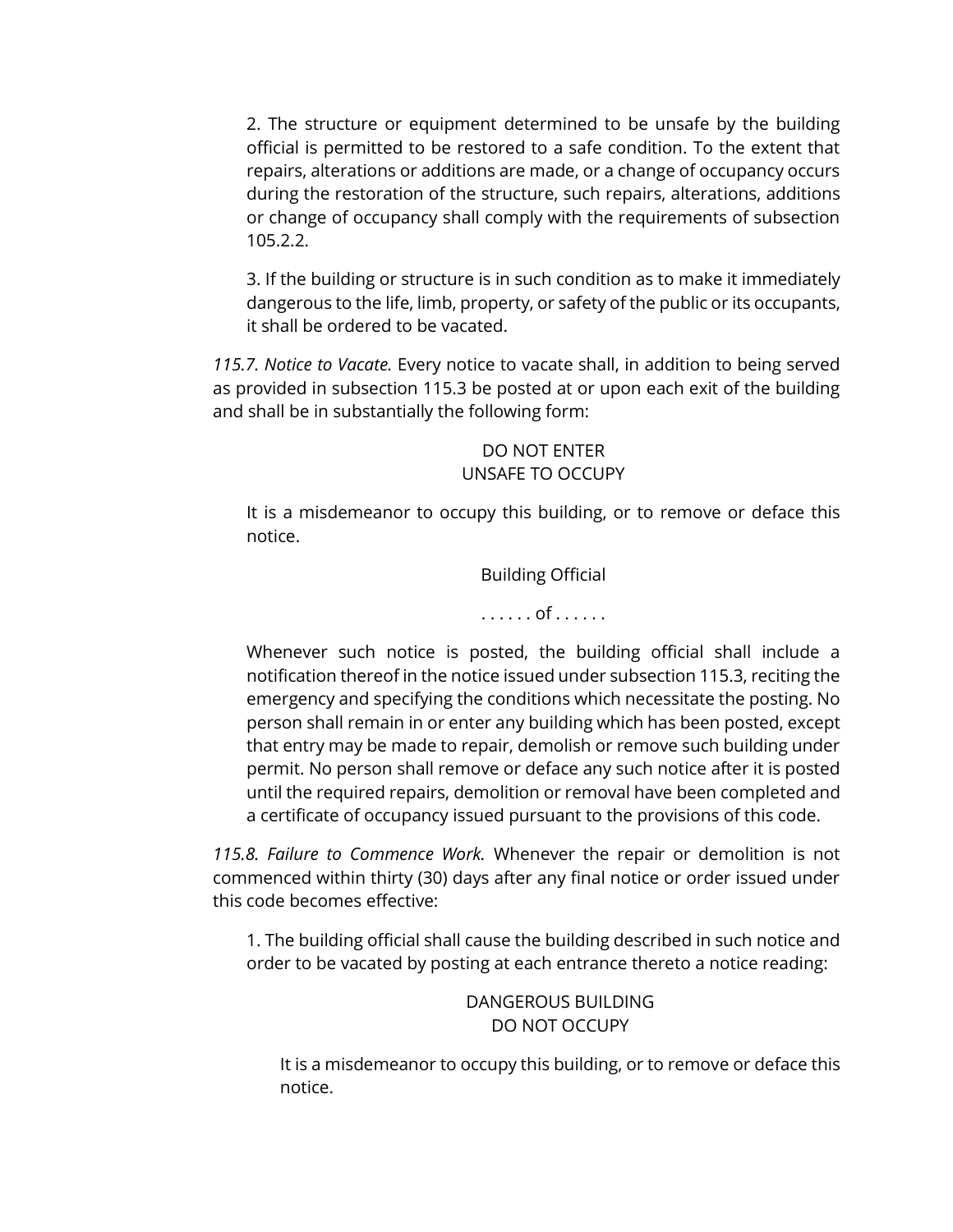Building Official

. . . . . . of . . . . . .

2. No person shall occupy any building which has been posted as specified in this section. No person shall remove or deface any such notice so posted until the repairs, demolition or removal ordered by the building official have been completed and a Certificate of Occupancy issued pursuant to the provisions of this code.

3. The building official may, in addition to any other remedy herein provided, cause the building to be repaired to the extent necessary to correct the conditions which render the building unsafe as set forth in the notice; or, if the notice required demolition, to cause the building to be sold and demolished or demolished and the materials, rubble and debris therefrom removed, and the lot cleaned. Any such repair or demolition work shall be accomplished, and the cost thereof paid and recovered in the manner hereinafter provided in this code. Any surplus realized from the sale of any such building, or from the demolition thereof, over and above the cost of demolition and of cleaning the lot, shall be paid over to the person or persons lawfully entitled thereto.

*115.9. Extension of Time to Perform Work.* Upon receipt of an application from the person required to conform to the notice and by agreement of such person to comply with the notice if allowed additional time, the building official may grant an extension of time, not to exceed an additional one hundred twenty (120) days, within which to complete said repair, rehabilitation or demolition, if the building official determines that such an extension of time will not create or perpetuate a situation imminently dangerous to life or property. The building official's authority to extend time is limited to the physical repair, rehabilitation or demolition of the premises and will not in any way affect the time to appeal the notice.

*115.10. Interference with Repair or Demolition Work Prohibited.* No person shall obstruct, impede or interfere with any officer, employee, contractor or authorized representative of this jurisdiction or with any person who owns or hold any estate or interest in any building which has been ordered repaired, vacated or demolished under the provisions of this code; or with any person to whom such building has been lawfully sold pursuant to the provisions of this code, whenever such officer, employee, contractor or authorized representative of this jurisdiction, person having an interest or estate in such building or structure, or purchaser is engaged in the work of repairing, vacating and repairing, or demolishing any such building, pursuant to the provisions of this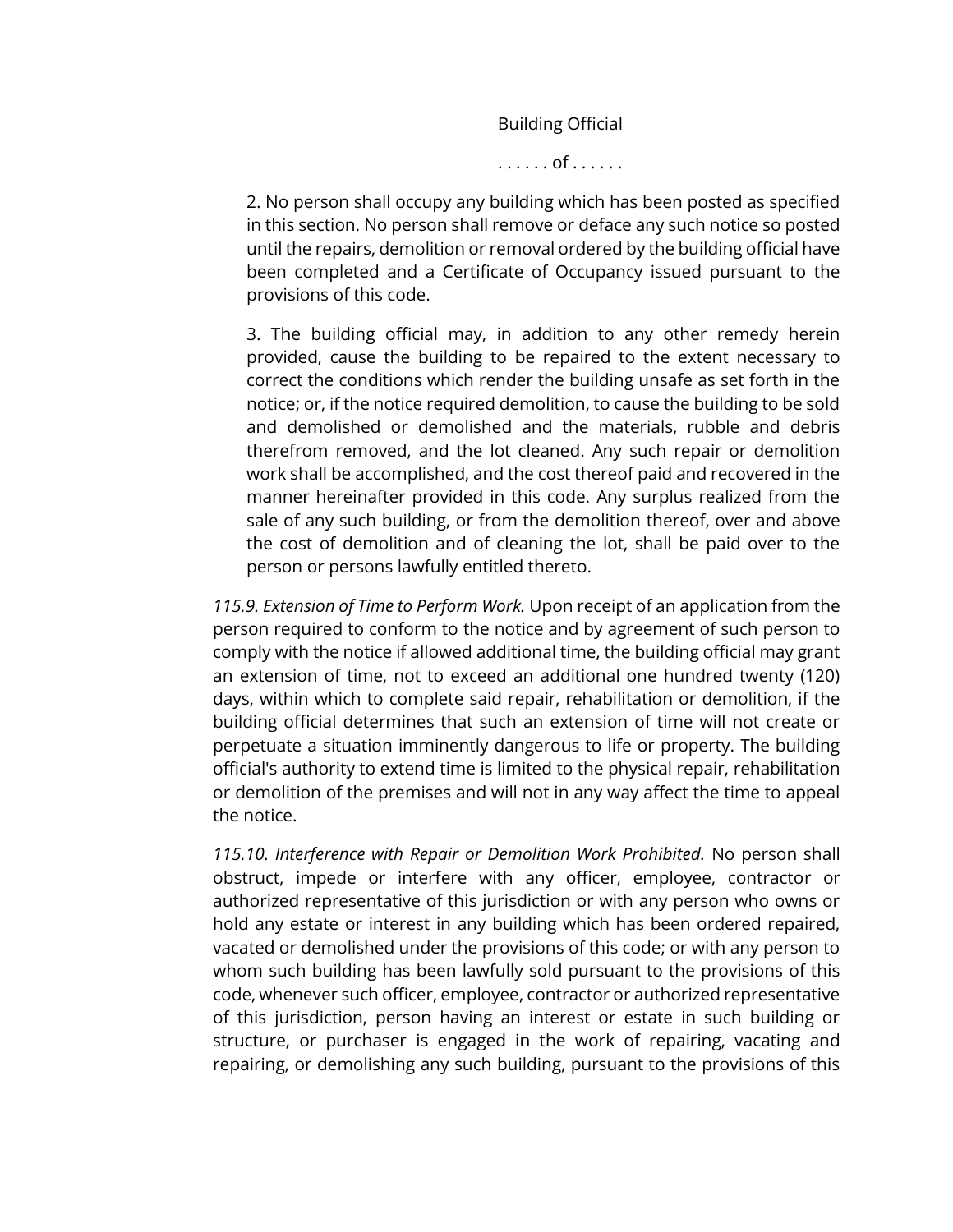code, or in performing any necessary act preliminary to or incidental to such work or authorized or directed pursuant to this code.

*115.11. Abatement and Cost Recovery.* Unless timely appealed to the board of appeals, a notice issued pursuant to subsection 115.3 shall constitute a final abatement order. The failure to comply with the terms of such notice, in addition to constituting a violation of the Code of the City of Chandler, shall permit the City to institute the abatement and cost recovery provisions set forth in Section 26-11, Code of the City of Chandler.

#### *29-9.9.* **SECTION 116 "EMERGENCY MEASURES" IS HEREBY DELETED IN ITS ENTIRETY AND SECTION NUMBER 116 IS HEREBY RESERVED.**

### *29-9.10.* **SECTION 117 "DEMOLITION" IS HEREBY DELETED IN ITS ENTIRETY AND SECTION NUMBER 117 IS HEREBY RESERVED.**

*29-9.11.* Subsection **302.2** "Additional codes" is hereby amended by deleting reference to the International Property Maintenance and International Private Sewage Disposal Codes.

*29-9.12.* Subsections 1301.3.2 **"**Compliance with other codes" and 1401.2 "Conformance" are hereby amended by deleting reference to the International Property Maintenance Code.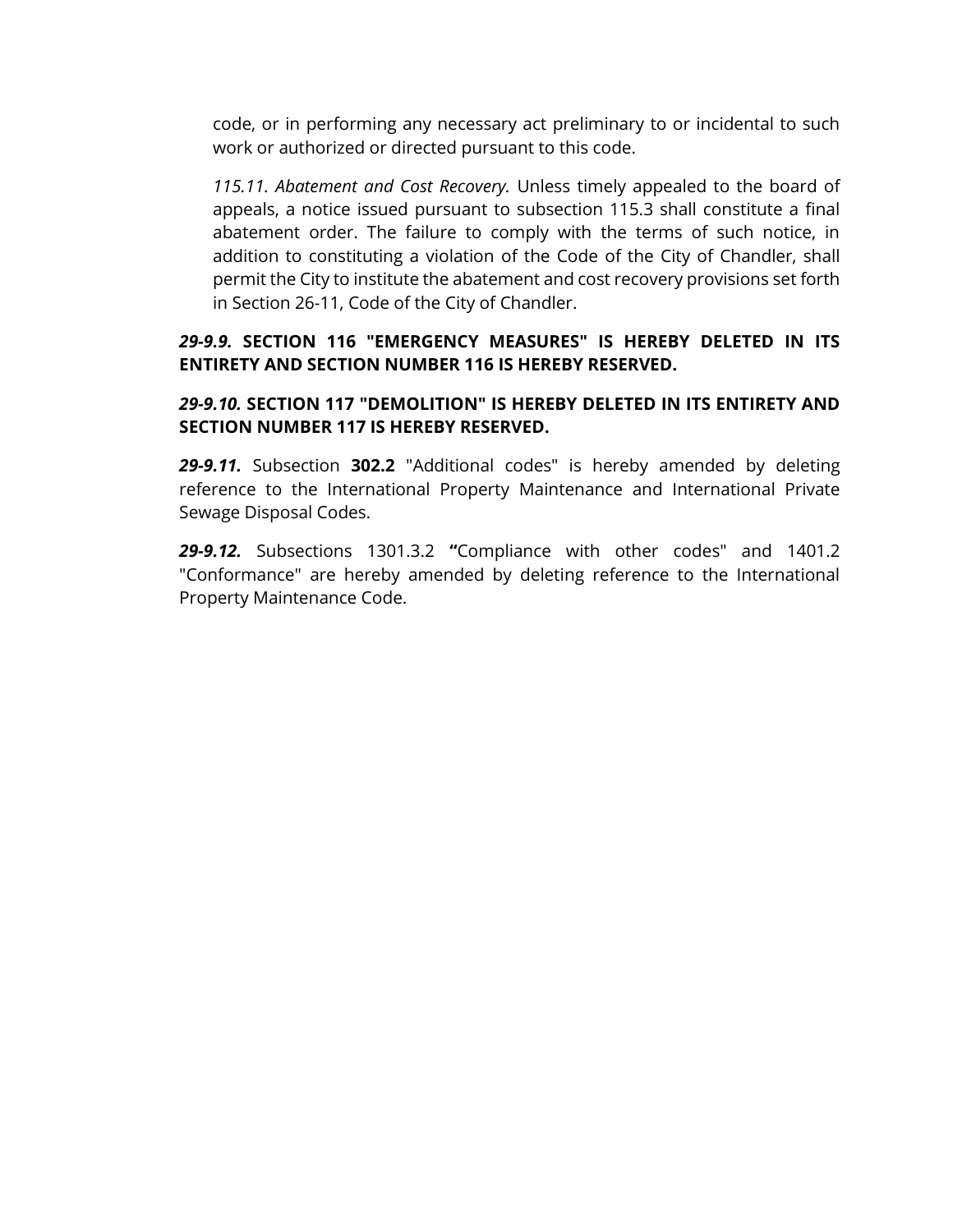## **ARTICLE X. - INTERNATIONAL SWIMMING POOL AND SPA CODE**

## **29-10. - International Swimming Pool and Spa Code adopted**.

The City Council of Chandler adopts by reference the International Swimming Pool and Spa Code, **2021** edition, ("ISPSC") and incorporates it herein as if fully set out in this Article X of Chapter 29 with the additions, insertions, deletions, and changes set forth herein. The term "code" or "ISPSC" without further description when used in the portions of the ISPSC which are not amended and in this Article X of Chapter 29 shall mean the ISPSC as amended herein by the additions, insertions, deletions, and changes set forth and adopted herein. Whenever the code refers to publications of the International Code Council, which have been adopted by the City, such references shall be to the version of the publications as amended by the City.

*29-10.1.* Subsection 101.1 "Title" is hereby amended by inserting The City of Chandler, Arizona as Name of Jurisdiction.

*29-10.2.* **SUBSECTION 103.1 "CREATION OF AGENCY" IS HEREBY AMENDED BY INSERTING DEVELOPMENT SERVICES DEPARTMENT AS NAME OF DEPARTMENT.** 

## *29-10.3.* **SECTION 112 "BOARD OF APPEALS" AND SECTION 113 "VIOLATIONS" ARE HEREBY DELETED IN THEIR ENTIRETY AND SECTION NUMBERS 112 AND 113 ARE HEREBY RESERVED.**

*29-10.4* Subsection 305.2.1 "Barrier height and clearances" is hereby amended by deleting **PARAGRAPH 1 IN ITS ENTIRETY** and replacing it with **A NEW PARAGRAPH 1** and adding an exception to read as follows:

**1. THE TOP OF THE BARRIER SHALL BE NOT LESS THAN 72" (1829 MM) ABOVE GRADE WHERE MEASURED ON THE SIDE OF THE BARRIER THAT FACES AWAY FROM THE POOL OR SPA. SUCH HEIGHT SHALL EXIST AROUND THE ENTIRE PERIMETER OF THE BARRIER.**

*EXCEPTION: IF THE BARRIER IS USED SOLELY AS THE BARRIER BETWEEN THE POOL OR SPA AND A ONE- OR TWO-FAMILY DWELLING THEN THE TOP OF THE BARRIER SHALL NOT BE LESS THAN 48" (1219 MM). SUCH HEIGHT SHALL EXIST AROUND THE ENTIRE PERIMETER OF THE BARRIER AND FOR A DISTANCE OF 3 FEET (914 MM) MEASURED HORIZONTALLY FROM THE OUTSIDE OF THE REQUIRED BARRIER.*

*29-10.5.* Subsection 305.4 "Structure wall as a barrier" is hereby amended by adding new paragraphs **7 AND 8** to read as follows:

**7**. Emergency escape or rescue windows from sleeping rooms which face within a swimming pool enclosure shall be equipped with a latching device located not less than fifty-four (54) inches above the floor. All other openable dwelling unit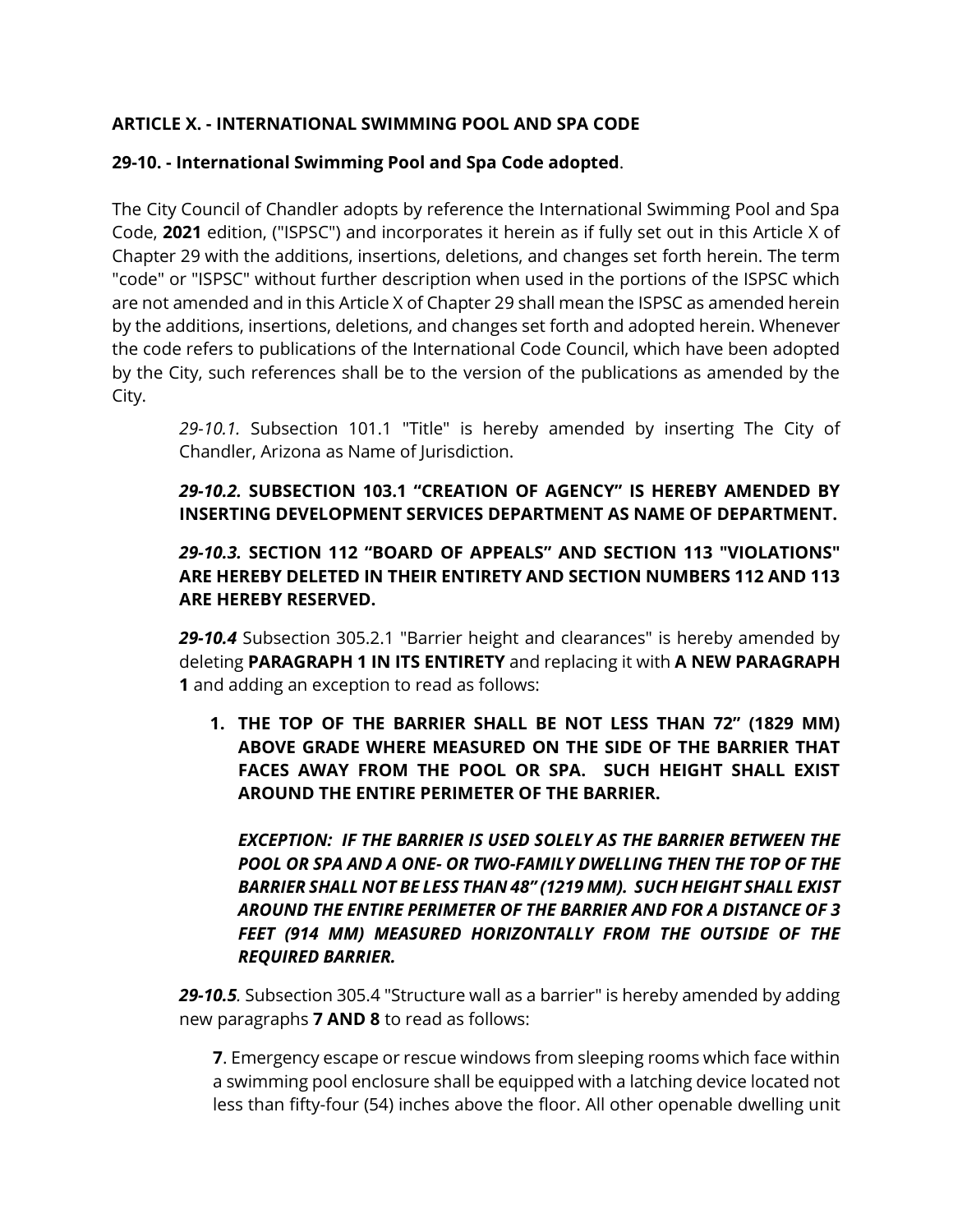or guest room windows facing within a swimming pool enclosure shall be equipped with a screwed-in-place wire mesh screen, a keyed lock that prevents opening the window more than four (4) inches, or a latching device located not less than fifty-four (54) inches above the floor.

**8**. Pet doors shall be able to be rendered inoperable and impassable with a latching device inoperable by young children.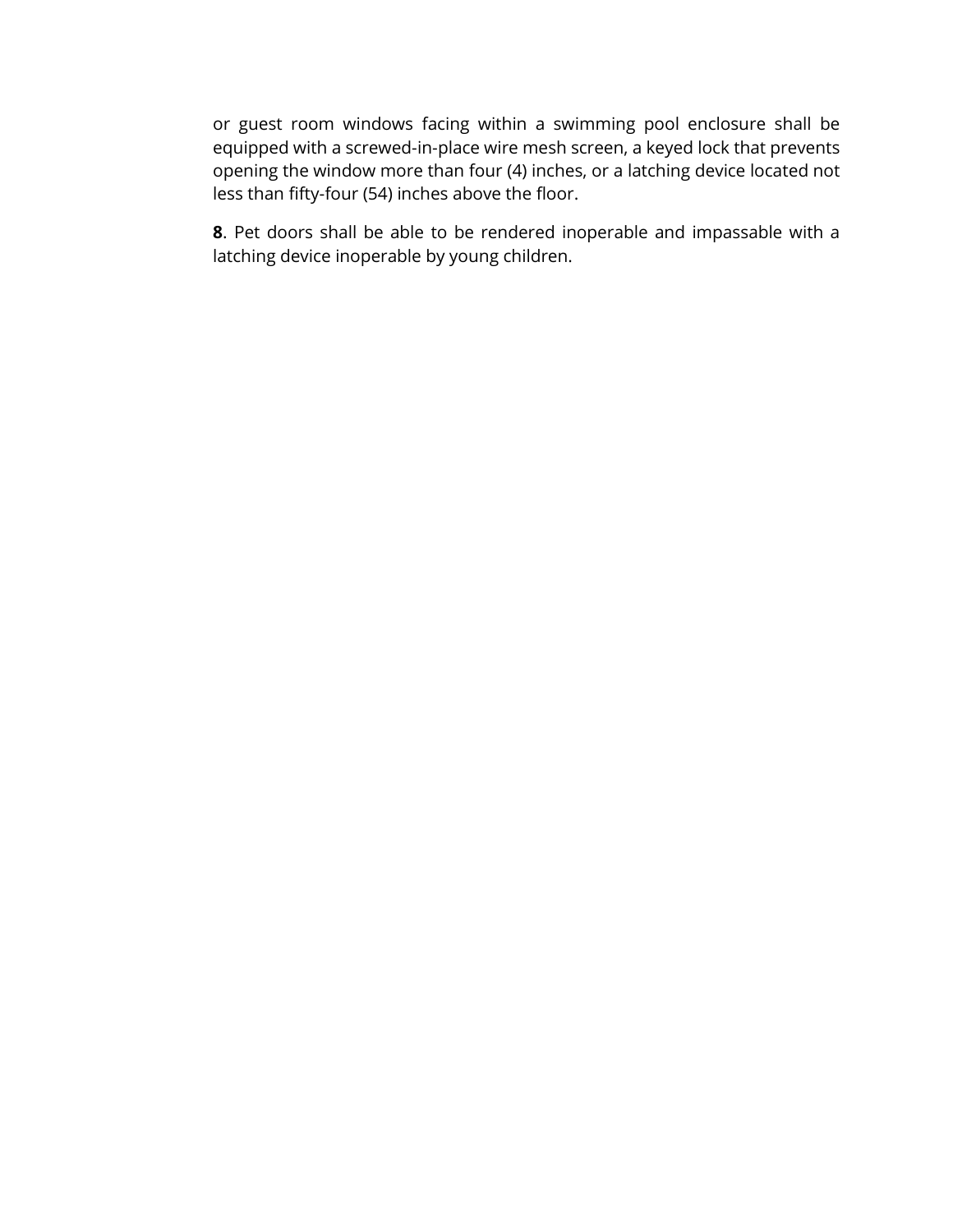### **ARTICLE XI. - PENALTY FOR VIOLATION OF CHAPTER**

#### **29-11. - Chapter 29 violation—Penalty.**

Except as otherwise provided by law or ordinance, a person convicted of a violation of a code adopted by reference in Chapter 29, Code of the City of Chandler shall be guilty of a Class 1 misdemeanor. A Class 1 misdemeanor is punishable by a fine not exceeding two thousand five hundred dollars (\$2,500.00), by imprisonment for a term not exceeding six (6) months, by probation for a term not exceeding three (3) years, or by any combination thereof. A Class 2 misdemeanor is punishable by a fine not exceeding seven hundred fifty dollars (\$750.00), by imprisonment for a term not exceeding four (4) months, by probation for a term not exceeding two (2) years, or by any combination thereof. A Class 3 misdemeanor is punishable by a fine not exceeding five hundred dollars (\$500.00), by imprisonment for a term not exceeding thirty (30) days, by probation for a term not exceeding one (1) year, or by any combination thereof. Except as otherwise provided by law or ordinance, with respect to violations of this Code that are continuous with respect to time, each day that the violation continues is a separate offense.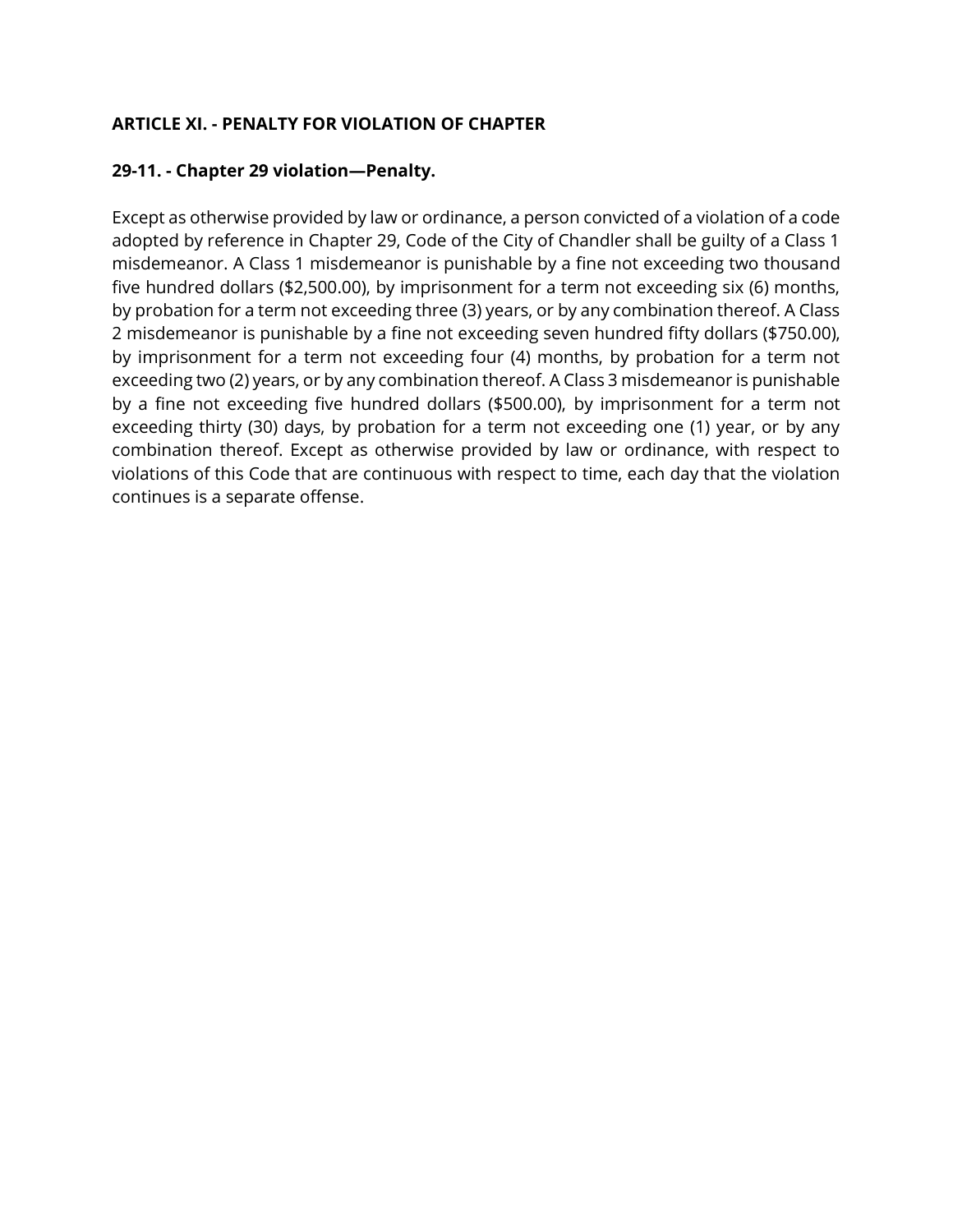Ordinance No. 4994, Adopted 2/24/2022, Effective 7/1/2022

2021 Amendments to Chapter 28, Fire Prevention {Public Record for Ordinance No. 4994}

The Chandler City Code Chapter 28, Fire Prevention, is hereby amended to read as follows (additions in ALL CAPS):

### **Chapter 28 – FIRE PREVENTION**

### **28-1. - International Fire Code adopted**.

The City Council of Chandler adopts by reference the International Fire Code, 2**021** edition and incorporates it herein as if fully set out in this Chapter 28 with the additions, insertions, deletions, and changes set forth herein. The term "code" without further description when used in the portions of the International Fire Code which are not amended and in this Chapter 28 shall mean the **2021**edition of the International Fire Code as amended herein by the additions, insertions, deletions, and changes set forth and adopted herein. Whenever the code refers to other publications of the International Code Council, including, but not limited to, the International Building Code, which have been adopted by the City, such references shall be to the version of the publications as amended by the City.

#### **28-2. – Jurisdiction**.

Section 101.1 of the code is hereby deleted in its entirety and replaced by a new Section 101.1 and Section 101.1.1 to read as follows:

101.1 Title. These regulations shall be known as the City of Chandler Fire Code, hereinafter referred as this or the "code." The terms "City" and "City of Chandler" are used interchangeably in this code.

101.1.1 Assuming jurisdiction of fire prevention standards. Pursuant to Arizona Revised Statutes (A.R.S.) § 37.1383(A)(5), the City of Chandler, having in effect a nationally recognized Fire Code, does hereby assume jurisdiction from the State Fire Safety Committee for prescribing and enforcing fire prevention standards throughout the City of Chandler. Such standards shall not supersede or exempt state or county owned and operated buildings and public schools from the State Fire Safety Committee's established fire prevention standards.

#### **28-3. – Appointment of fire code official.**

Section 103.2 of the code is hereby deleted in its entirety and replaced with a new Section 103.2 to read as follows: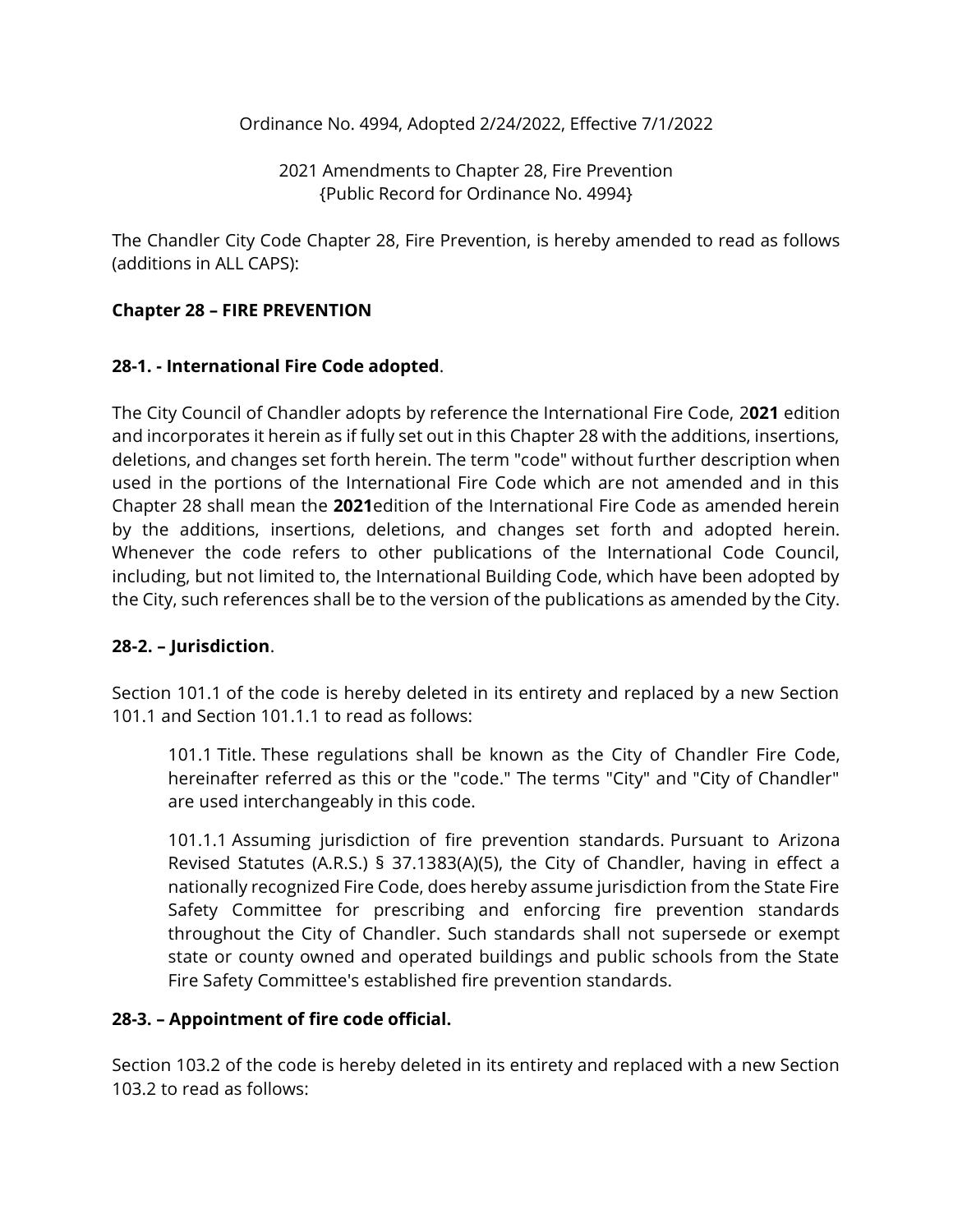103.2 Appointment. The City Fire Chief has designated and appointed the City Fire Marshal to act as the fire code official.

### **28-4. – Permits required.**

Section *105.1.1* of the code is hereby deleted in its entirety and replaced with a new Section 105.1.1 to read as follows:

105.1.1 Permits required. Permits required by this code shall be obtained from the fire code official prior to engaging in any of the activities, operations, practices, or functions requiring a permit. Permit fees, if any, shall be adopted by the City by resolution and shall be paid prior to issuance of the permit.

#### **28-5. – Hazardous materials.**

Section **105.5.22** of the code is hereby deleted in its entirety and replaced with a new Section **105.5.22** to read as follows:

**105.5.22** Hazardous materials. An operational permit is required to store, transport on site, dispense, use, or handle hazardous materials **MORE THAN** the amounts listed in Table **105.5.22**. The Hazardous Materials Management Plan (HMMP) and Hazardous Materials Inventory Statement (HMIS) to be submitted in conjunction with the operating permit shall be updated and submitted to the fire code official for approval annually.

## **28-6. – Open burning.**

Section **105.5.34** of the code is hereby deleted in its entirety and replaced with a new Section **105.5.34** to read as follows:

**105.5.34** Open burning. An operational permit is required for the kindling or maintenance of an open fire or a fire on any public street, alley, road or other public or private ground. Instructions and stipulations of the permit shall be adhered to.

Exception: Recreational fires.

## **28-7. – Fire protection equipment.**

Section **105.5** of the code is hereby further amended by adding a new section **105.5.53**  entitled "Fire protection equipment" to read as follows:

**105.5.53** Fire protection equipment. An operational permit is required for any person, corporation, partnership, or other entity engaged in the primary business of selling, servicing, or installing portable fire extinguishers, fire alarms and fire detection equipment or fixed fire-extinguishing equipment within the City of Chandler.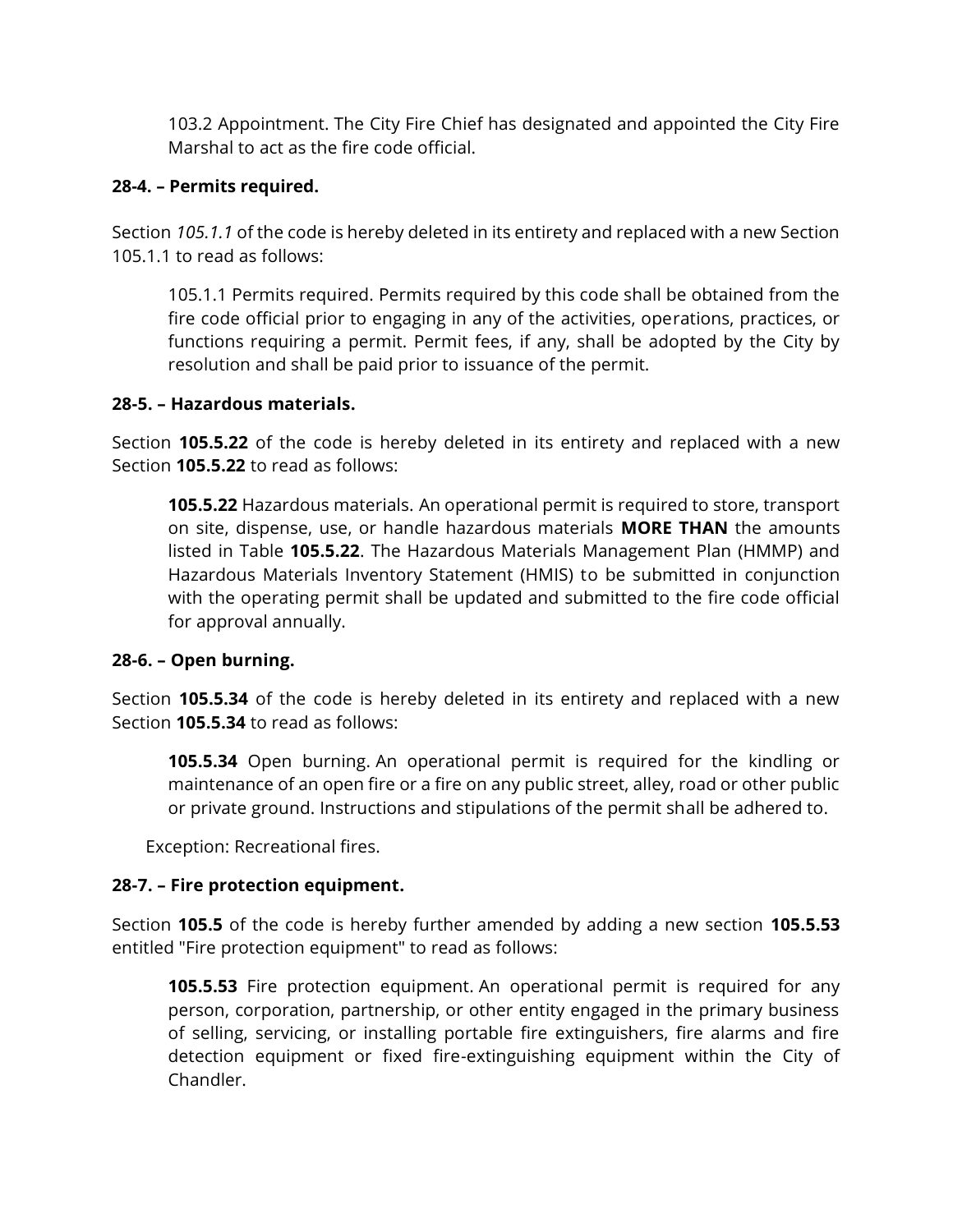**28-8 – FIRE RE-INSPECTION FEE AND COUNCIL ACTION.** 

**SECTION 107 OF THE CODE IS HEREBY AMENDED BY ADDING A NEW SECTION 107.7 ENTITLED "FIRE RE-INSPECTION FEE" AND A NEW SECTION 107.8 ENTITLED "COUNCIL ACTION" TO READ AS FOLLOWS:**

**107.7 FIRE RE-INSPECTION FEE. FACILITIES THAT ARE RE-INSPECTED TO ENSURE THAT A CODE VIOLATION HAS BEEN PROPERLY ADDRESSED MAY BE ASSESSED A RE-INSPECTION FEE. A RE-INSPECTION FEE MAY BE ASSESSED FOR THE SECOND RE-INSPECTION FOR THE SAME VIOLATION.**

**107.8 COUNCIL ACTION. ALL FEES IDENTIFIED IN THIS CODE SHALL BE ADOPTED BY THE CITY COUNCIL BY RESOLUTION.**

#### **28-9. – Self-inspection.**

Section **108** of the code is hereby amended by adding a new Section **108.5** entitled "Selfinspection" to read as follows:

**108.5** Self-inspection. The fire code official is hereby authorized to establish procedures regarding inspections of business, commercial and industrial facilities within the City. Any owner or occupant of a business, commercial or industrial facility who fails to perform a self-inspection as requested by the fire code official in accordance with the procedures established may be charged the cost for the fire code official, or his/her designee, to perform such inspection.

#### **28-10. – MEANS of Appeals**.

*Sections* **111.1** and **111.3** of the Code are hereby deleted in their entirety. Section **111.1** is replaced with a new Section **111.1** entitled "Appeals to Chandler Board of Appeals" to read as follows:

**111.1** *Appeals to Chandler Board of Appeals.* The Chandler Board of Appeals shall hear and decide appeals of orders, decisions, or determination made by the fire code official relative to the application and interpretation of this code.

#### **28-11. – VIOLATIONS.**

Section **112.1** of the code, shall be deleted in its entirety and replaced with a new Section **112.1** to read as follows:

**112.1** Unlawful acts. It shall be unlawful for a person, firm, or corporation to erect, construct, alter, repair, remove, demolish, or utilize a building, occupancy, premises, or system regulated by this code, or cause same to be done, in conflict with or in violation of any of the provisions of this code. Each day that a violation continues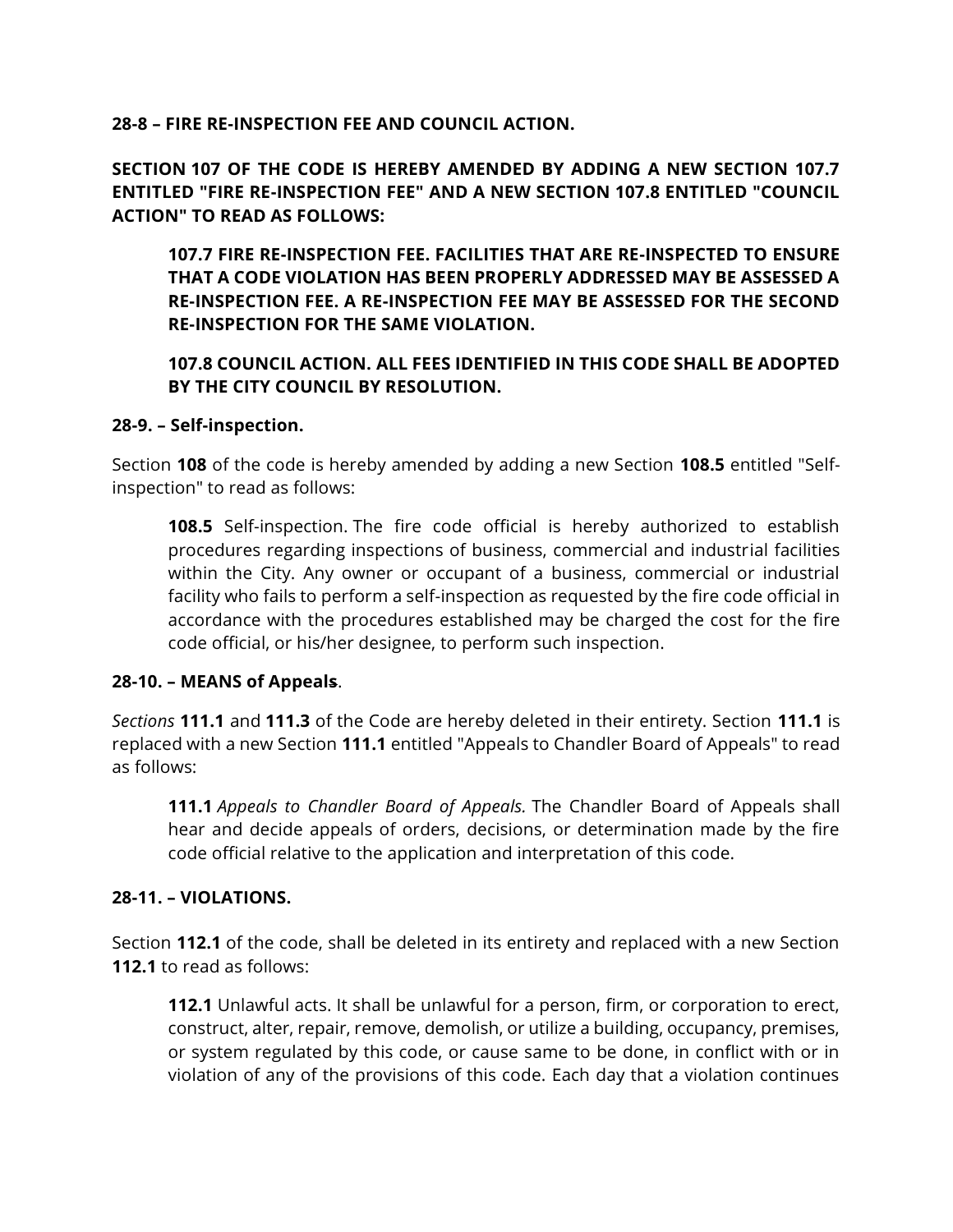after notice of violation, in accordance with Section **112.3**, has been served shall be deemed a separate offense.

#### **28-12. – Civil and criminal penalties.**

Sections **112.4** and **112.4 .1** of the code are hereby deleted in their entirety and the penalties and civil remedies are set forth below in Sections 28-24 and 28-27 of this Chapter.

### **28-13. – DEFINITIONS.**

## **SECTION 202 GENERAL DEFINITIONS OF THE CODE IS HEREBY AMENDED TO READ AS FOLLOWS:**

## **GROUP I, INSTITUTIONAL.**

**SIX TO 10 PERSONS RECEIVING CUSTODIAL CARE. A FACILITY HOUSING NOT FEWER THAN SIX (6) AND NOT MORE THAN TEN (10) PERSONS RECEIVING CUSTODIAL CARE SHALL BE CLASSIFIED AS GROUP R-4. RESIDENTIAL GROUP R-4. RESIDENTIAL GROUP R-4 SHALL INCLUDE BUILDINGS, STRUCTURES, OR PORTIONS THEROF FOR MORE THAN FIVE (5) BUT NOT MORE THAN TEN (10) PERSONS, EXCLUDING STAFF, WHO RESIDE ON A 24-HOUR BASIS IN A SUPERVISED RESIDENTIAL ENVIRONMENT AND RECEIVE CUSTODIAL CARE.** 

#### **28-14. – Expense recovery.**

Section 304 of the code is hereby amended by adding new Sections 304.4 entitled "Expense recovery" to read as follows:

304.4 Expense recovery. Any owner, operator, occupant, or other person responsible for property, who fails to correct a violation of Section 304 within fifteen (15) days of the fire code official issuing an order or notice which is served pursuant to the provisions of Section **112.3**, shall be charged for any costs incurred by the City of Chandler in responding to any fire at the subject property while the violation continues to exist. The provisions of this Section are for the purpose of reimbursing the City of Chandler's costs and shall be in addition to any penalties that may apply. The fire code official shall keep or cause to be kept an itemized account of the expenses involved in responding to each fire, including personnel, equipment, and administrative costs, as well as the costs incurred by other fire departments responding to calls within the City of Chandler, due to City of Chandler fire crews being unavailable for service **BECAUSE** of said fire. The collection and appeal provisions set forth in Section 108 and Chapter 26 of the Code of the City of Chandler, shall apply to this Section 304.4.

#### **28-15. – Dimensions.**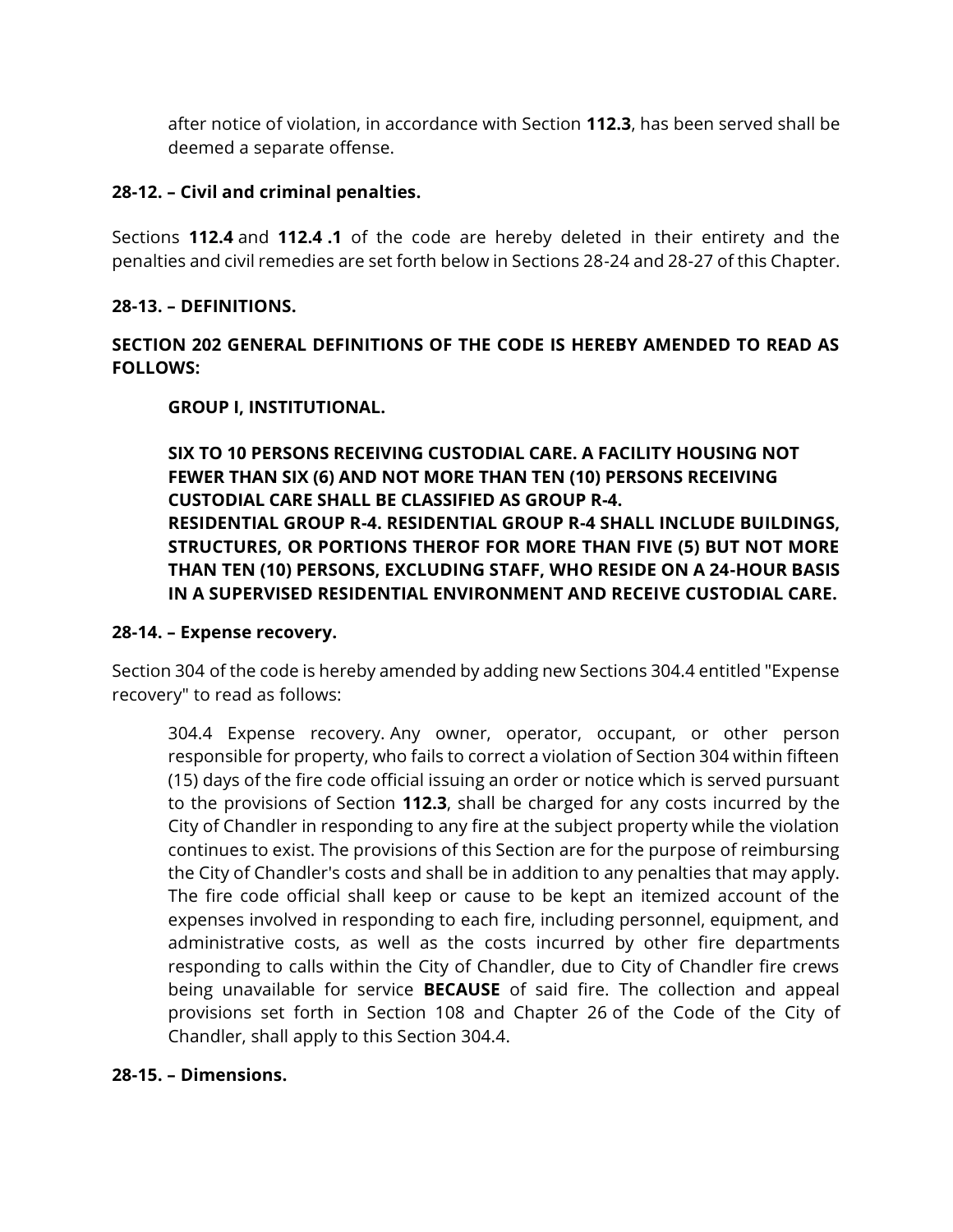Section 503.2.1 of the code is hereby amended to read as follows:

503.2.1 Dimensions. Fire apparatus access roads shall have an unobstructed width of not less than 20 feet (6096 mm), exclusive of shoulders, except for approved security gates in accordance with Section 503.6, and an unobstructed vertical clearance of not less than 15 feet (4572 mm).

## **28-16. – Premises identification.**

Section 505.1 of the code is hereby deleted in its entirety and replaced with a new Section 505.1 to read as follows:

505.1 Address numbers. Approved numbers or addresses shall be placed on all new or existing buildings within the City in accordance with criteria specified in the latest version of the Street Naming and Addressing Procedures adopted by the City of Chandler. Properties annexed into the City shall display only a city-assigned premises identification number. Said number shall be permanently affixed to all premises within thirty (30) days of notification of the City of the new address. No building address shall be changed except in the manner prescribed in the City of Chandler Street Naming and Addressing Procedures.

## **28-17. – Emergency responder radio communication.**

Section 510.1 and 510.4.1.2 of the code are hereby amended to read as follows:

510.1 Emergency responder radio communications. Buildings shall have approved radio coverage for emergency responders within the building based upon the existing coverage levels of the public safety communication systems of the jurisdiction at the exterior of the building. The requirements of this Section 510.1 shall apply to all buildings and structures located in the City that satisfy any of the following characteristics:

1. Buildings or structures that are more than three (3) stories above ground level;

2. Buildings or structures totaling forty-five thousand (45,000) square feet or more on any single floor;

[3.](https://library.municode.com/az/chandler/codes/code_of_ordinances?nodeId=PTIGEOP_CH3MASEDEINPR) Buildings or structures that include a basement or other subterranean space totaling two hundred fifty (250) square feet or more; or

4. Buildings or structures that the fire code official has determined to have been constructed in a manner or with materials likely to limit the ability of emergency response personnel to effectively use radio communication while within that building or structure.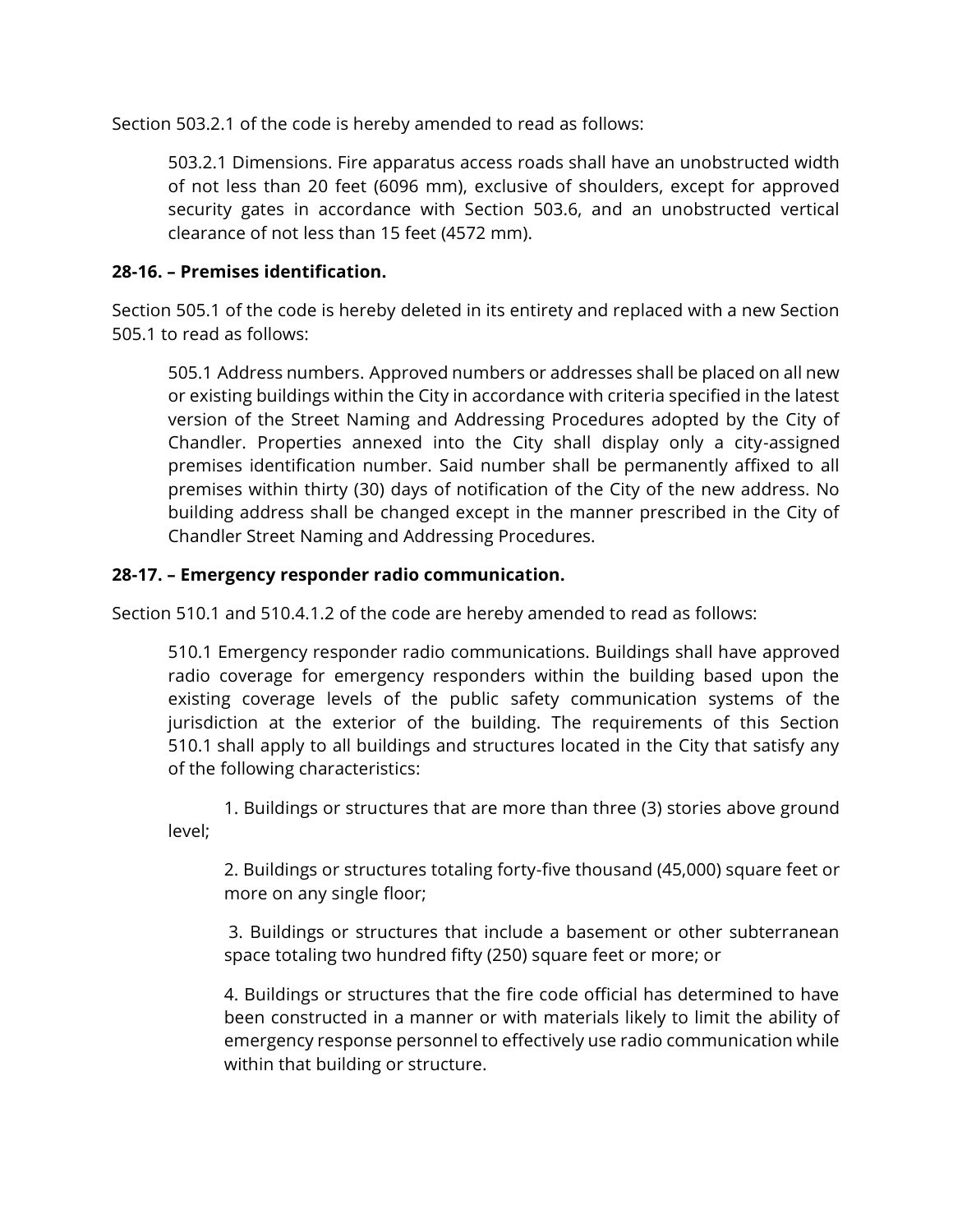Exception. The requirements set forth in this Section 510.1 shall not apply to the following:

1. U occupancies and R3 occupancies that are single family detached residences;

2. Buildings and structures utilizing only wood framing; and

[3.](https://library.municode.com/az/chandler/codes/code_of_ordinances?nodeId=PTIGEOP_CH3MASEDEINPR) Buildings and structures that are less than thirty-five (35) feet above ground level and do not utilize any metal framing or metal roofing.

510.4.1.2 Minimum signal strength out of the building. In keeping with applicable engineering practice specific to the architecture of the regional digital radio communications network, standardized Delivered Audio Quality (DAQ) measurements are specified to verify acceptable levels of signal strength exiting the building. **MINIMUM SIGNAL STRENGTH OUT OF THE BUILDING MUST MEET THE REQUIREMENTS OF THE RWC (REGIONAL WIRELESS COOPERATIVE) WORKING GROUP.**

### **28-18. – Fire extinguishing system installations.**

Section 903 of the code is hereby amended by deleting Sections 903.2 through 903.2.10 in their entirety, reserving Section Number 903.2.10 and adding new Sections 903.2 through 903.2.9 to read as follows:

903.2 Where required. Subject to the exceptions set forth herein, approved automatic sprinkler systems shall be provided in the locations within the City described in this Section. Installation of fire sprinkler systems shall be performed by an Arizona licensed fire protection contractor.

Exceptions:

1) An automatic sprinkler system is not required for spaces or areas in telecommunications buildings used exclusively for telecommunications equipment, associated electrical power distribution equipment, batteries and standby engines, provided those spaces or areas are equipped throughout with an automatic smoke detection system in accordance with Section 907.2 and are separated from the remainder of the building by not less than 1-hour fire barriers constructed in accordance with Section 707, Fire Barriers, of the International Building Code or not less than 2-hour horizontal assemblies constructed in accordance with Section 711, Floor and Roof Assemblies, of the International Building Code, or both.

2) An automatic sprinkler system is not required for buildings or structures which were constructed and in use prior to September 11, 1996, and for which a change in use or occupancy of any structure has not occurred as set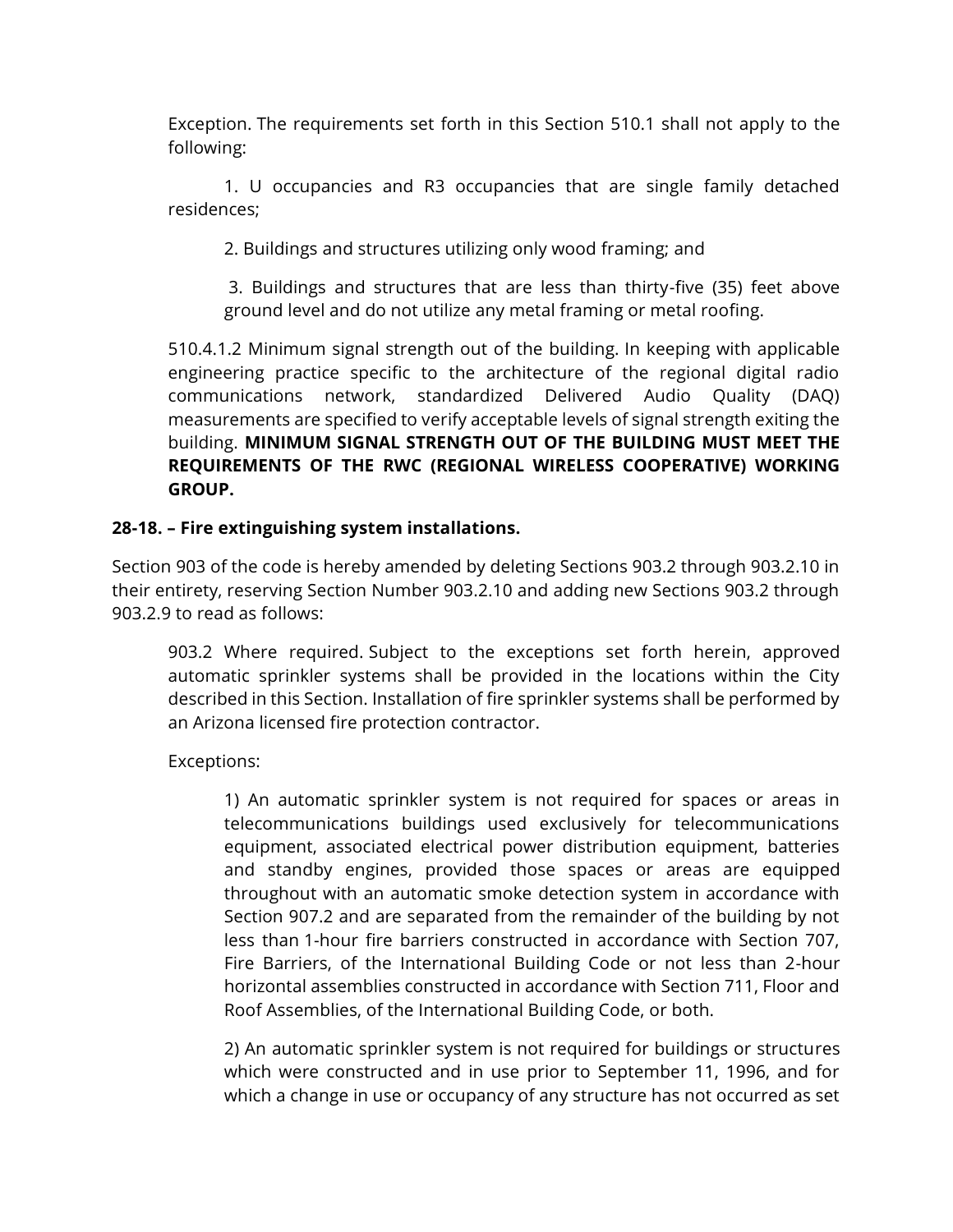forth in Section 102.3. Any change in use or occupancy of these buildings shall refer to the 2**021** International Existing Building Code to determine if fire sprinklers will be required with the change.

[3\)](https://library.municode.com/az/chandler/codes/code_of_ordinances?nodeId=PTIGEOP_CH3MASEDEINPR) In addition to the general authority granted to the fire code official pursuant to Section 104.9, the fire code official shall have discretion to exempt other facilities from automatic sprinkler system requirements where the size, intended use, and extent of use of the facility does not warrant the installation of fire sprinklers and alternate methods to secure public safety are provided. Such other facilities may include, but are not limited to:

(1) Enclosed structures which are less than three thousand (3,000) square feet in size, at least fifty (50) percent open on the sides and used to protect humans, animals, or property from the sun or elements.

(2) Structures which are less than three hundred (300) square feet in size used to monitor access to a larger facility, site, or area.

(3) Structures temporarily used for a period not to exceed two (2) years for onsite storage or maintenance purposes provided that the structure is not used for Group A, E, F, H or I occupancies.

903.2.1 Group A. An automatic sprinkler system shall be provided throughout all buildings and all portions of all Group A occupancies.

903.2.2 Group B. An automatic sprinkler system shall be provided throughout all buildings and all portions of all Group B occupancies.

903.2.3 Group E. An automatic sprinkler system shall be provided throughout all buildings and all portions of all Group E occupancies.

903.2.4 Group F. An automatic sprinkler system shall be provided throughout all buildings and all portions of all Group F occupancies.

903.2.5 Group H. An automatic sprinkler system shall be provided throughout all buildings and all portions of all Group H occupancies.

903.2.6 Group I. An automatic sprinkler system shall be provided throughout all buildings and all portions of all Group I occupancies.

903.2.7 Group M. An automatic sprinkler system shall be provided throughout all buildings and all portions of all Group M occupancies.

903.2.8 Group R. Subject to the exceptions set forth herein, an automatic sprinkler system shall be provided throughout all buildings and all portions of all Group R occupancies.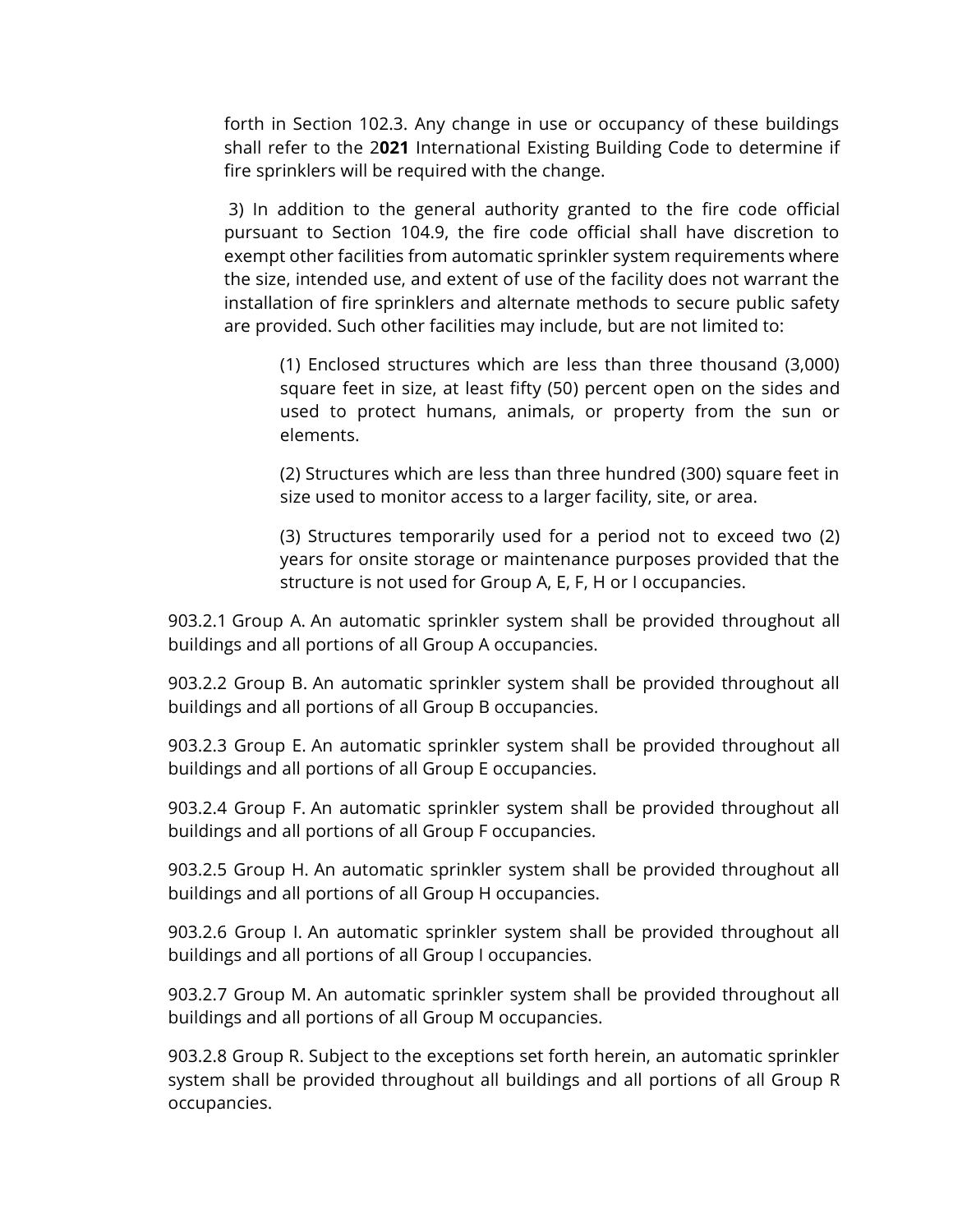Exceptions:

1. An automatic sprinkler system is not required for Group R-3 **DETACHED ONE- OR TWO-FAMILY DWELLINGS.**

903.2.9. Group S. An automatic sprinkler system shall be provided throughout all buildings and all portions of all Group S occupancies.

Exception: S-2, one story, grade level, open parking structures that are entirely open, except for structural columns, on all four sides.

### **28-19. - Specific building area hazards.**

Section 903.2.11 of the code is hereby amended to read as follows:

Section 903.2.11 In all occupancies, including all Group U occupancies larger than three thousand (3,000) square feet, an automatic sprinkler system shall be installed for building design or hazards in the locations set forth in sections 903.2.11.1 through 903.2.11.6.

### **28-20. - Fire department connections.**

Section 912.2 of the code is hereby amended to read as follows:

Section 912.2 Location. With respect to hydrants, driveways, buildings and landscaping, fire department connections shall be so located that fire apparatus and hoses connected to supply the system will not obstruct access to the buildings for other apparatus. The location of fire department connections shall be located on private property six (6) to ten (10) feet behind curb (of street) at a permanent entrance to site or as otherwise approved by the fire chief.

#### **28-21. - Electronic filing.**

Section 5001.5 of the code is hereby amended by adding a new Section 5001.5.3 entitled "Electronic filing" to read as follows:

5001.5.3. Electronic filing. The fire code official is hereby authorized to establish procedures requiring the electronic filing of HMMP and HMIS. An approved HMMP and/or HMIS must remain on site.

## **28-22. – Fireworks preemption.**

Section 5601.1 of the code is hereby amended by deleting Exception 9 in its entirety and adding new Exceptions 9 and 10 to read as follows:

Exception 9. Items preempted by federal or state regulations.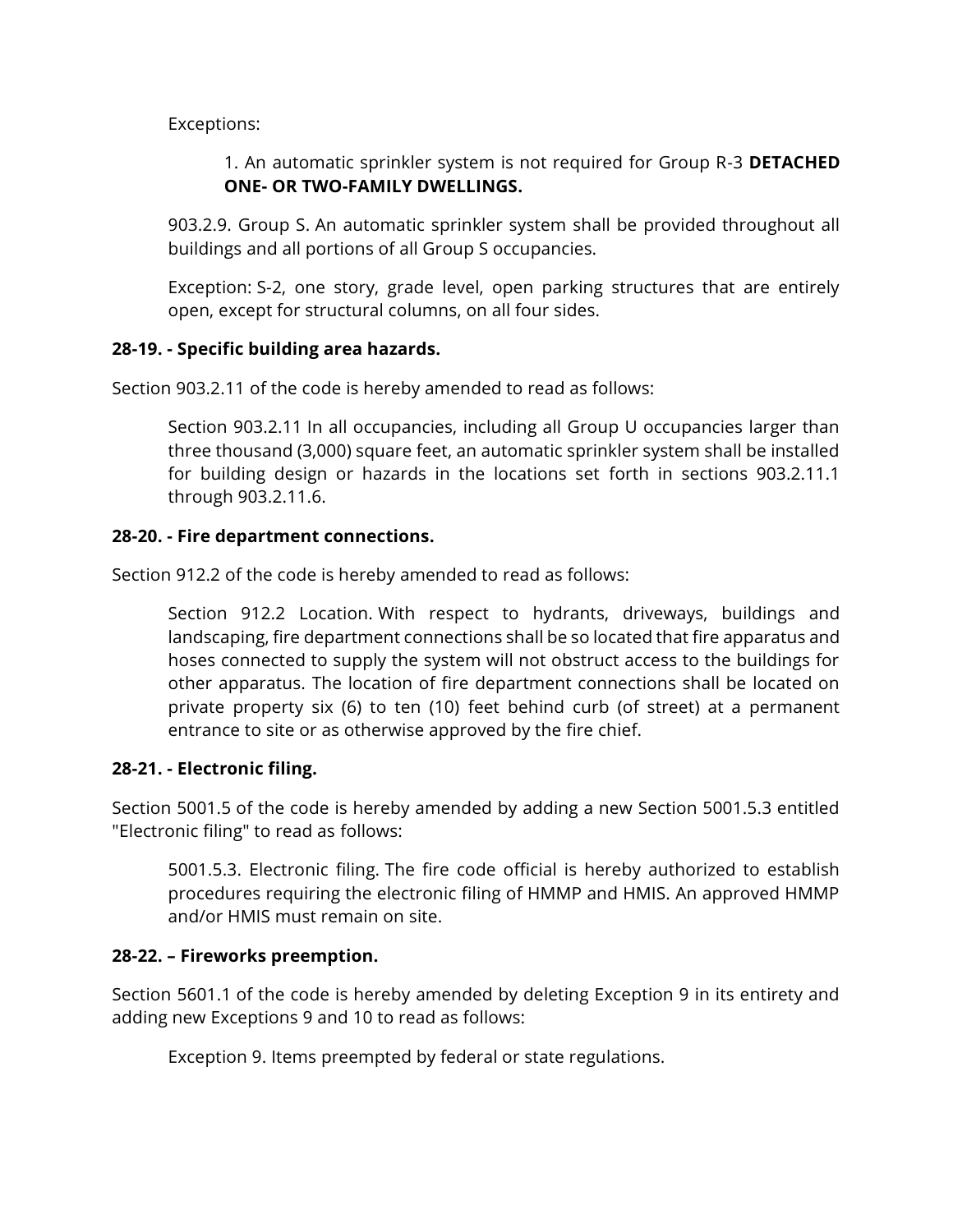Exception 10. The possession, manufacture, storage, handling, sale, and use of fireworks in accordance with other City ordinances.

# **28-23. – EXPLOSIVES AND Fireworks.**

Section 5601.1.3 of the code is hereby amended by repealing Exception 4 in its entirety and replacing it with a new Exception 4 to read as follows:

Exception 4. The possession, storage, sale, handling and use of specific types of Division 1.4G fireworks where allowed by applicable laws, ordinances, and regulations, provided that such fireworks and facilities comply with NFPA 1124, CPSC 16 CFR Parts 1500 and 1507, DOTN 49 CFR Parts 100-185 **(2006 EDITION)**, and Arizona Revised Statutes (A.R.S.) Section**S** 36-1601, et seq., as applicable for consumer fireworks. The sale of permissible consumer fireworks as defined under A.R.S. Section**S** 36-1601, et seq., is only allowed **APRIL 25TH THROUGH MAY 6TH**, May 20TH through July 6TH **,** and December 10**TH** through January 3**RD**. The use of permissible consumer fireworks as defined under A.R.S. Section**S** 36-1601, et seq., is only allowed **MAY 4TH THROUGH MAY 6 TH ,** June 24**TH** through July 6**TH ,** and December 24**TH** through January **3 RD ON PRIVATE PROPERTY WITH THE PERMISSION OF THE PROPERTY OWNER OR THE PROPERTY OWNER'S DULY APPOINTED AGENT. EXCEPT AS AUTHORIZED BY A PERMIT ISSUED BY THE FIRE CHIEF OR FIRE CHIEF'S DESIGNEE, THE USE OF PERMISSIBLE CONSUMER FIREWORKS IS PROHIBITED ON ALL PUBLICLY OWNED OR MANAGED LAND, BUILDINGS, AND FACILITIES INCLUDING, BUT NOT LIMITED TO, CITY OFFICES AND FACILITIES, PUBLIC PARKS, PUBLIC PARKING LOTS, PUBLIC SCHOOL BUILDINGS AND FACILITIES, PUBLIC RETENTION BASINS, ROADS, STREETS, AND SIDEWALKS.** 

# **28-24. – Appendices.**

This code is hereby further amended by deleting Appendix A, J and M in their entirety and specifying that Appendix E, F, G and H are included for informational purposes only and ARE not adopted by the City as part of this code. All other Appendices set forth in this code are hereby adopted as part of this code.

Appendix L of the code is hereby deleted in its entirety and replaced with a new Appendix L to read as follows: Requirements for firefighter air replenishment **SYSTEMS**.

"Firefighter Air Replenishment System (**FARS**)" to read as follows:

L101. Fire fighter air replenishment systems.

L101.1 General. A breathing air replenishment system (FAR System) is a complete, self-contained high pressure breathing air replenishment system consisting of a fire department air connection panel, remote air fill panels and high pressure interconnected piping, permanently installed within a structure, allowing fire department personnel to replenish empty self-contained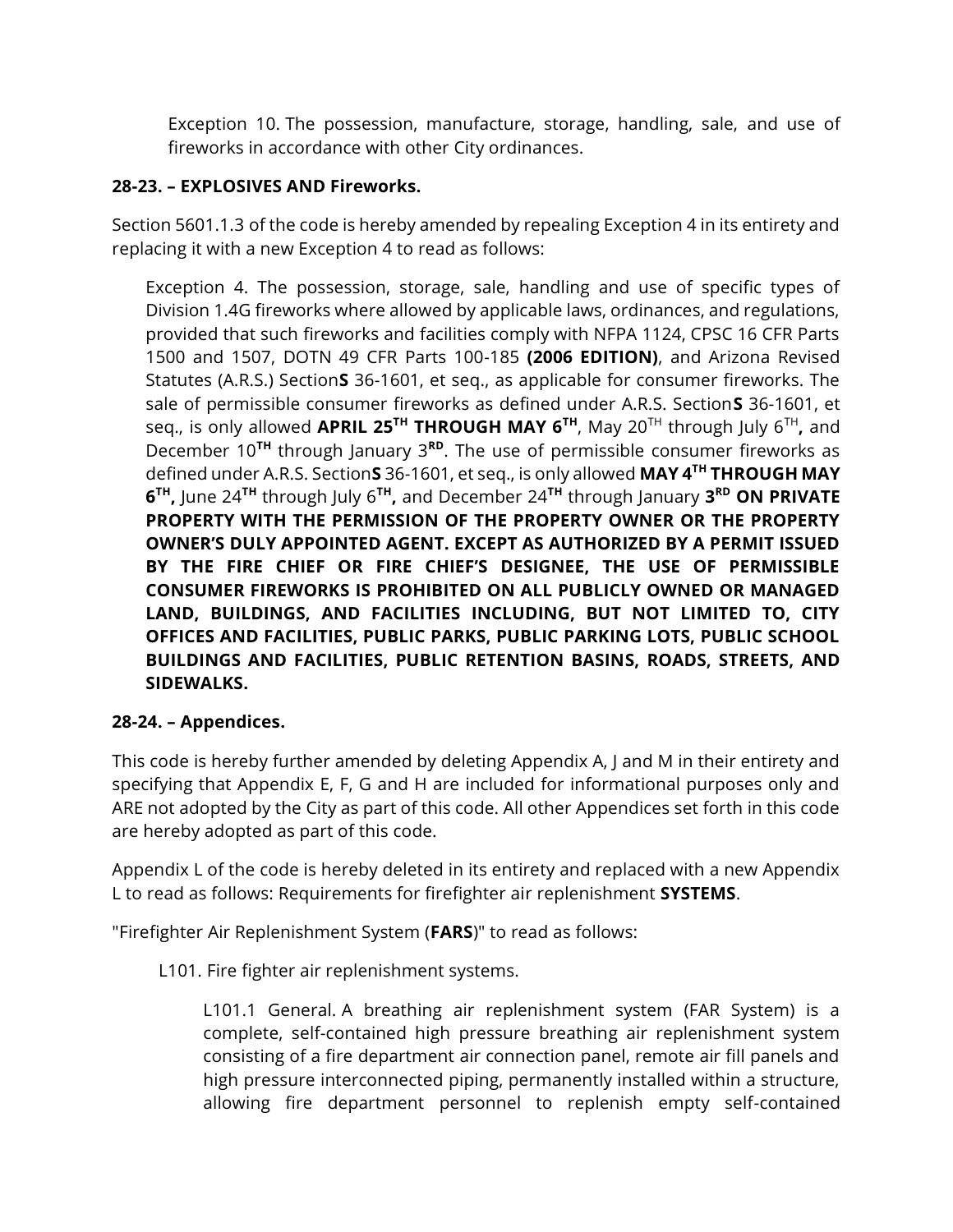breathing apparatus cylinders within close proximity to the location of the incident requiring emergency response, thus reducing the amount of travel distance, time and support personnel needed at an emergency incident.

L101.2. Applicability. The requirements of this Section shall apply to all buildings and structures to include expansions, alterations, and modifications meeting the specifications set forth in Section L101.3.

L101.3. Buildings and structures requiring FAR System. A FAR System shall be installed in buildings and structures located in the City meeting either of the following criteria:

> 1. Buildings and structures seventy-five (75) feet in height or more above grade or which are otherwise characterized as high-rise buildings; and

> 2. Underground buildings and structures, or components thereof, totaling ten thousand (10,000) square feet or more that are either more than two (2) floors below grade or more than thirty (30) feet below grade.

L101.4. Plans. Engineered stamped design drawings of the FAR System shall be submitted to the City building official and the fire code official. The plans shall include equipment/component drawings, system calculations, and manufacturer's technical product data, to include all piping, fittings, valves, gauges, cabinets, locking devices, hangers, supports and all other system components as may be necessary to install the FAR System. The installation of the FAR System shall not commence until the plans therefore have been approved. A fee for plan review and inspection shall be adopted by the City by resolution and shall be paid prior to plan review.

L101.5. Contractor qualifications. The FAR system shall be installed, tested and maintained by a contractor with the appropriate Arizona Registrar of Contractors license classification.

Any contractor responsible for installation, testing, or maintenance of a FAR system shall also have a Chandler Fire Department operational permit for Fire Protection Contractors pursuant to Section 105.6.51.

L101.6. FAR System requirements. The FAR System shall allow fire department personnel to simultaneously replenish four (4), forty-five (45) cubic foot selfcontained breathing apparatus cylinders at any one (1) time; two (2) at three thousand (3,000) psi and two (2) at four thousand five hundred (4,500) psi. Fire department personnel shall be able to connect into the FAR System's fire department air connection panel from a mobile air support apparatus thereby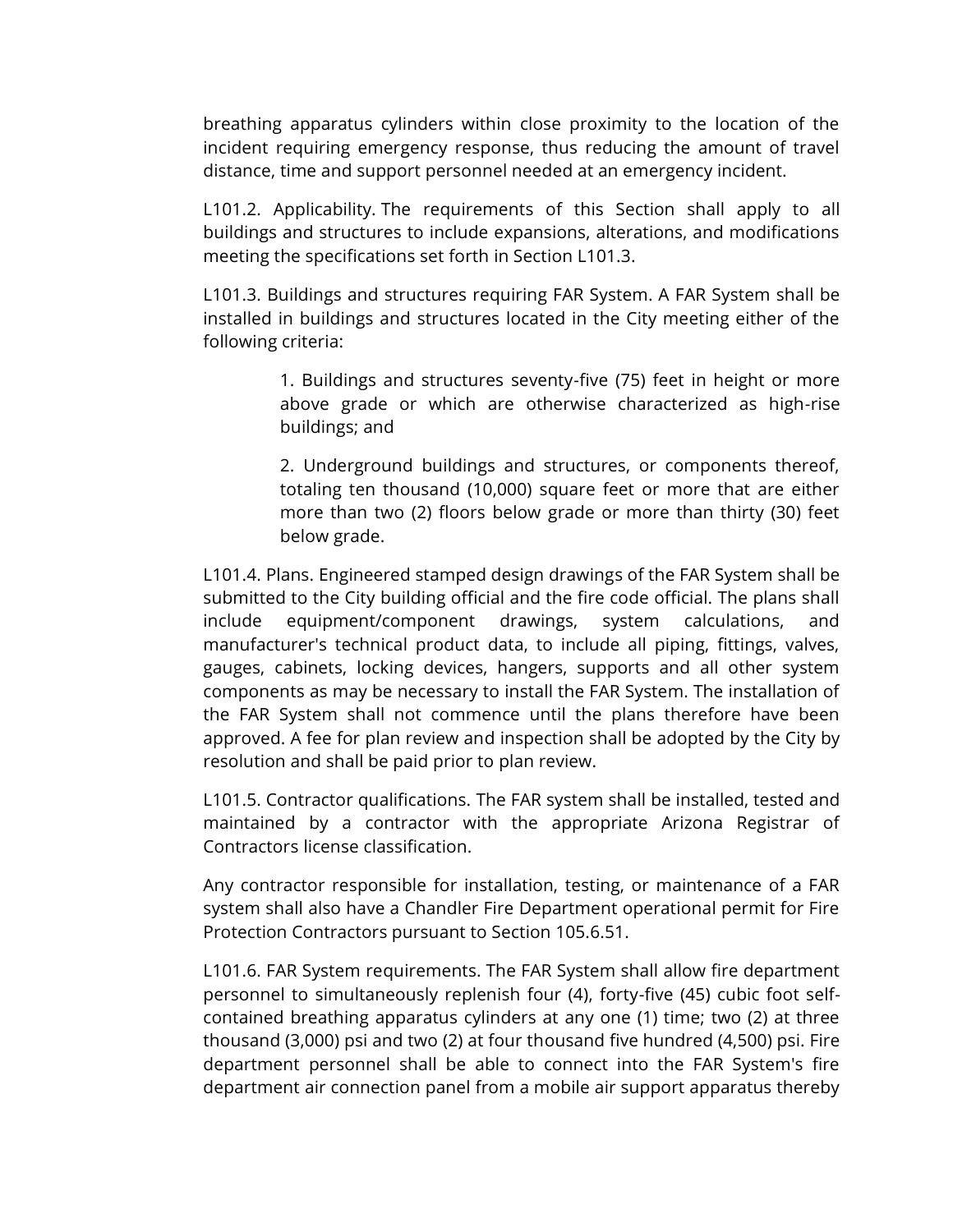providing a constant source of breathing air supplied directly from the air support apparatus to the system's remote air fill panels.

L101.7. FAR System components. The FAR System shall consist of the following minimum components:

- 1. Fire department air connection panel;
- 2. Remote air fill panels;
- 3. Interconnected piping; and
- 4. Low pressure monitoring switches and alarm.

L101.8. Fire department air connection panel. A fire department air connection panel shall be installed on the exterior of the building or within a remote monument at a location approved by the fire code official and shall be interconnected to the building's interior remote air fill panels. The fill inlet and associated components of the air connection panel shall be contained in a lockable, weather tight enclosure.

The exterior fire department connection panel shall contain all of the necessary gauges, isolation valves, pressure relief valves, pressure regulating valves, check valves, tubing, fittings, supports, connectors, adapters and other necessary components as may be required to allow the fire departments mobile air unit to connect and augment the system with a constant source of breathing air.

The fire department air connection panel shall be installed in an area protected from physical damage. The panel shall be **ALWAYS** locked, unless in use by fire department personnel. The locking mechanism for the panel cover shall be contained in an approved key box installed at a location approved by the fire code official. The key to unlocking the cover shall be stored in the approved key box.

L101.9. Remote air fill panels. Unless otherwise approved by the fire code official, the remote air fill panels shall be installed in the above grade portion of applicable structures in stairwells commencing on the third floor above grade level and every other floor above grade level thereafter. Unless otherwise approved by the fire code official, the remote air fill panels shall be installed in the below grade portion of applicable structures in stairwells, or other areas of ingress or egress approved by the fire code official, commencing on the third floor below ground level and every other floor below grade level thereafter or, if there are less than three (3) floors below ground level, the lowest floor.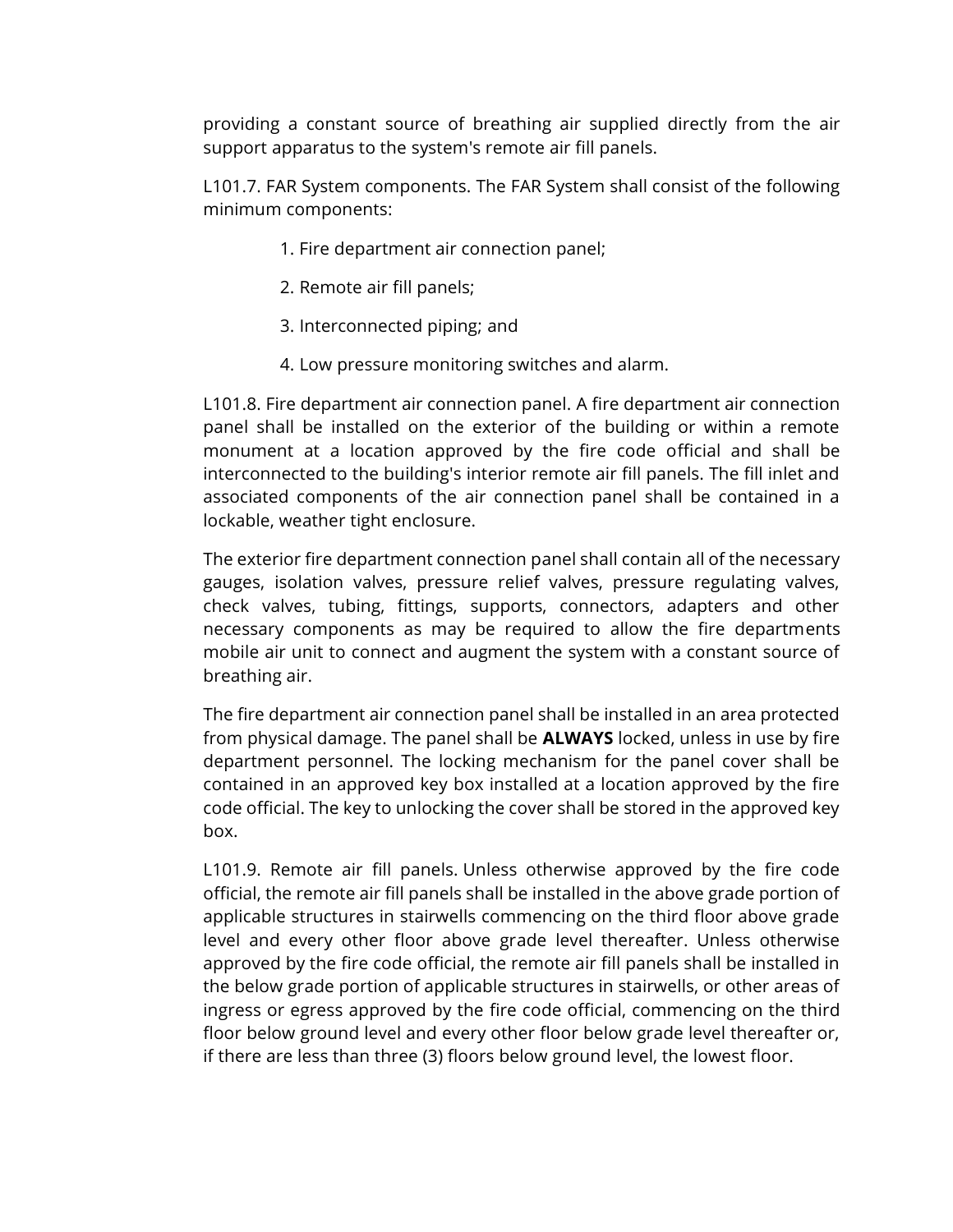The remote air fill panels shall contain all of the necessary gauges, isolation valves, pressure relief valves, pressure regulating valves, check valves, tubing, fittings, supports, connectors, adapters and other necessary components as may be required to allow firefighters and other first responders to safely and reliably replenish a minimum of two (2) forty-five (45) cubic feet breathing air cylinders simultaneously.

L101.10. Piping, valves and fittings. Unless otherwise approved by the fire code official, all piping, valves and fitting shall be compatible and support a minimum working pressure of five thousand (5,000) psi with a safety factor of 4 to 1.

Piping shall be supported at not less than five-foot intervals. The entire system shall be protected by a minimum of two-hour rated fire wall that protects the system from possible damage.

When piping must pass through a fire rated or solid material, the piping shall be protected by a sleeve that is at least three (3) times the pipe diameter. Both ends of the sleeve shall be filled with an approved fire stop.

L101.11. Low pressure monitoring and alarm. When not being utilized by fire department personnel, the FAR System shall maintain a constant pressure of at least four thousand five hundred (4,500) psi. An alarm or monitoring system capable of detecting, and that is set to detect, a pressure drop of one thousand (1,000) psi shall be included and maintained with the FAR System. A building or structure owner, or his or her designee, shall notify the fire department of any alarm signaling a loss of pressure to the system and of any scheduled test of the system to be conducted by the owner of the building or structure. Unless otherwise approved by the fire code official, the low-pressure alarm shall be tied into the fire and smoke alarm system for the building or structure.

L101.12. Markings and record keeping. The fire department air connection panel and the remote air fill panels shall be clearly identified by means of permanently installed signage stating firefighter air system in minimum one and one-half (1½) inch letters and be located where plainly visible. The owner and/or occupant of the building or structure shall keep the area in and around the fire department air connection panel and the remote air fill panels free of objects that may block use of these panels.

L101.13. Initial testing requirements. When fabrication, assembly and installation of the FAR System is complete, the entire system shall be tested in accordance with the following:

> 1. The system shall be inspected for leaks by pneumatically pressure testing the system to five thousand (5,000) psi using oil-free, dry air. An approved solution shall be used on each joint and fitting in the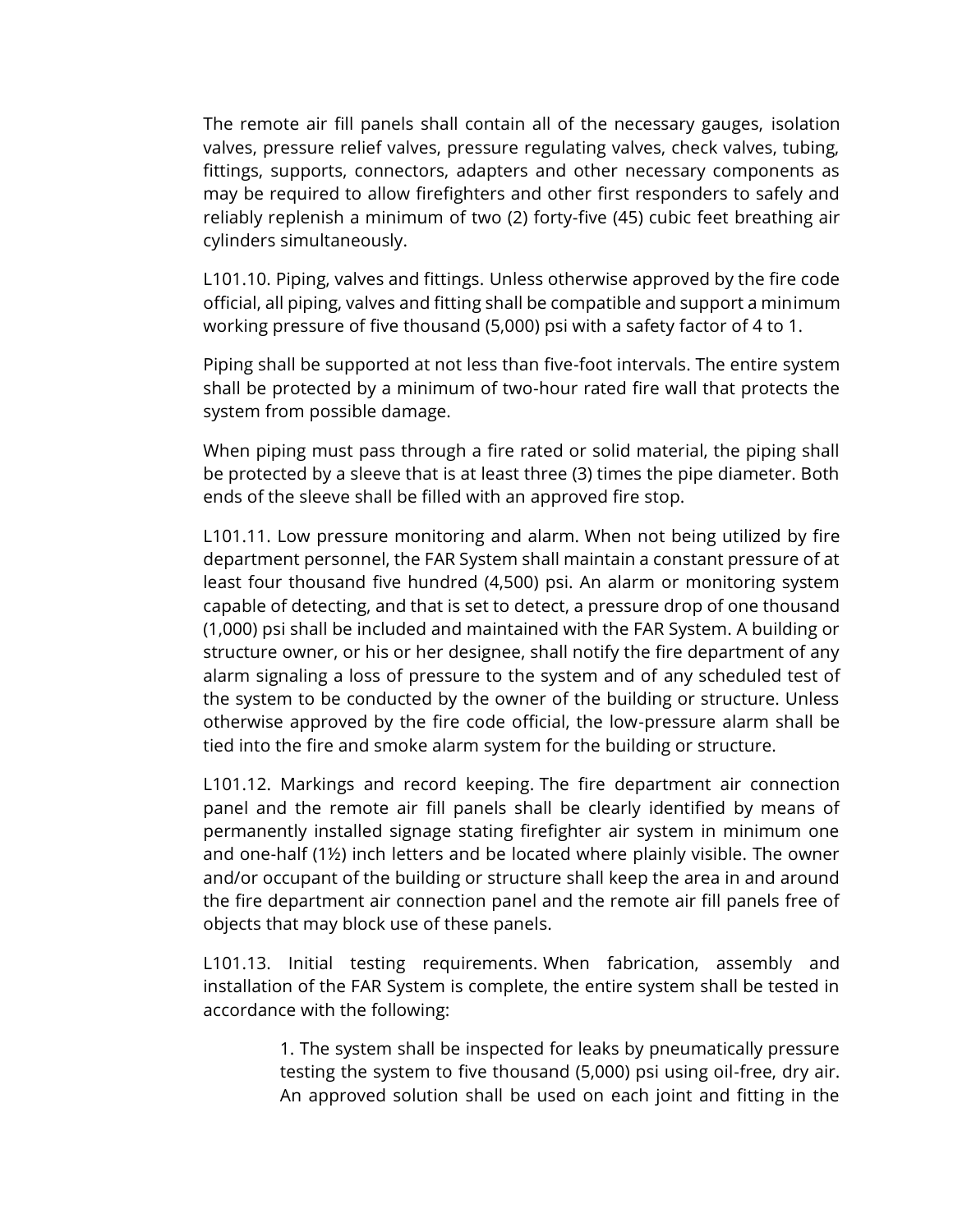system. All leaks or failure to maintain five thousand (5,000) psi pneumatic pressure shall be documented by the system installer and forwarded to the system manufacturer for inspection, repair and/or replacement.

2. Upon successful completion of the five thousand (5,000) psi pressure testing, the entire system shall be pneumatically pressure tested to one and one-half (1½) times the working pressure (seven thousand five hundred (7,500) psi) using oil free, dry air for at least one (1) hour. All leaks or failure to maintain seven thousand five hundred (7,500) psi pneumatic pressure shall be documented by the system installer and forwarded to the system manufacturer for inspection, repair and/or replacement.

3. Upon successful completion of the seven thousand five hundred (7,500) psi pressure testing, the entire system shall be retested for a period of twenty-four (24) hours. All leaks or failure to maintain five thousand (5,000) psi pneumatic pressure shall be documented by the system installer and forwarded to the system manufacturer for inspection, repair and/or replacement.

L010.14. On-going testing and maintenance requirements. Breathing air samples from the FAR System shall be taken by an independent, qualified entity on an annual basis and shall be analyzed by an accredited testing laboratory in the manner specified in NFPA 1989, Section 5.3. Testing pursuant to this Section shall also be required after the FAR System is utilized or upon determination by the fire code official that contamination of the air in the FAR System may be contaminated. The FAR System shall otherwise be tested and maintained in accordance with NFPA Standards and manufacturer specifications.

L101.15. Inspection and record keeping. Records of all maintenance and testing of the FAR System shall be kept on-site for a minimum of three (3) years and be available to fire department personnel upon request. Fire department personnel shall either in conjunction with a fire inspection of the building or structure or, after providing reasonable notice to the owner or occupant of the building or structure, or his or her designee, have the right to enter onto the property to inspect the FAR System and the records relating to the maintenance and testing of that system.

## **28-25. – Criminal penalties**.

Except violations of IFC Subsections 503.4 and 507.5.4, persons (or legal entities included in the definitions of "person" in Section 202) who shall violate a provision of this code or shall fail to comply with any of the requirements thereof or who shall erect, install, alter, repair or do work in violation of the approved construction documents or directive of the fire code official, or of a permit or certificate used under provisions of this code, shall be